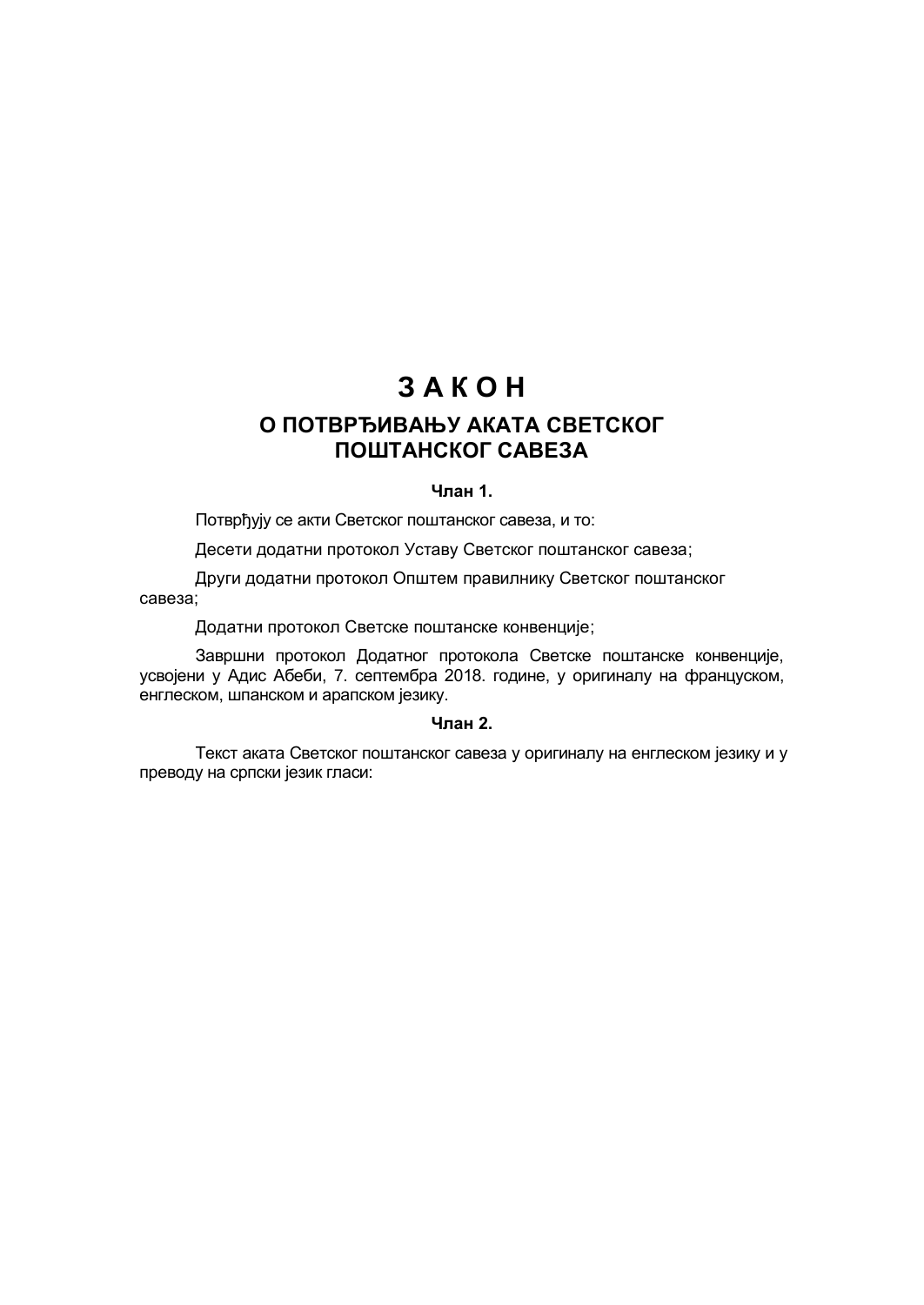## **Tenth Additional Protocol to the Constitution**

## **of the Universal Postal Union**

The plenipotentiaries of the governments of the member countries of the Universal Postal Union, having met in Extraordinary Congress at Addis Ababa, in view of article 30.2 of the Constitution of the Universal Postal Union concluded at Vienna on 10 July 1964, have adopted, subject to ratification, the following amendments to that Constitution.

## Article I

## (Art. 1 amended)

#### Scope and objectives of the Union

1 The countries adopting this Constitution shall form, under the intergovernmental organization entitled the Universal Postal Union, a single postal territory for the reciprocal exchange of postal items. Freedom of transit shall be guaranteed throughout the entire territory of the Union, subject to the conditions specified in the Acts of the Union.

2 The aim of the Union shall be to secure the organization and improvement of the postal services and to promote in this sphere the development of international collaboration.

3 The Union shall take part, as far as possible, in postal technical assistance sought by its member countries.

#### Article II

#### (Art. 8 amended)

#### Restricted Unions. Special Agreements

1 Member countries, or their designated operators if the legislation of those member countries so permits, may establish Restricted Unions and make Special Agreements concerning the international postal service, provided always that they do not introduce provisions less favourable to the public than those provided for by the Acts to which the member countries concerned are parties.

2 Restricted Unions may send observers to Congresses, to the Council of Administration, to the Postal Operations Council, and to other conferences and meetings organized by the Union.

3 The Union may send observers to Congresses, conferences and meetings of Restricted Unions.

#### Article III

#### (Art. 18 amended)

### Postal Operations Council

1 The Postal Operations Council (POC) shall be responsible for operational, commercial, technical and economic questions concerning the postal service.

2 Members of the Postal Operations Council shall carry out their functions in the name and in the interests of the Union.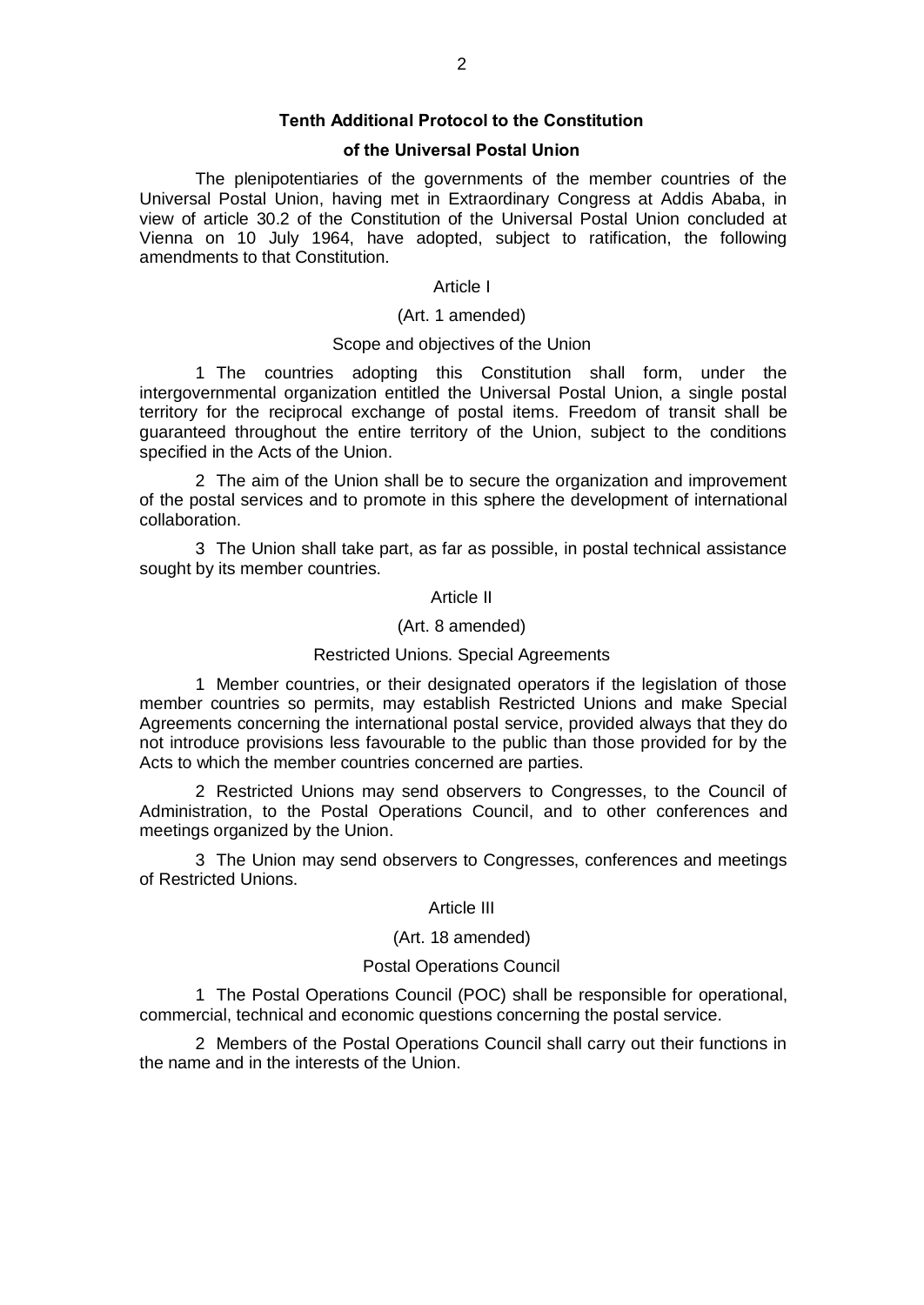#### Article IV

#### Entry into force and duration of the Additional Protocol to the Constitution of the Universal Postal Union

1 This Additional Protocol shall come into force on 1 July 2019 and shall remain in force for an indefinite period.

In witness whereof the plenipotentiaries of the governments of the member countries have drawn up this Additional Protocol, which shall have the same force and the same validity as if its provisions were inserted in the text of the Constitution itself, and they have signed it in a single original which shall be deposited with the Director General of the International Bureau. A copy thereof shall be delivered to each party by the International Bureau of the Universal Postal Union.

Done at Addis Ababa, 7 September 2018.

### **Second Additional Protocol to the General Regulations**

## **of the Universal Postal Union**

The plenipotentiaries of the governments of the member countries of the Universal Postal Union, having met in Extraordinary Congress at Addis Ababa, in view of article 22.2 of the Constitution concluded at Vienna on 10 July 1964, have, by common consent and subject to article 25.4 of the Constitution, adopted the following amendments to the General Regulations.

Article I

(Art. 103 amended)

#### Functions of Congress

1 On the basis of proposals by member countries, the Council of Administration and the Postal Operations Council, Congress shall:

1.1 determine the general principles for achieving the object and purpose of the Union set out in the Preamble and article 1 of the Constitution;

1.2 consider and adopt, where appropriate, proposals for amendments to the Constitution, General Regulations, Convention and Agreements submitted by member countries and the Councils, in accordance with article 29 of the Constitution and article 138 of the General Regulations;

- 1.3 set the date for the entry into force of the Acts;
- 1.4 adopt its Rules of Procedure and the amendments to those Rules;

1.5 consider the comprehensive reports on the work of the Council of Administration, the Postal Operations Council and the Consultative Committee, covering the period from the previous Congress, presented by these respective bodies in accordance with articles 111, 117 and 125 of the General Regulations;

1.6 adopt the Union's strategy;

1.6 bis approve the draft quadrennial UPU business plan;

1.7 fix the maximum amount of the Union's expenditure, in accordance with article 21 of the Constitution;

1.8 elect the member countries to sit on the Council of Administration and the Postal Operations Council, in accordance with, inter alia, the electoral procedures laid down in the Congress resolutions pertaining to this matter;

1.9 elect the Director General and Deputy Director General;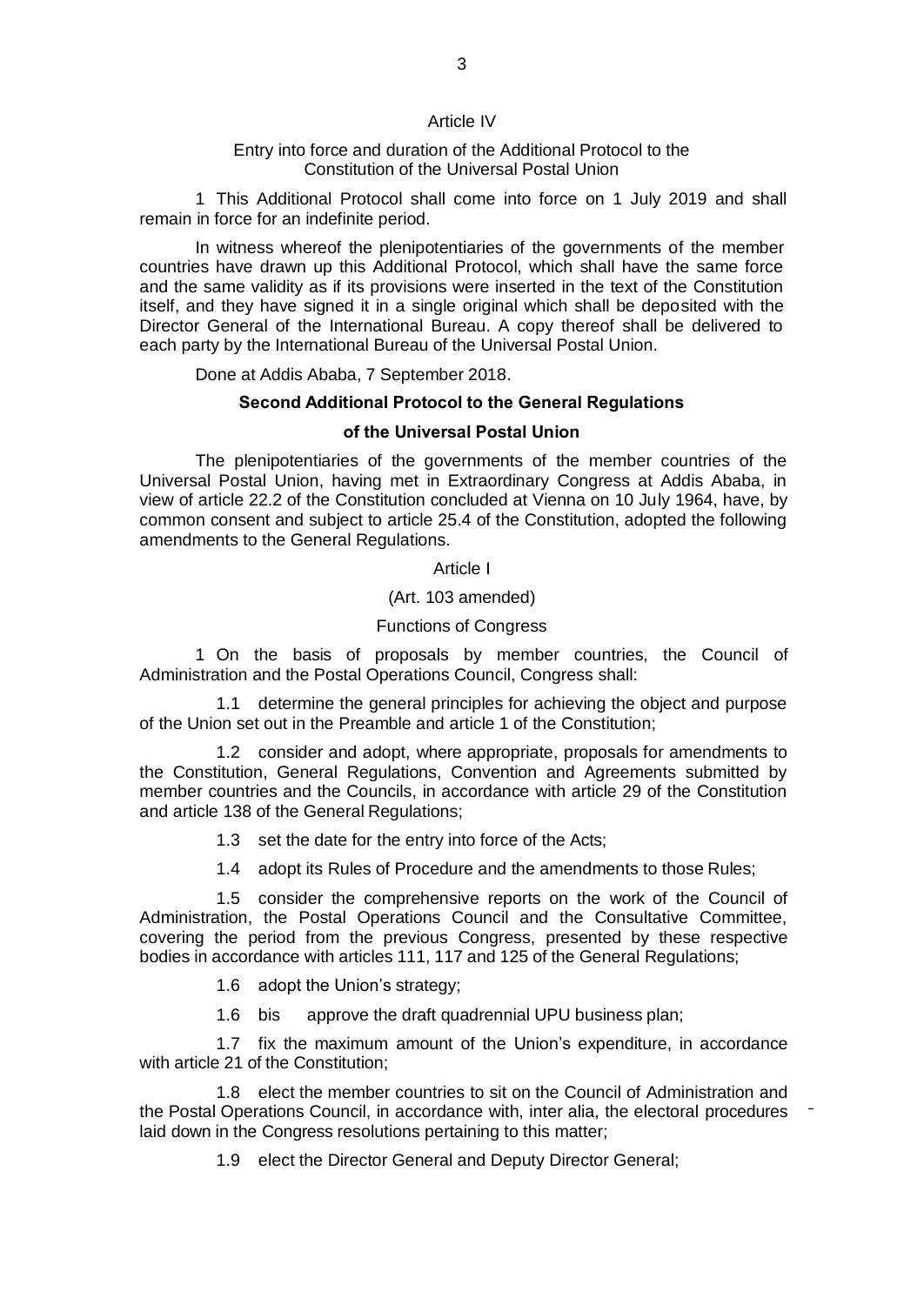1.10 set in a Congress resolution the ceiling of the costs to be borne by the Union for the production of documents in Chinese, German, Portuguese and Russian.

2 Congress, as the supreme body of the Union, shall deal with such other questions concerning postal services.

#### Article II

## (Art. 104 amended)

## Rules of Procedure of Congresses

1 For the organization of its work and the conduct of its debates, Congress shall apply its Rules of Procedure.

2 Each Congress may amend its Rules of Procedure under the conditions laid down in those Rules of Procedure.

3 Paragraphs 1 and 2 shall also be applicable by analogy to Extraordinary Congresses.

## Article III

#### (Art. 105 amended)

#### Observers to the Union's bodies

1 The following entities shall be invited to participate in the plenary sessions and committee meetings of Congress, the Council of Administration and the Postal Operations Council as observers:

1.1 the United Nations;

1.2 Restricted Unions;

1.3 members of the Consultative Committee;

1.4 entities authorized to attend Union meetings as observers by virtue of a resolution or decision of Congress.

2 The following entities, if duly designated by the Council of Administration in accordance with article 107.1.12 shall be invited to attend specific meetings of Congress as ad hoc observers:

2.1 specialized agencies of the United Nations and other intergovernmental organizations;

2.2 any international body, any association or enterprise, or any qualified person.

3 In addition to the observers defined in paragraph 1 of this article, the Council of Administration and the Postal Operations Council may designate ad hoc observers to attend their meetings in accordance with their Rules of Procedure, when this is in the interests of the Union and its bodies.

Article IV

(Art. 106 amended)

#### Composition and functioning of the CA

1 The Council of Administration shall consist of forty-one members who shall exercise their functions during the period between two successive Congresses.

2 The chairmanship shall devolve by right on the host member country of Congress. If that member country waives this right, it shall become a de jure member and, as a result, the geographical group to which it belongs shall have at its disposal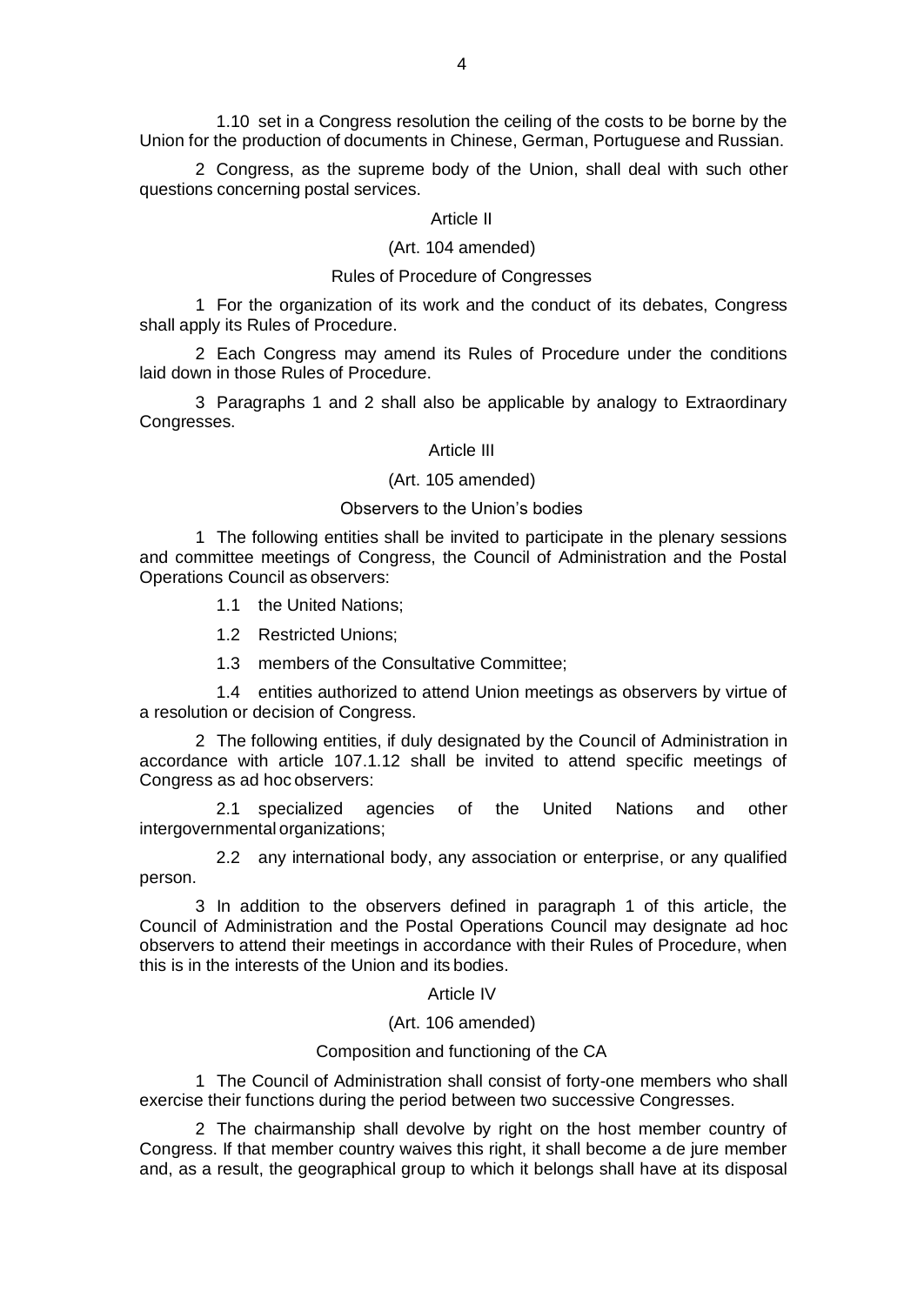an additional seat, to which the restrictive provisions of paragraph 3 shall not apply. In that case, the Council of Administration shall elect to the chairmanship one of the members belonging to the geographical group of the host member country.

3 The forty other members of the Council of Administration shall be elected by Congress on the basis of an equitable geographical distribution. At least a half of the membership is renewed at each Congress; no member country may be chosen by three successive Congresses.

4 Each member of the Council of Administration shall appoint its representative(s). The members of the Council of Administration shall take an active part in its work.

5 The office of member of the Council of Administration shall be unpaid. The operational expenses of this Council shall be borne by the Union.

6 The CA shall define, formalize and/or up the standing groups and task forces or other bodies to be established within its structure, with due regard being paid to the Union's strategy and business plan adopted by Congress.

### Article V

## (Art. 107 amended)

## Functions of the CA

1 The Council of Administration shall have the following functions:

1.1 Supervises all the activities of the Union between Congresses, ensuring compliance with the deci- sions of Congress, studying questions with respect to governmental policies on postal issues, and taking account of international regulatory developments such as those relating to trade in services and to competition.

1.2 Promotes, coordinates and supervises all forms of postal technical assistance within the framework of international technical cooperation.

1.3 Examines the draft quadrennial UPU business plan approved by Congress, and finalizes it by bringing the activities set out in the draft plan for the four-year period into line with the actual resources available. The plan should also, if appropriate, be in line with the results of the prioritization process carried out by Congress. The finalized version of the quadrennial business plan, completed and approved by the CA, will then form the basis for the preparation of the annual UPU Programme and Budget as well as for the annual operating plans to be drawn up and implemented by the CA and POC.

1.4 Considers and approves the annual programme and budget and the accounts of the Union, while taking into account the final version of the UPU Business Plan, as described in article 107.1.3.

1.5 Authorizes the ceiling of expenditure to be exceeded, if circumstances so require, in accordance with article 145.3 to 5.

1.6 Authorizes election of a lower contribution class, if it is so requested, in accordance with the conditions set out in article 150.6.

1.7 Authorizes a change of geographical group if it is so requested by a member country, taking into account the views expressed by the member countries which are members of the geographical groups concerned.

1.8 Creates or abolishes International Bureau posts financed by the regular budget, taking into account the restrictions imposed by the expenditure ceiling fixed.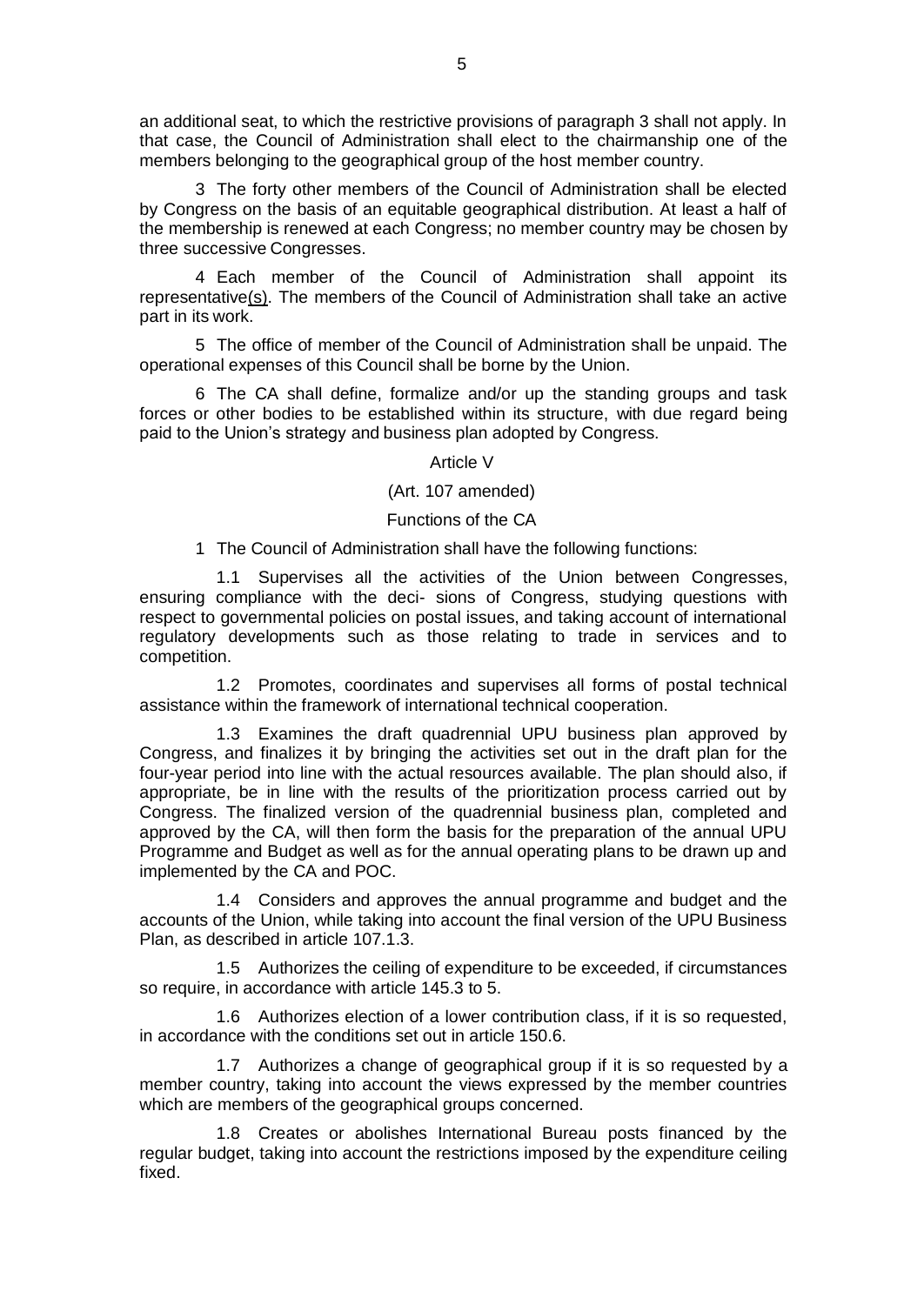1.9 Decides on the contacts to be established with member countries in order to carry out its functions.

1.10 After consulting the Postal Operations Council, decides on the relations to be established with the organizations which are not observers within the meaning of article 105.1 and 105.2.1.

1.11 Considers the reports by the International Bureau on UPU relations with other international bodies and takes the decisions which it considers appropriate on the conduct of such relations and the action to be taken on them.

1.12 Designates in due course, after consulting the Postal Operations Council and the Secretary General, the specialized agencies of the United Nations, international organizations, associations, enterprises and qualified persons to be invited as ad hoc observers to specific meetings of Congress and its Committees when this is in the interest of the Union or the work of the Congress and instructs the Director General of the International Bureau to issue the necessary invitations.

1.13 Designates the member country where the next Congress is to be held in the case provided for in article 101.3.

1.14 Determines in due course and after consulting the Postal Operations Council the number of Committees required to carry out the work of Congress, and specifies their functions.

1.15 Designates, after consulting the Postal Operations Council and subject to the approval of Congress, the member countries prepared:

> 1.15.1 to assume the vice-chairmanships of Congress and the chairmanships and vice-chairmanships of the Committees, taking as much account as possible of the equitable geographical distribution of the member countries; and

1.15.2 to sit on the Restricted Committees of the Congress.

1.16 Designates those of its members that will serve as members of the Consultative Committee.

1.17 Considers and approves, within the framework of its competence, any action considered necessary to safeguard and enhance the quality of and to modernize the international postal service.

1.18 Studies, at the request of Congress, the Postal Operations Council or member countries, administrative, legislative and legal problems concerning the Union or the international postal service; it shall be for the Council of Administration to decide, in the above-mentioned fields, whether it is expedient to undertake the studies requested by member countries between Congresses.

1.19 Formulates proposals which shall be submitted for the approval either of Congress or of member countries in accordance with article 140.

1.20 Submits subjects for study to the Postal Operations Council for examination in accordance with article 113.1.6.

1.21 Reviews and approves, in consultation with the Postal Operations Council, the draft Strategy for presentation to Congress.

1.22 Receives and discusses reports and recommendations from the Consultative Committee and considers recommendations from the Consultative Committee for submission to Congress.

1.23 Provides control over the activities of the International Bureau.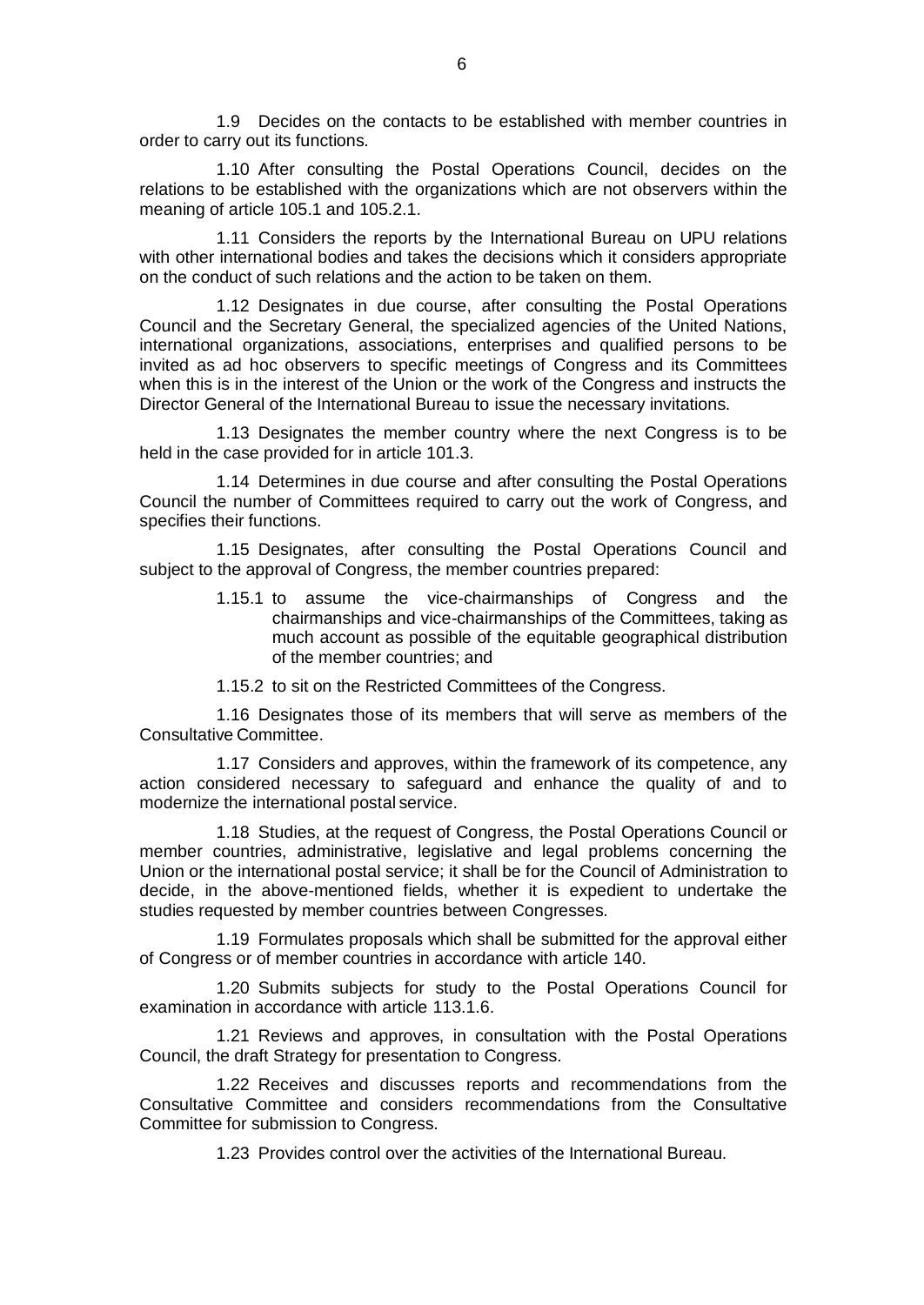1.24 Approves the annual report on the work of the Union and the annual Financial Operating Reports prepared by the International Bureau and, where appropriate, furnishes observations on them.

1.25 Establishes principles, as may be considered necessary, for the Postal Operations Council to take into account in its study of questions with major financial repercussions (charges, terminal dues, transit charges, basic airmail conveyance rates and the posting abroad of letter-post items), follows closely the study of these questions, and reviews and approves, for conformity with the aforemen- tioned principles, Postal Operations Council proposals relating to these questions.

1.26 Approves, within the framework of its competence, the recommendations of the Postal Operations Council for the adoption, if necessary, of regulations or of a new procedure until such time as Congress takes a decision in the matter.

1.27 Considers the annual report prepared by the Postal Operations Council and any proposals submitted by the Council.

1.28 Approves the four-yearly report prepared by the International Bureau in consultation with the Postal Operations Council, on the performance of member countries in respect of the execution of the Union Strategy approved by the preceding Congress, for submission to the following Congress.

1.29 Establishes the framework for the organization of the Consultative Committee and concurs in the organization of the Consultative Committee, in accordance with the provisions of article 122.

1.30 Establishes criteria for membership of the Consultative Committee and approves or rejects applications for membership in accordance with those criteria, ensuring that action on the applications is accomplished through an expedited process between meetings of the Council of Administration.

1.31 Lays down the Financial Regulations of the Union.

1.32 Lays down the rules governing the Reserve Fund.

1.33 Lays down the rules governing the Special Fund.

1.34 Lays down the rules governing the Special Activities Fund.

1.35 Lays down the rules governing the Voluntary Fund.

1.36 Lays down the Staff Regulations and the conditions of service of the elected officials.

1.37 Lays down the Regulations of the Social Fund.

1.38 Exercises, within the context of article 152, overall supervision of the creation and activities of user-funded subsidiary bodies.

1.39 Adopts its Rules of Procedure and the amendments to the those Rules.

## Article VI

## (Art. 108 amended)

## Organization of CA sessions

1 At its constituent meeting, which shall be convened and opened by the Chairman of Congress, the Council of Administration shall elect four Vice-Chairmen from among its members and draw up its Rules of Procedure. The Chairman and four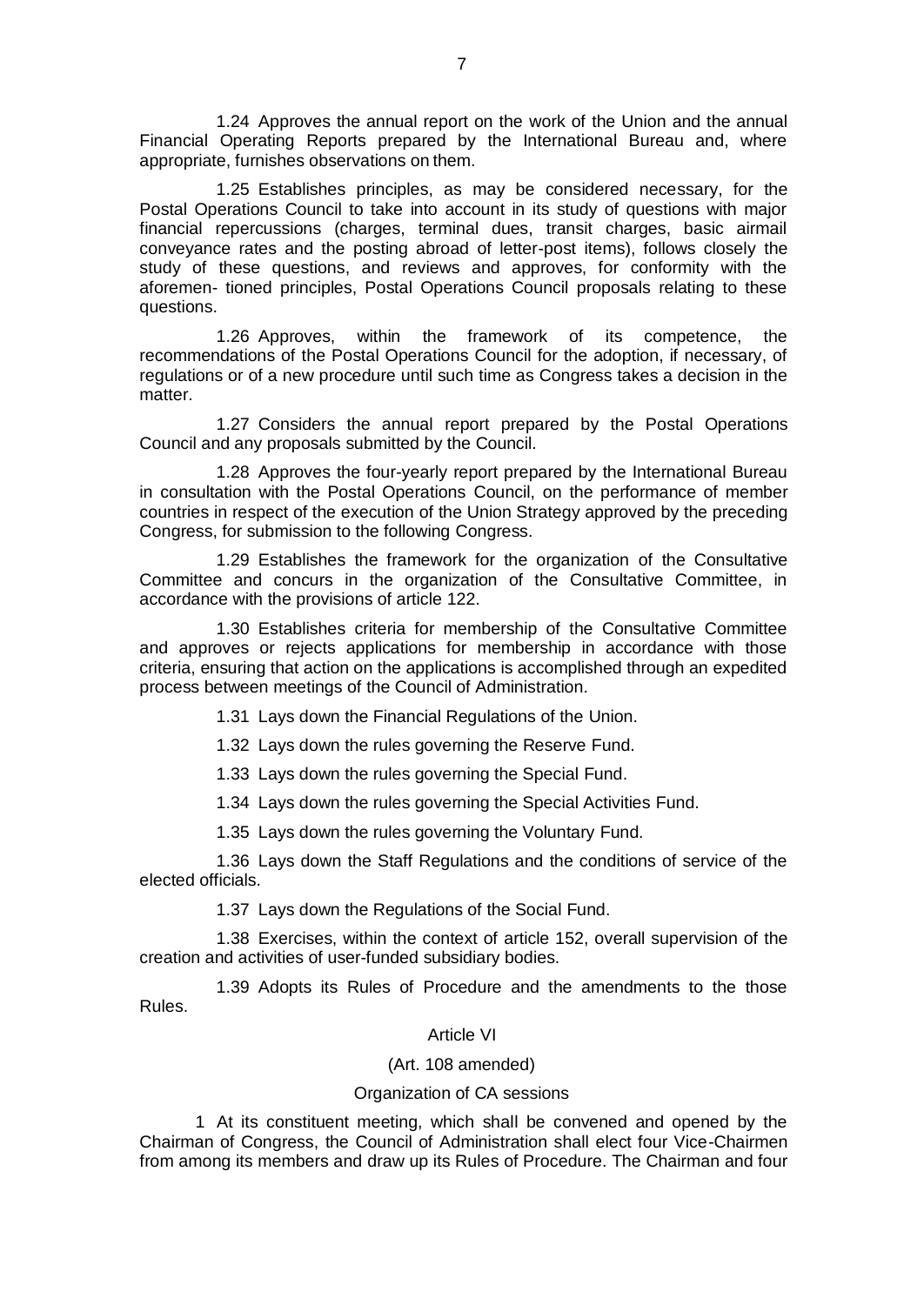Vice-Chairmen shall be member countries from each of the five geographical groups of the Union.

2 The Council of Administration shall meet twice a year, or additionally on an exceptional basis, at Union headquarters, in accordance with the relevant procedures set forth in its Rules of Procedure.

3 The Chairman and Vice-Chairmen, and the Committee Chairmen, Co-Chairmen and Vice-Chairmen, of the Council of Administration shall form the Management Committee. This Committee shall prepare and direct the work of each session of the Council of Administration. It shall approve, on behalf of the Council of Administration, the annual report prepared by the International Bureau on the work of the Union and it shall take on any other task which the Council of Administration decides to assign to it or the need for which arises in the course of the strategic planning process.

4 The Chairman of the Postal Operations Council shall represent that body at meetings of the Council of Administration when the agenda contains questions of interest to the Postal Operations Council.

5 The Chairman of the Consultative Committee shall represent that organization at meetings of the Council of Administration when the agenda contains questions of interest to the Consultative Committee.

Article VII

## (Art. 109 amended)

**Observers** 

1 Observers

1.1 To ensure effective liaison between the work of the two bodies, the Postal Operations Council may designate representatives to attend Council of Administration meetings as observers.

1.2 Member countries of the Union which are not members of the Council, as well as the observers and ad hoc observers referred to in article 105, may participate in the plenary sessions and Committee meetings of the Council of Administration, without the right to vote.

2 Principles

2.1 For logistical reasons, the Council of Administration may limit the number of attendees per observer and ad hoc observer participating. It may also limit their right to speak during the debates.

2.2 Observers and ad hoc observers may, at their request, be allowed to cooperate in the studies undertaken, subject to such conditions as the Council may establish to ensure the efficiency and effectiveness of its work. They may also be invited to chair standing groups and task forces when their experience or expertise justifies it. The participation of observers and ad hoc observers shall be carried out without additional expense for the Union.

2.3 In exceptional circumstances, members of the Consultative Committee and ad hoc observers may be excluded from a meeting or a portion of a meeting or may have their right to receive documents restricted if the confidentiality of the subject of the meeting or document so requires. This restriction may be decided on a case-by-case basis by any body concerned or its Chair. The case-bycase situations shall be reported to the Council of Administration and to the Postal Operations Council when matters of interest to the Postal Operations Council are concerned. If it considers this necessary, the Council of Administration may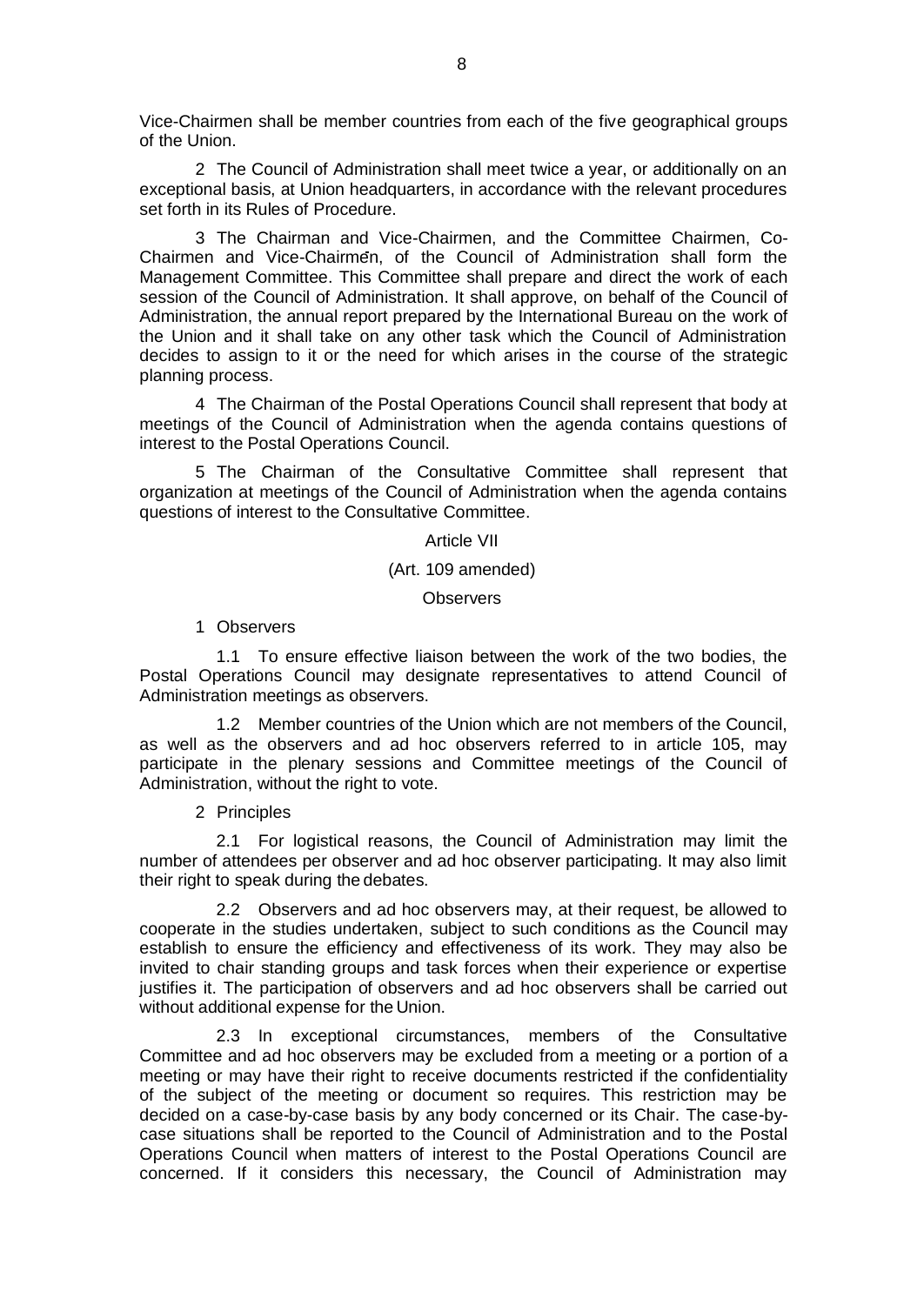subsequently review restrictions, in consultation with the Postal Operations Council where appropriate.

#### Article VIII

#### (Art. 110 amended)

#### Reimbursement of travel expenses

1 The travel expenses of each representative of each of the members of the Council of Administration participating in its meetings shall be borne by his member country. However, one representative of each of the member countries classified as developing or least developed countries according to the lists established, respectively, by the Council of Administration and the United Nations shall, except for meetings which take place during Congress, be entitled to reimbursement of the price of an economy class return air ticket or first class return rail ticket, or expenses incurred for travel by any other means, subject to the condition that the amount does not exceed the price of the economy class return air ticket. The same entitlement shall be granted to each member of its Committees or other bodies when these meet outside Congress and the sessions of the Council.

#### Article IX

#### (Art. 112 amended)

#### Composition and functioning of the POC

1 The Postal Operations Council shall consist of forty-eight members who shall exercise their functions during the period between successive Congresses.

2 The members of the Postal Operations Council shall be elected by Congress on the basis of qualified geographical distribution. At least one third of the members of each geographical group shall be renewed at each Congress.

3 Each member of the Postal Operations Council shall appoint its representative(s). The members of the Postal Operations Council shall take an active part in its work.

4 The operational expenses of the Postal Operations Council shall be borne by the Union. Its members shall not receive any payment.

5 The Postal Operations Council shall define, formalize and/or set up the standing groups, task forces, user-funded subsidiary bodies or other bodies to be established within its structure, with due regard being paid to the Union's strategy and business plan adopted by Congress.

#### Article X

#### (Art. 113 amended)

#### Functions of the POC

1 The Postal Operations Council shall have the following functions:

1.1 Coordinates practical measures for the development and improvement of international postal services.

1.2 Takes, subject to Council of Administration approval within the framework of the latter's competence, any action considered necessary to safeguard and enhance the quality of and to modernize the international postal service.

1.3 Decides on the contacts to be established with member countries and their designated operators in order to carry out its functions.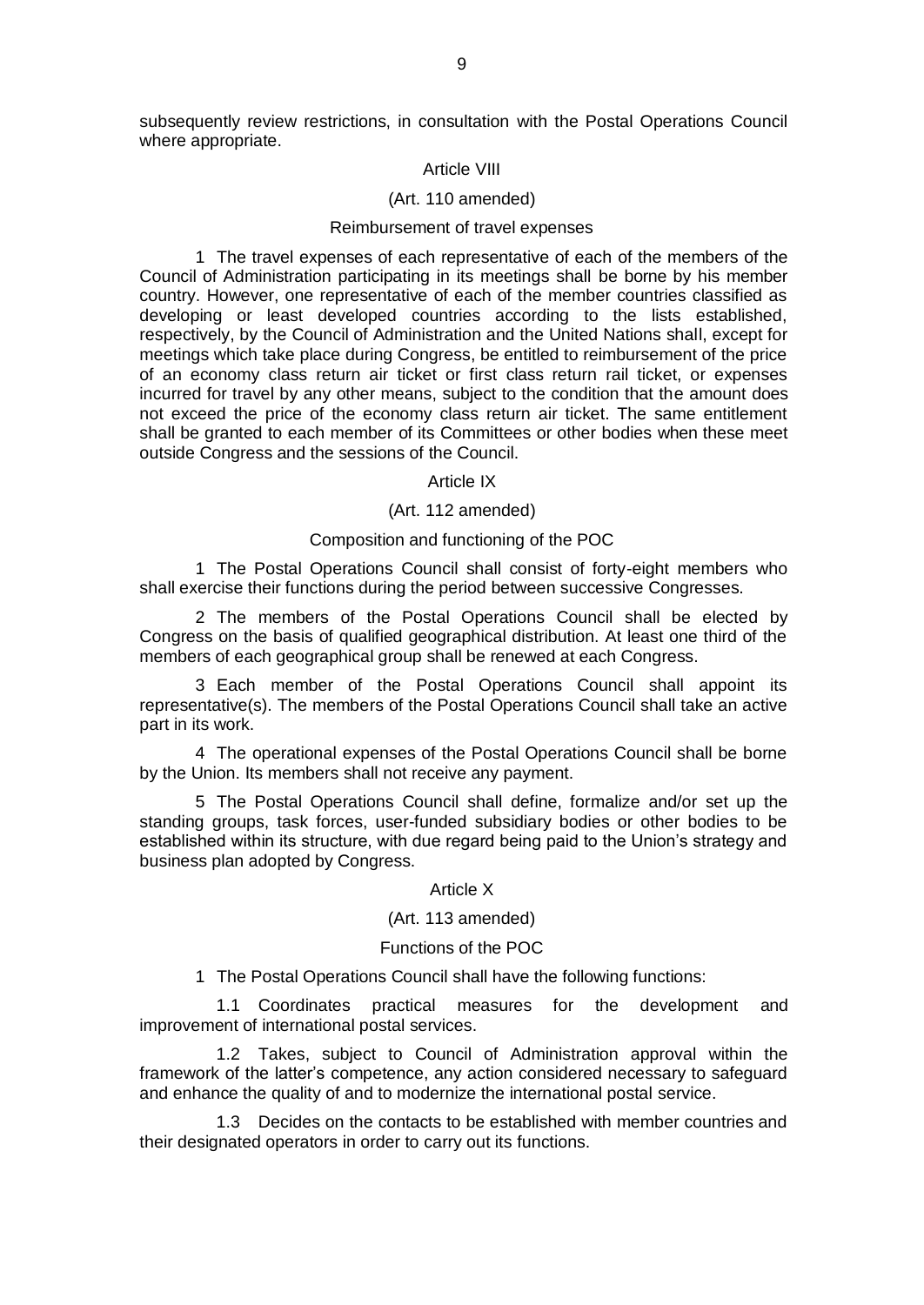1.4 Takes the necessary steps to study and publicize the experiments and progress made by certain member countries and their designated operators in the technical, operational, economic and voca- tional training fields of interest to other member countries and their designated operators.

1.5 Takes, in consultation with the Council of Administration, appropriate steps in the sphere of technical cooperation with all member countries of the Union and their designated operators and in particular with the new and developing countries and their designated operators.

1.6 Examines any other questions submitted to it by a member of the Postal Operations Council, by the Council of Administration or by any member country or designated operator.

1.7 Receives and discusses reports as well as recommendations from the Consultative Committee and, when matters of interest to the Postal Operations Council are involved, to examines and comments on recommendations from the Consultative Committee for submission to Congress.

1.8 Designates those of its members that will serve as members of the Consultative Committee.

1.9 Conducts the study of the most important operational, commercial, technical, economic and technical cooperation problems which are of interest to all member countries or their designated operators, including questions with major financial repercussions (charges, terminal dues, transit charges, airmail conveyance rates, parcel-post rates, and the posting abroad of letter-post items), and prepares information, opinions and recommendations for action on them.

1.10 Provides input to the Council of Administration for the development of the draft Union Strategy and draft quadrennial business plan to be submitted to Congress.

1.11 Studies teaching and vocational training problems of interest to member countries and their designated operators, as well as to the new and developing countries.

1.12 Studies the present position and needs of the new and developing countries and prepares appropriate recommendations on ways and means of improving their postal services.

1.13 Revises the Regulations of the Union within six months following the end of the Congress unless the latter decides otherwise; the Postal Operations Council may also amend the said Regulations at other sessions; in both cases, the Postal Operations Council shall be subject to Council of Administration guidance on matters of fundamental policy and principle.

1.14 Formulates proposals which shall be submitted for the approval either of Congress or of member countries in accordance with article 140; the approval of the Council of Administration is required when these proposals concern questions within the latter's competence.

1.15 Examines, at the request of a member country, any proposal which that member country forwards to the International Bureau under article 139, prepares observations on it and instructs the International Bureau to annex these observations to the proposal before submitting it for approval to the member countries.

1.16 Recommends, if necessary, and where appropriate after approval by the Council of Administration and consultation of all the member countries, the adoption of regulations or of a new procedure until such time as Congress takes a decision in the matter.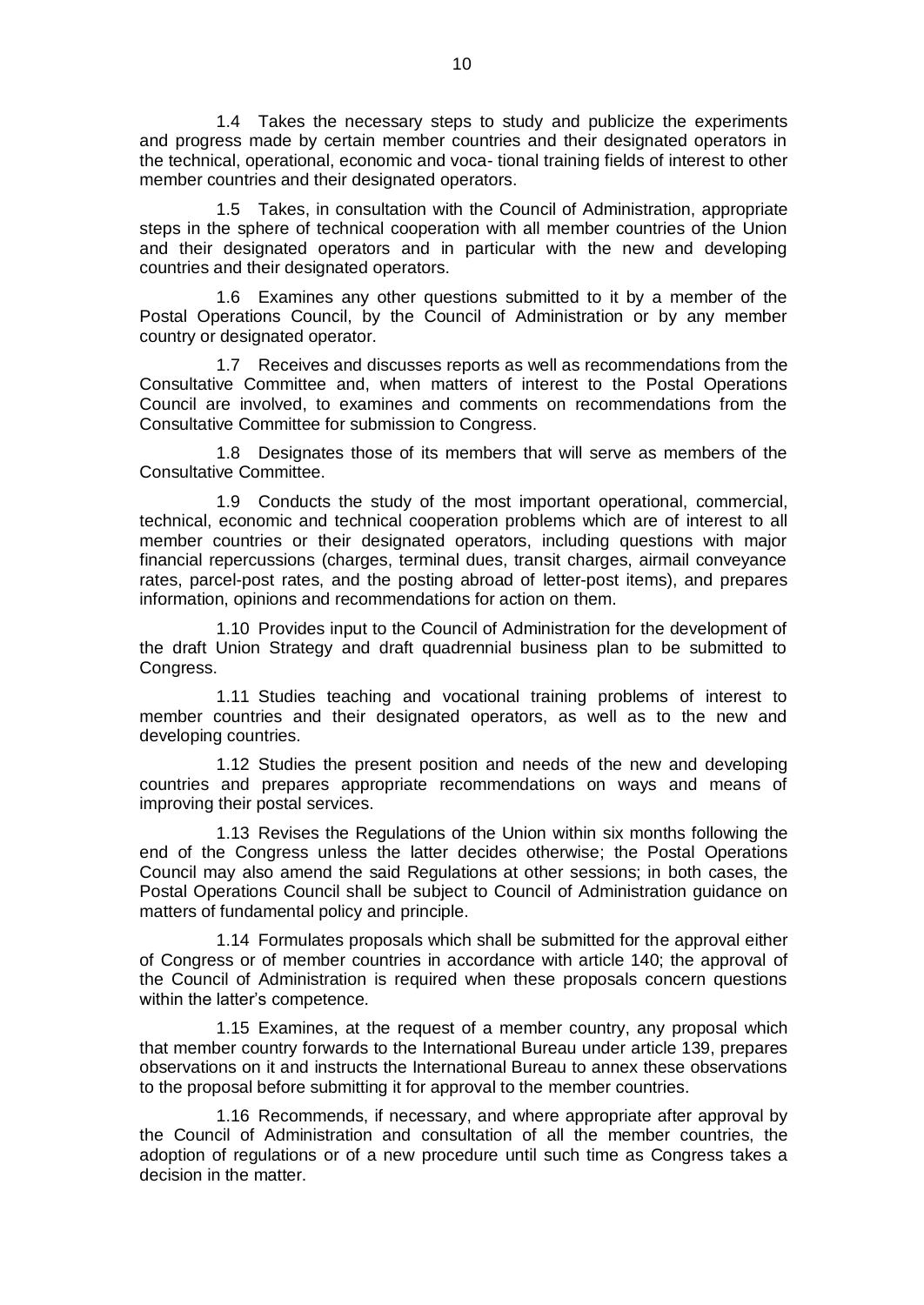1.17 Prepares and issues, in the form of recommendations to member countries and their designated operators (or as binding provisions if the Acts of the Union so provide), standards for technological, operational and other processes within its competence where uniformity of practice is essential; it shall similarly issue, as required, amendments to standards it has already set.

1.18 Establishes the framework for the organization of user-funded subsidiary bodies and concurs in the organization of these bodies in accordance with the provisions of article 152.

1.19 Receives and discusses reports from the user-funded subsidiary bodies on an annual basis.

1.20 Adopts its Rules of Procedure and the amendments to those Rules.

#### Article XI

#### (Art. 114 amended)

#### Organization of POC sessions

1 At its first meeting, which shall be convened and opened by the Chairman of Congress, the Postal Operations Council shall choose from among its members a Chairman and four

Vice-Chairmen, and the Committee Chairmen/Vice-Chairmen/Co-Chairmen, and draw up its Rules of Procedure. The Chairman and four Vice-Chairmen shall be member countries from each of the five geographical groups of the Union.

2 The Postal Operations Council shall meet twice a year, or additionally on an exceptional basis, at Union headquarters, in accordance with the relevant procedures set forth in its Rules of Procedure.

3 The Chairman and Vice-Chairmen, and the Committee Chairmen, Co-Chairmen and Vice- Chairmen, of the Postal Operations Council shall form the Management Committee. This Committee shall prepare and direct the work of each meeting of the Postal Operations Council and take on all the tasks which the latter decides to assign to it or the need for which arises in the course of the strategic planning process.

4 On the basis of the Union Strategy adopted by Congress and, in particular, the part relating to the strategies of the permanent bodies of the Union, the Postal Operations Council shall, at its session following Congress, prepare a basic work programme containing a number of tactics aimed at implementing the strategies. This basic work programme, which shall include a limited number of projects on topical subjects of common interest, shall be revised annually in the light of new realities and priorities.

5 The Chairman of the Consultative Committee shall represent that organization at meetings of the Postal Operations Council when the agenda contains questions of interest to the Consultative Committee.

Article XII

(Art. 115 amended)

**Observers** 

## 1 Observers

1.1 In order to ensure effective liaison between the work of the two bodies, the Council of Administration may designate representatives to attend Postal Operations Council meetings as observers.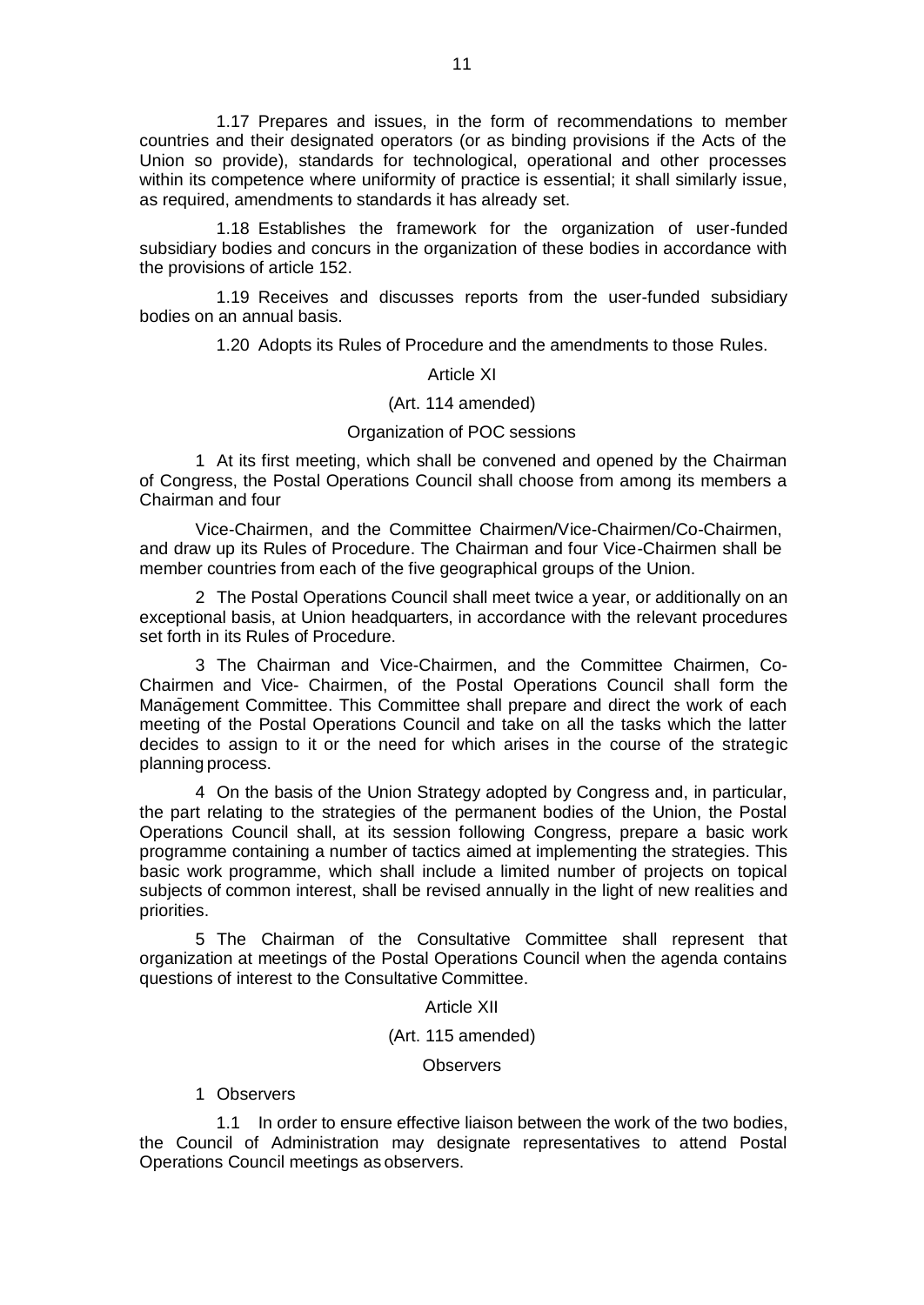1.2 Member countries of the Union which are not members of the Council, as well as the observers and ad hoc observers referred to in article 105, may participate in the plenary sessions and Committee meetings of the Postal Operations Council, without the right to vote.

2 Principles

2.1 For logistical reasons, the Postal Operations Council may limit the number of attendees per observer and ad hoc observer participating. It may also limit their right to speak during the debates.

2.2 Observers and ad hoc observers may, at their request, be allowed to cooperate in the studies undertaken, subject to such conditions as the Council may establish to ensure the efficiency and effectiveness of its work. They may also be invited to chair standing groups and task forces when their experience or expertise justifies it. The participation of observers and ad hoc observers shall be carried out without additional expense for the Union.

2.3 In exceptional circumstances, members of the Consultative Committee and ad hoc observers may be excluded from a meeting or a portion of a meeting or may have their right to receive documents restricted if the confidentiality of the subject of the meeting or document so requires. This restriction may be decided on a case-by-case basis by any body concerned or its Chair. The case-by-case situations shall be reported to the Council of Administration and to the Postal Operations Council when matters of interest to the Postal Operations Council are concerned. If it considers this neces- sary, the Council of Administration may subsequently review restrictions, in consultation with the Postal Operations Council where appropriate.

## Article XIII

## (Art. 116 amended)

## Reimbursement of travel expenses

1 Travelling and living expenses incurred by representatives of member countries participating in the Postal Operations Council shall be borne by these member countries. However, one representative of each of the member countries considered to be one of the least developed countries according to the list established by the United Nations shall, except for meetings which take place during Congress, be entitled to reimbursement of the price of an economy class return air ticket or first class return rail ticket, or expenses incurred for travel by any other means, subject to the condition that the amount does not exceed the price of the economy class return air ticket.

## Article XIV

## (Art. 117bis added)

## Article 117bis

## Coordination Committee for the Permanent Bodies of the Union

1 The Chairman of the CA, the Chairman of the POC and the Director General of the International Bureau shall form the Coordination Committee for the Permanent Bodies of the Union (CCoord).

2 The CCoord shall have the following attributions and functions:

2.1 Contribute to the coordination of the work of the permanent bodies of the Union;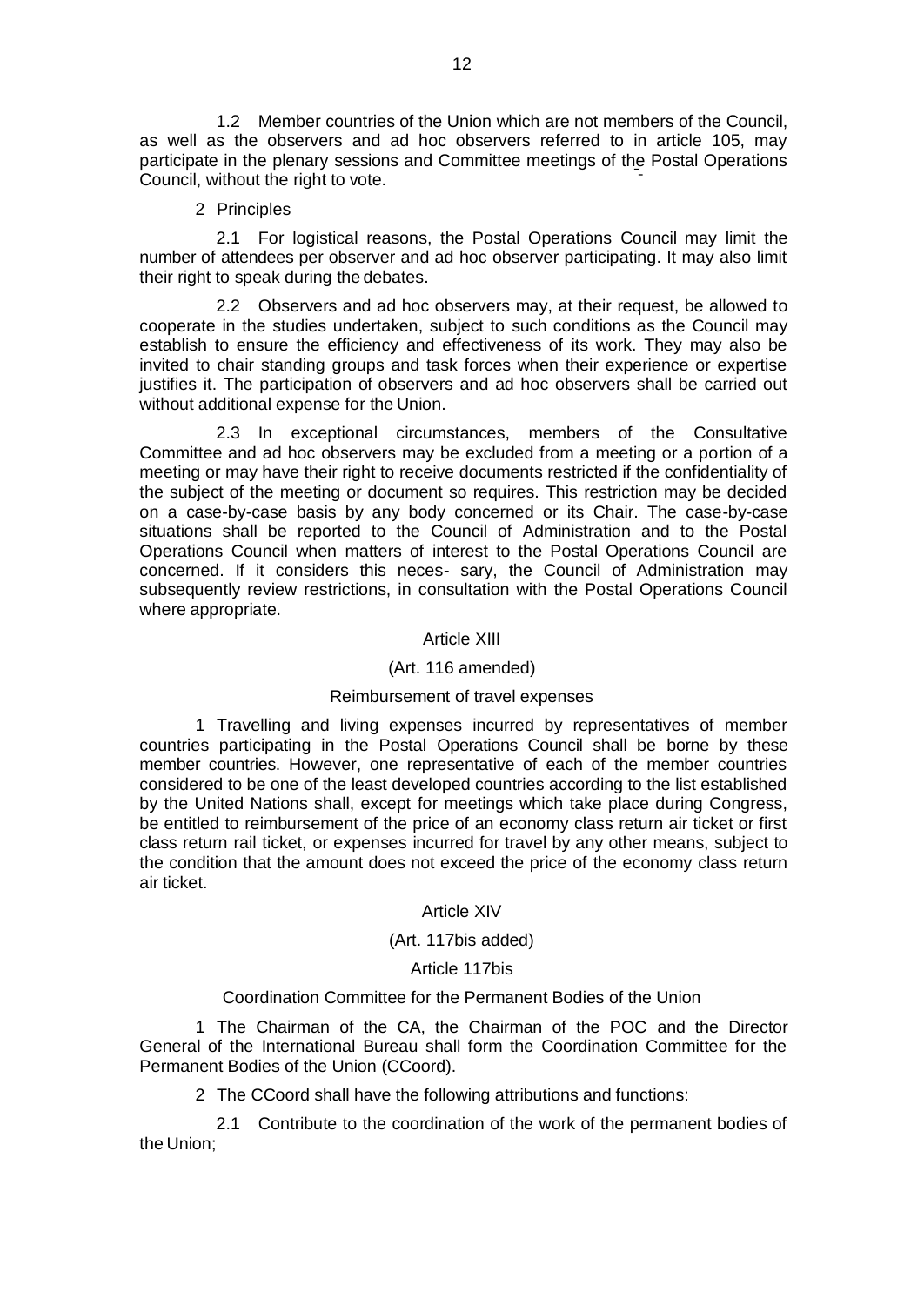2.2 Meet, when needed, in order to discuss important questions relating to the Union and the postal service and provide the Union's bodies with an evaluation of such questions;

2.3 Ensure proper implementation of the strategic planning process so that all decisions on the Union's activities are taken by the appropriate bodies in accordance with the respective responsibilities as specified in the Acts of the Union.

3 On convocation by the Chairman of the CA, the CCoord shall meet twice a year, at Union head- quarters. The date and place of the meetings shall be fixed by the Chairman of the CA in agreement with the Chairman of the POC and the Director General of the International Bureau.

#### Article XV

## (Art. 123 amended)

## Representatives of the Consultative Committee at the Council of Administration, the Postal Operations Council and Congress

1 In order to ensure effective liaison with the bodies of the Union, the Consultative Committee may designate representatives to attend meetings of Congress, the Council of Administration, and the Postal Operations Council, and their respective Committees, as observers without the right to vote.

2 Members of the Consultative Committee are invited to plenary sessions and Committee meetings of the Council of Administration and the Postal Operations Council in accordance with article 105. They may also participate in the work of standing groups and task forces under terms established in articles 109.2.2 and 115.2.2.

3 The Chairman of the Council of Administration and the Chairman of the Postal Operations Council shall represent those bodies at meetings of the Consultative Committee when the agenda of such meetings contains questions of interest to those bodies.

## Article XVI

## (Art. 127 amended)

#### Duties of the Director General

Obis The Director General shall be the legal representative of the Union.

1 The Director General shall organize, administer and direct the International Bureau.

2 Regarding the classification of posts, appointments and promotions:

2.1 the Director General shall be empowered to classify posts in grades G 1 to D 2 and to appoint and promote officials in those grades.

2.2 for appointments in grades P 1 to D 2, he shall consider the professional qualifications of the candi- dates recommended by the member countries of which the candidates are nationals or in which they exercise their professional activities, taking into account equitable geographical distribution with respect to continents and languages. D 2 posts shall as far as possible be filled by candidates from different regions and from regions other than those from which the Director General and Deputy Director General originate, bearing in mind the paramount consideration of the efficiency of the International Bureau. In the case of posts requiring special qualifications, the Director General may seek applications from outside;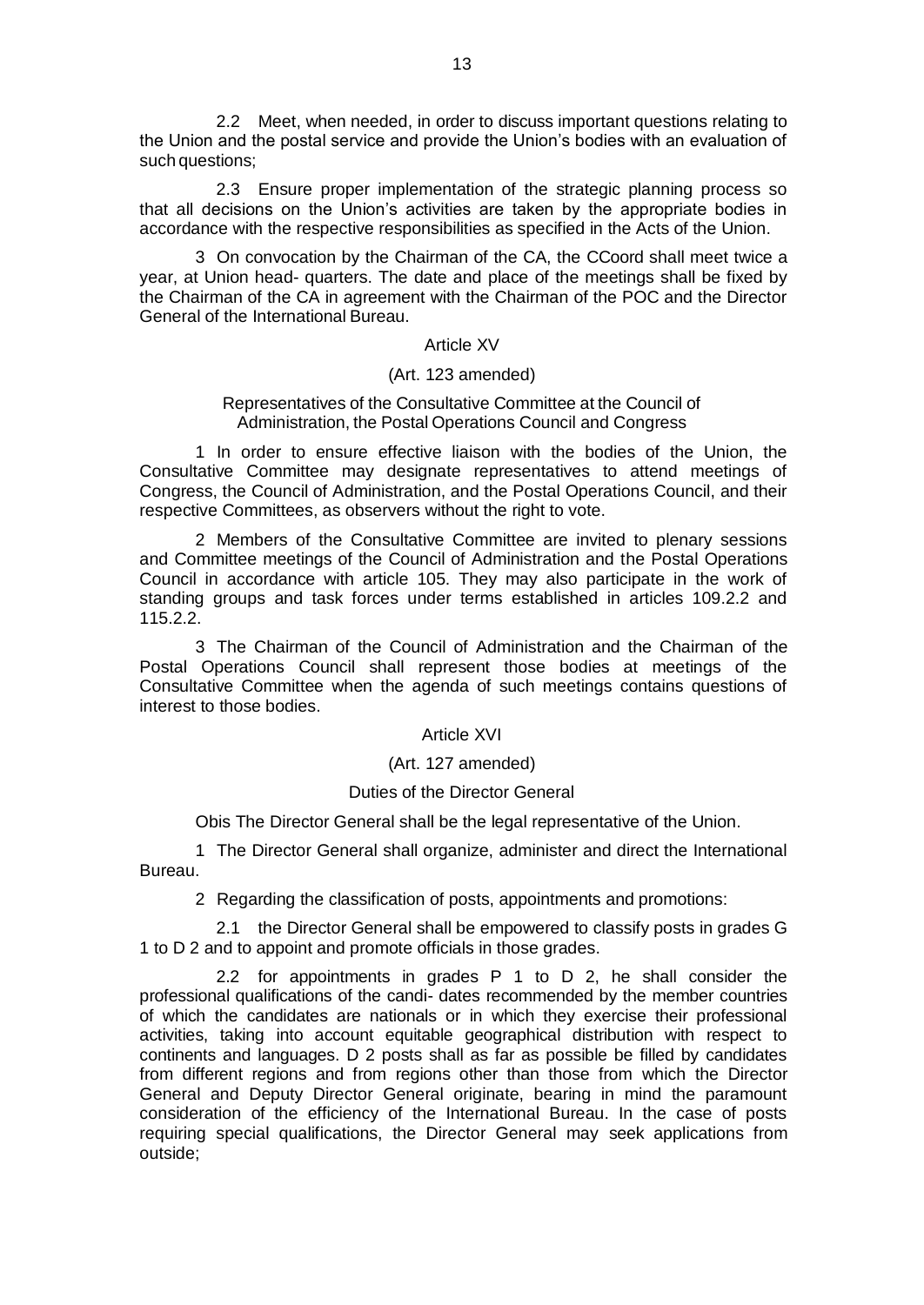2.3 he shall also consider, for the appointment of a new official, that, in principle, persons occupying grade D 2, D 1 and P 5 posts must be nationals of different member countries of the Union;

2.4 for the promotion of an official of the International Bureau to grades D 2, D 1 and P 5, he shall not be bound to apply the same principle as under 2.3;

2.5 the requirements of equitable geographical and language distribution shall rank behind merit in the recruitment process;

2.6 the Director General shall inform the Council of Administration once a year of appointments and promotions in grades P 4 to D 2.

3 Furthermore, the Director General shall have the following duties:

3.1 acts as depositary of the Acts of the Union and as intermediary in the procedure of accession and admission to and withdrawal from the Union;

3.2 notifies the decisions taken by Congress to all the Governments of member countries;

3.3 notifies all member countries and their designated operators of the Regulations drawn up or revised by the Postal Operations Council;

3.4 prepares the draft annual budget of the Union at the lowest possible level consistent with the requirements of the Union and submits it in due course to the Council of Administration for con- sideration; communicates the budget to the member countries of the Union after approval by the Council of Administration and executes it:

3.5 executes the specific activities requested by the bodies of the Union and those assigned to him by the Acts;

3.6 takes action to achieve the objectives set by the bodies of the Union, within the framework of the established policy and the funds available;

3.7 submits suggestions and proposals to the Council of Administration or to the Postal Operations Council;

3.8 following the close of Congress, submits proposals to the Postal Operations Council concerning changes to the Regulations required as a result of Congress decisions, in accordance with the Rules of Procedure of the Postal Operations Council;

3.9 prepares, for the Council of Administration and on the basis of directives issued by the Councils, the draft Union Strategy and draft quadrennial UPU business plan to be submitted to Congress;

3.10 prepares, for approval by the Council of Administration, a four-yearly report on the member countries' performance in respect of the Union Strategy approved by the preceding Congress, which will be submitted to the following Congress;

3.11 (Deleted.)

3.12 acts as an intermediary in relations between:

3.12.1 the UPU and the Restricted Unions;

- 3.12.2 the UPU and the United Nations;
- 3.12.3 the UPU and the international organizations whose activities are of interest to the Union;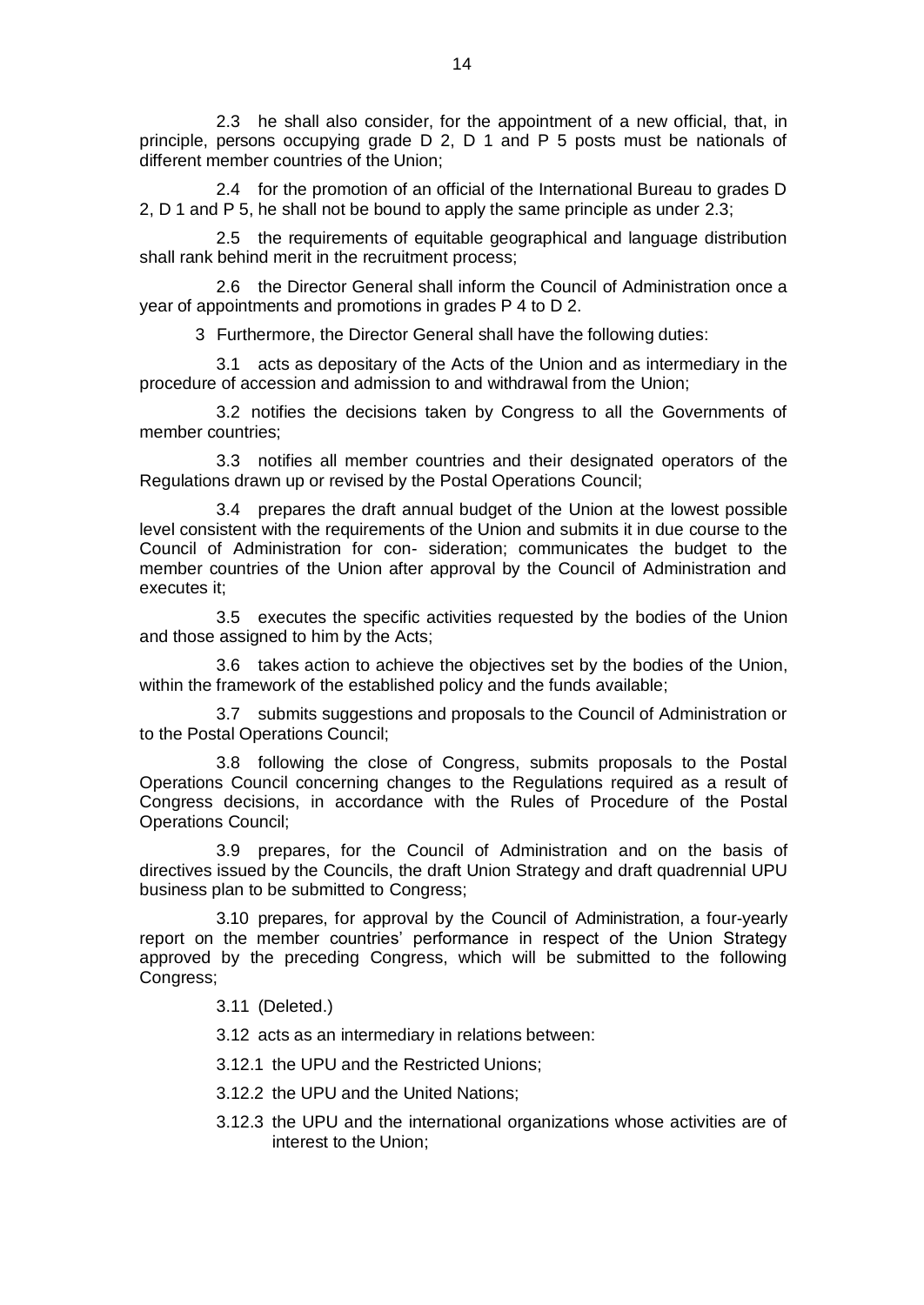3.12.4 the UPU and the international organizations or the associations or enterprises that the bodies of the Union wish to consult or associate with their work;

3.13 assumes the duties of Secretary General of the bodies of the Union and supervises in this capacity, taking into account the special provisions of these General Regulations, in particular:

- 3.13.1 the preparation and organization of the work of the Union's bodies;
- 3.13.2 the preparation, production and distribution of documents, reports and minutes;
- 3.13.3 the functioning of the secretariat at meetings of the Union's bodies;

3.14 attends the meetings of the bodies of the Union and takes part in the discussions without the right to vote, with the possibility of being represented.

#### Article XVII

#### (Art. 130 amended)

#### Preparation and distribution of documents of the Union bodies

1 The International Bureau shall prepare and make available through the Union website all the documents published, in the language versions specified in article 155, in accordance with the Rules of Procedure of the Council of Administration and Postal Operations Council. The International Bureau shall also indicate, to the representatives of member countries in particular, new e-document publications on the Union website by means of an efficient web-signalling system.

2 Furthermore, the International Bureau shall physically distribute Union publications, such as International Bureau circulars and CA and POC Summary Records, only at the request of an individual member country.

#### Article XVIII

## (Art. 138 amended)

#### Procedure for submitting proposals to Congress

1 Subject to the exceptions provided for in paragraphs 2 and 5, the following procedure shall govern the submission of proposals of all kinds to Congress by member countries:

1.1 proposals which reach the International Bureau at least six months before the date fixed for Congress shall be accepted;

1.2 no drafting proposal shall be accepted during the period of six months preceding the date fixed for Congress;

1.3 proposals of substance which reach the International Bureau in the interval between six and four months before the date fixed for Congress shall not be accepted unless they are supported by at least two member countries;

1.4 proposals of substance which reach the International Bureau in the interval between four and two months preceding the date fixed for Congress shall not be accepted unless they are supported by at least eight member countries; proposals which arrive after that time shall no longer be accepted;

1.5 declarations of support must reach the International Bureau within the same period of time as the proposals to which they refer.

2 Proposals concerning the Constitution or the General Regulations shall reach the International Bureau not later than six months before the opening of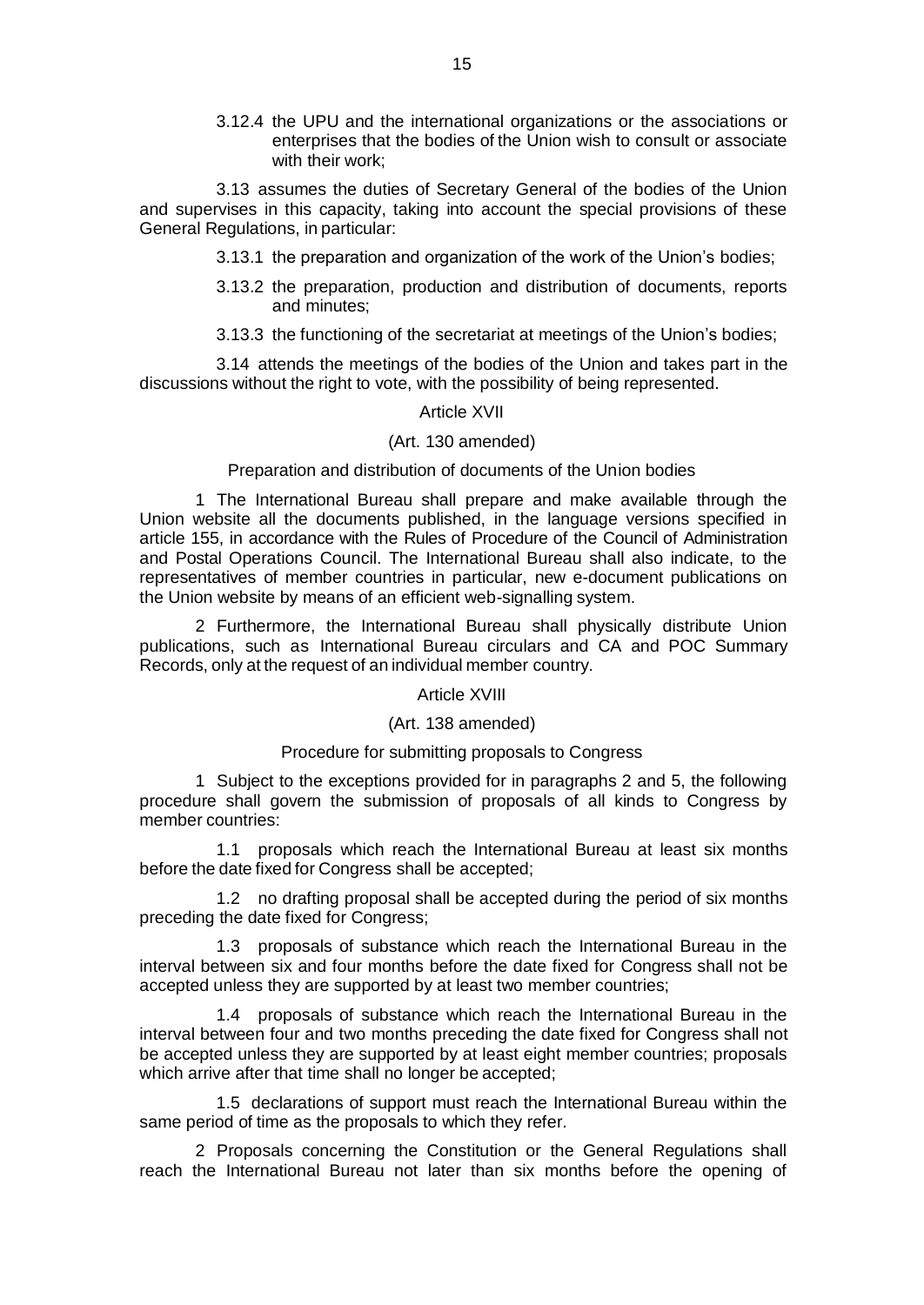Congress; any received after that date but before the opening of Congress shall not be considered unless Congress so decides by a majority of two thirds of the member countries represented at Congress and unless the conditions laid down in paragraph 1 are fulfilled.

3 Every proposal must, as a rule, have only one aim and contain only the changes justified by that aim. Similarly, each proposal liable to lead to significant costs for the Union shall be accompanied by an indication of its financial impact, prepared by the member country submitting the proposal, in consultation with the International Bureau, so that the financial resources needed for its implementation can be determined.

4 Drafting proposals shall be headed "Drafting proposal" by the member countries which submit them and shall be published by the International Bureau under a number followed by the letter R. Proposals which do not bear this indication but which, in the opinion of the International Bureau, deal only with drafting points shall be published with an appropriate annotation; the International Bureau shall draw up a list of these proposals for Congress.

5 The procedure prescribed in paragraphs 1 and 4 shall apply neither to proposals concerning the Rules of Procedure of Congresses, nor to proposals submitted by the Council of Administration or the Postal Operations Council.

Article XIX

(Art. 144 amended)

## Entry into force of the Regulations and of the other decisions adopted between Congresses

1 The Regulations shall come into force on the same date and shall have the same duration as the Acts laid down by Congress.

2 Subject to the provisions of paragraph 1, decisions on amending the Acts of the Union which are adopted between Congresses shall not take effect until at least three months after their notification. However, this time requirement shall not apply to any amendments to the Regulations which are adopted following the drawing up of the new Regulations but still prior to their entry into force as per paragraph 1.

## Article XX

## (Art. 146 amended)

#### Regulation of member countries' contributions

1 Countries which accede to the Union or are admitted to the status of members of the Union as well as those which leave the Union shall pay their contributions for the whole of the year during which their admission or withdrawal becomes effective.

2 Member countries shall pay their contributions to the Union's annual expenditure in advance on the basis of the budget laid down by the Council of Administration. These contributions shall be paid not later than the first day of the financial year to which the budget refers. After that date, the sums due shall be chargeable with interest in favour of the Union at the rate of 5% per annum from the fourth month.

3 Where the arrears of mandatory contributions, not including interest, owed to the Union by a member country are equal to or more than the amount of the contributions of that member country for the preceding two financial years, such member country may irrevocably assign to the Union all or part of the credits owed it by other member countries, in accordance with the arrangements laid down by the Council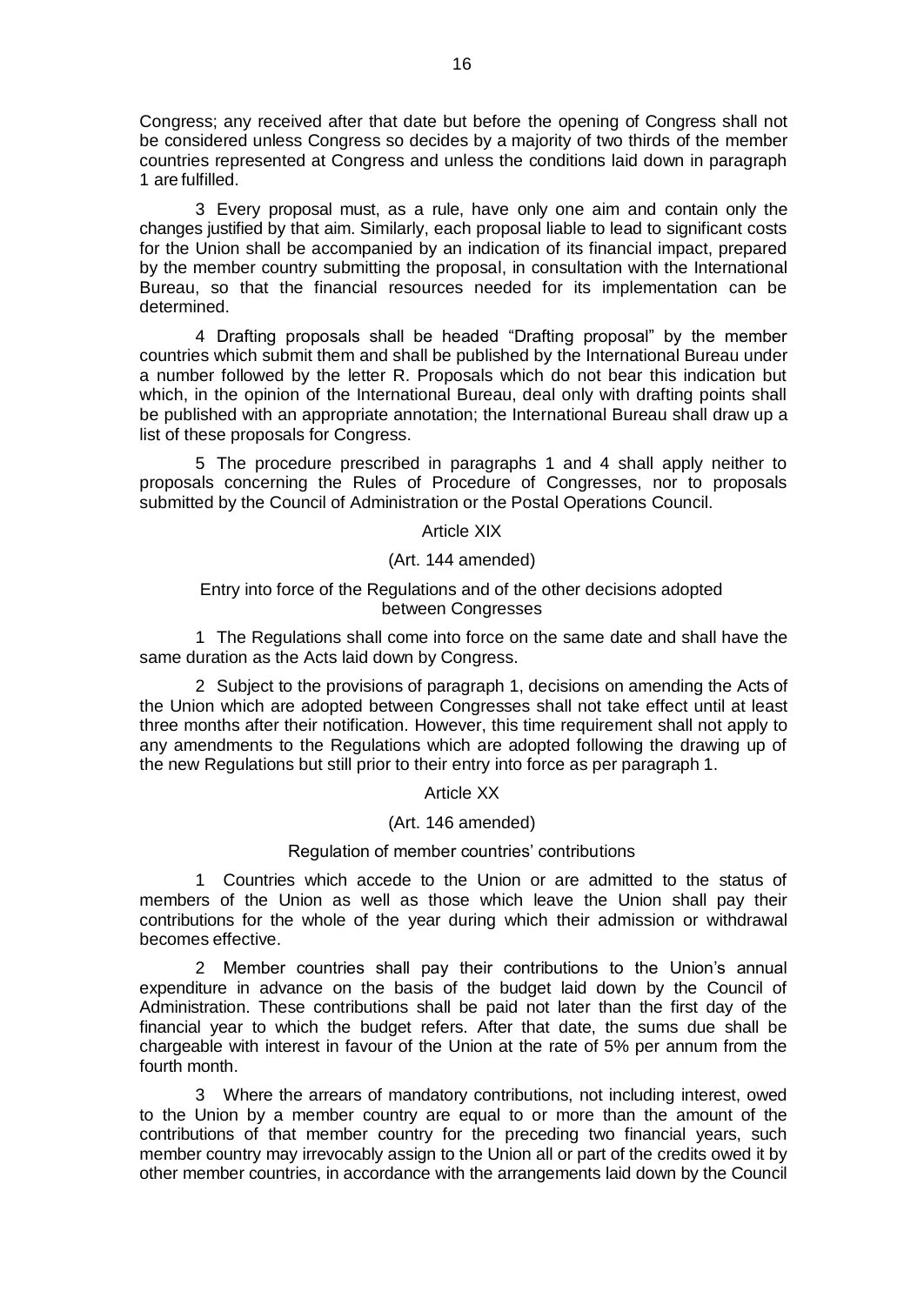of Administration. The conditions of this assignment of credit shall be determined by agreement reached between the member country, its debtors/creditors and the Union.

4 A member country which, for legal or other reasons, cannot make such an assignment must undertake to conclude a schedule for the amortization of its arrears.

5 Other than in exceptional circumstances, recovery of arrears of mandatory contributions owed to the Union may not extend over more than ten years.

6 In exceptional circumstances, the Council of Administration may release a member country from all or part of the interest owed if that country has paid the full capital amount of its debts in arrears.

7 A member country may also be released, within the framework of an amortization schedule approved by the Council of Administration for its accounts in arrears, from all or part of the interest accumulated or to accrue; such release shall, however, be subject to the full and punctual execution of the amortization schedule within an agreed period of ten years at most.

8 The provisions under paragraphs 3 to 7 apply by analogy to the translation costs billed by the International Bureau to member countries belonging to the language groups.

9 The International Bureau shall send bills to member countries at least three months before their due date. The original bills shall be sent to the correct address provided by the member country concerned. Electronic copies of the bills shall be sent via e-mail as pre-advice or alerts.

10 Furthermore, the International Bureau shall provide member countries with clear information each time it charges them interest on overdue payment of particular bills, so that member countries can easily verify to which bills the interest corresponds.

#### Article XXI

#### (Art. 150 amended)

## Contribution classes

Member countries shall contribute to defraying Union expenses according to the contribution class to which they belong. These classes shall be the following:

- class of 50 units;
- class of 47 units:
- class of 45 units:
- class of 43 units:
- class of 40 units:
- class of 37 units:
- class of 35 units:
- class of 33 units;
- class of 30 units;
- class of 27 units:
- class of 25 units;
- class of 23 units;
- class of 20 units:
- class of 17 units;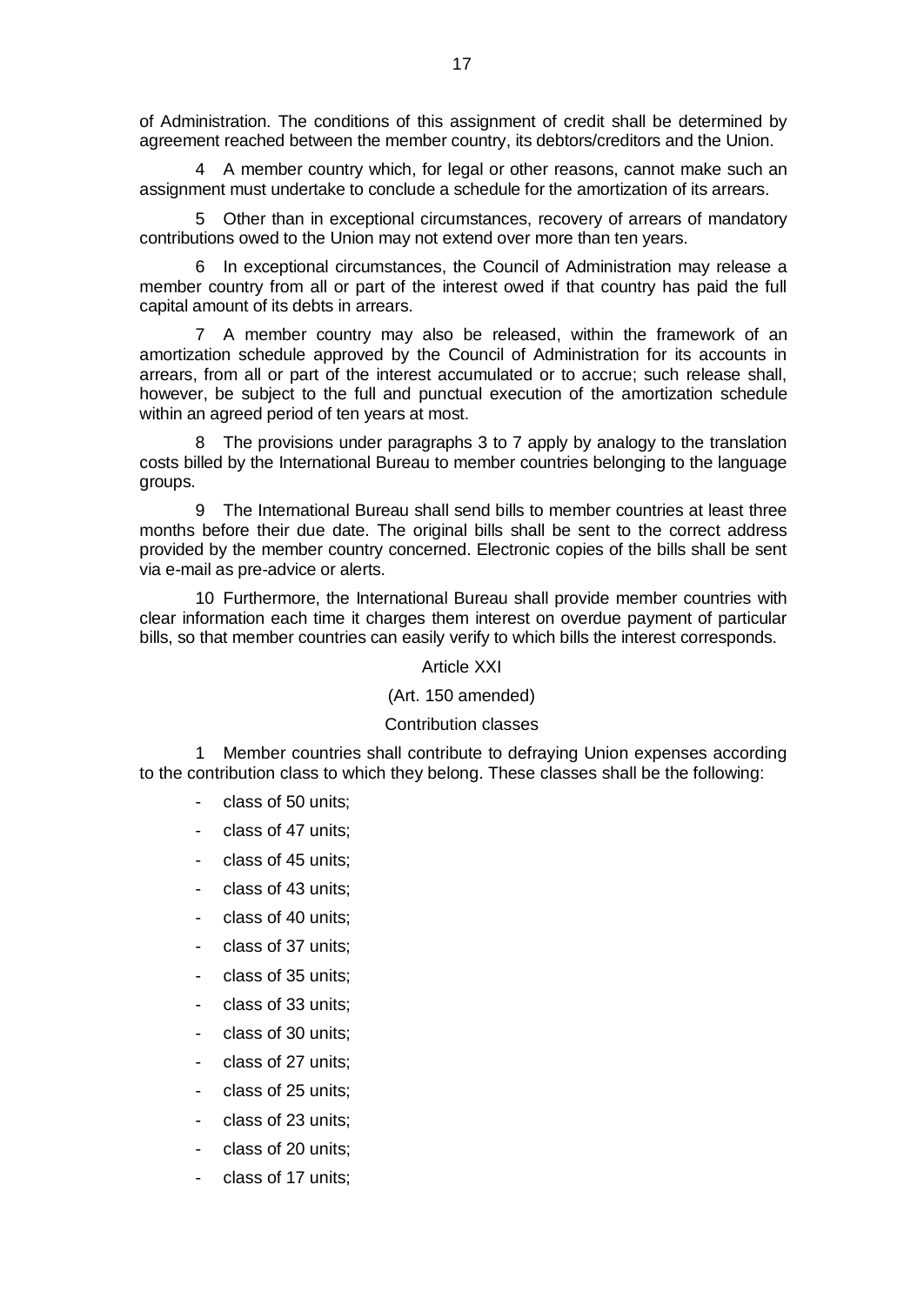- class of 15 units;
- class of 13 units;
- class of 10 units;
- class of 7 units;
- class of 5 units;
- class of 3 units;
- class of 1 unit;

- class of 0.5 units, reserved for least developed countries as listed by the United Nations and for other countries designated by the Council of Administration;

- class of 0.1 units, reserved for countries which are recognized by the United Nations as Small Island Developing States with a population of under 200,000 (as per the latest statistical information published by the relevant office of the United Nations).

2 Notwithstanding the contribution classes listed in paragraph 1, any member country may elect to contribute a higher number of units than that corresponding to the contribution class to which it belongs, for a minimum term equivalent to the period between Congresses. The announcement of a change shall be made at the latest at Congress. At the end of the period between Congresses, the member country shall return automatically to its original number of contribution units unless it decides to maintain its contribution of a higher number of units. The payment of additional contributions will increase the expenditure accordingly.

Member countries shall be included in one of the above-mentioned contribution classes upon their admission or accession to the Union, in accordance with the procedure laid down in article 21.4 of the Constitution.

Member countries may subsequently be placed in a lower contribution class, on condition that the request for this change is sent the International Bureau at least two months before the opening of Congress. Congress shall give a non-binding opinion on these requests for a change in contribution class. The member country shall be free to decide whether to follow the opinion of Congress. The final decision of the member country shall be transmitted to the International Bureau Secretariat before the end of Congress. This change request shall take effect on the date of the entry into force of the financial provisions drawn up by Congress. Member countries that have not made known their wish to change contribution class within the required time shall remain in the class to which they belonged up to that time.

5 Member countries may not insist on being lowered more than one class at a time.

6 Nevertheless, in exceptional circumstances such as natural disasters necessitating international aid programmes, the Council of Administration may authorize a temporary reduction in contribution class once between two Congresses when so requested by a member country if the said member establishes that it can no longer maintain its contribution at the class originally chosen. In the same circumstances, the Council of Administration may also authorize a temporary reduction for the non-least developed countries already in the class of 1 unit by placing them in the class of 0.5 units.

7 The temporary reduction in contribution class in application of paragraph 6 may be authorized by the Council of Administration for a maximum period of two years or up to the next Congress, whichever is earlier. On expiry of the specified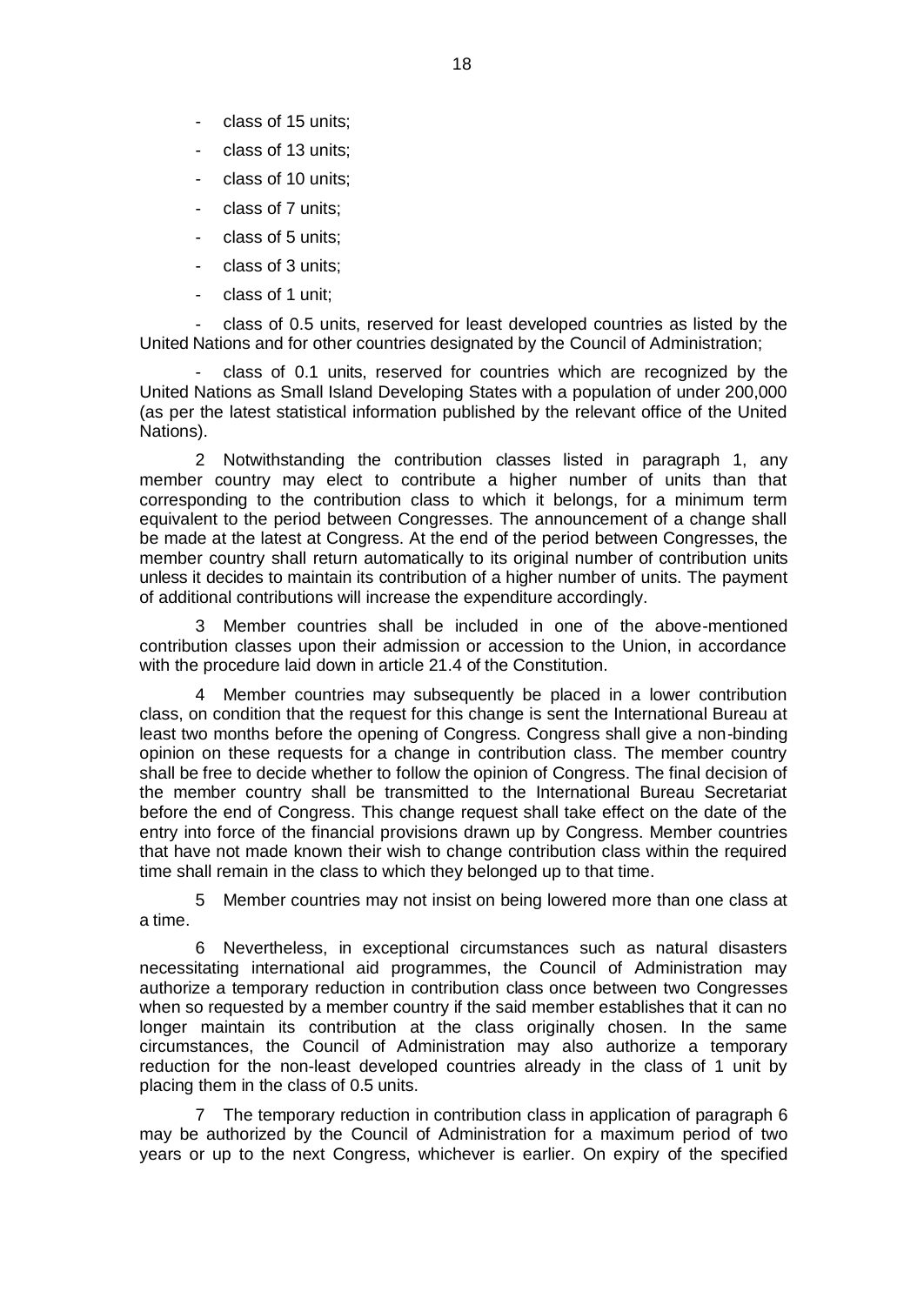period, the country concerned shall automatically revert to its original contribution class.

8 Notwithstanding paragraphs 4 and 5, changes to a higher class shall not be subject to any restriction.

## Article XXII

## (Art. 152 amended)

## Organization of user-funded subsidiary bodies

1 Subject to the approval of the Council of Administration, the POC may establish a number of user-funded subsidiary bodies, funded by voluntary means, in order to organize operational, commercial, technical and economic activities which fall within its competence under article 18 of the Constitution, but which may not be financed by the regular budget.

2 Upon the creation of such a body under the POC, the POC shall decide on the basic framework of the rules of procedure of the body, taking due consideration of the fundamental rules and principles of the UPU as an intergovernmental organization, and shall submit it to the CA for approval. The basic framework shall include the following elements:

2.1 the mandate;

2.2 the constituency, including the categories of members participating;

2.3 decision-making rules, including its internal structure and its relationship with other Union bodies;

2.4 voting and representation principles;

2.5 financing (subscription, usage fees, etc.);

2.6 composition of secretariat and management structure.

3 Each user-funded subsidiary body shall organize its activities in an autonomous manner within the basic framework decided by the POC and approved by the CA, and shall prepare an annual report on its activities for consideration by the POC.

4 The Council of Administration shall establish the rules concerning support costs that user-funded subsidiary bodies should contribute to the regular budget, and shall publish them in the UPU Financial Regulations.

5 The Director General of the International Bureau shall administer the secretariat of the user-funded subsidiary bodies in accordance with the relevant Staff Regulations and Rules, as applicable to the staff recruited for the user-funded subsidiary bodies. The secretariat of the subsidiary bodies shall be an integral part of the International Bureau.

6 Information concerning user-funded subsidiary bodies established in accordance with this article shall be reported to Congress following their establishment.

#### Article XXIII

Entry into force and duration of the Additional Protocol to the General Regulations of the Universal Postal Union

1 This Additional Protocol shall come into force on 1 July 2019 and shall remain in force for an indefinite period.

In witness whereof the plenipotentiaries of the governments of the member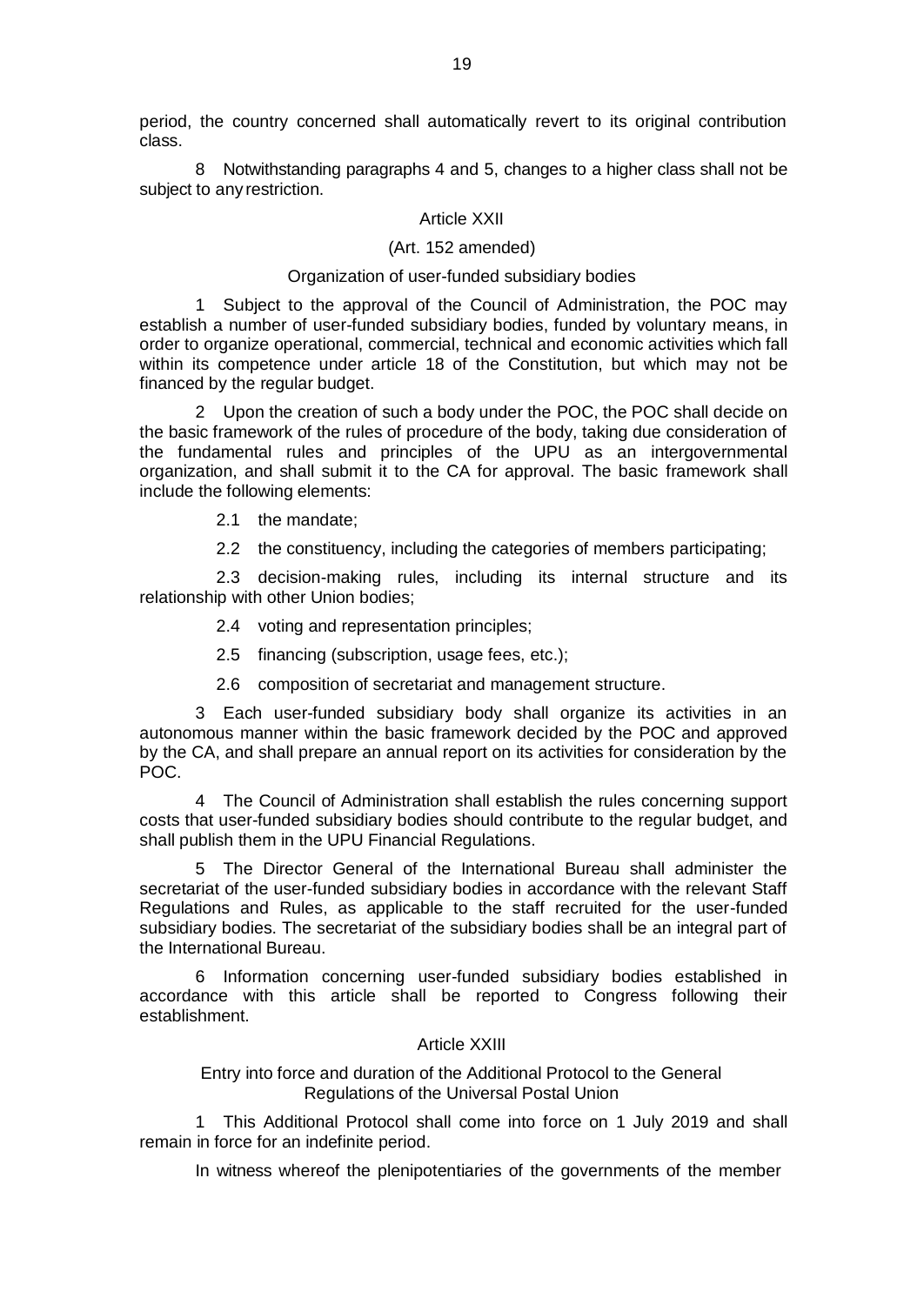countries have drawn up this Additional Protocol, which shall have the same force and the same validity as if its provisions were inserted in the text of the General Regulations itself, and they have signed it in a single original which shall be deposited with the Director General of the International Bureau. A copy thereof shall be delivered to each party by the International Bureau of the Universal Postal Union.

Done at Addis Ababa, 7 September 2018.

#### **Additional Protocol to the Universal Postal Convention**

The plenipotentiaries of the governments of the member countries of the Universal Postal Union, having met in Extraordinary Congress at Addis Ababa, having regard to article 22.3 of the Constitution of the Universal Postal Union concluded at Vienna on 10 July 1964, have by common consent and subject to article 25.4 of the Constitution drawn up in this Additional Protocol the following amendments to the Universal Postal Convention adopted at Istanbul on 6 October 2016.

Article I

#### (Art. 17 amended)

#### Basic services

Member countries shall ensure that their designated operators accept, handle, convey and deliver letter-post items.

2 Letter-post items containing only documents are:

2.1 priority items and non-priority items, up to 2 kilogrammes;

2.2 letters, postcards and printed papers, up to 2 kilogrammes;

2.3 items for the blind, up to 7 kilogrammes;

2.4 special bags containing newspapers, periodicals, books and similar printed documentation for the same addressee at the same address called "M bags", up to 30 kilogrammes.

3 Letter-post items containing goods are:

3.1 priority and non-priority small packets, up to 2 kilogrammes;

3.2 items for the blind, up to 7 kilogrammes, as specified in the Regulations;

3.3 special bags containing newspapers, periodicals, books and similar printed documentation for the same addressee at the same address called "M bags", up to 30 kilogrammes, as specified in the Regulations.

4 Letter-post items shall be classified on the basis of both the speed of treatment of the items and the contents of the items in accordance with the Regulations.

5 Within the classification systems referred to in 4, letter-post items may also be classified on the basis of their format as small letters (P), large letters (G), bulky letters (E) or small packets (E). The size and weight limits are specified in the Regulations.

6 Higher weight limits than those indicated in paragraph 2 apply optionally for certain letter-post item categories under the conditions specified in the Regulations.

7 Member countries shall also ensure that their designated operators accept, handle, convey and deliver parcel-post items up to 20 kilogrammes.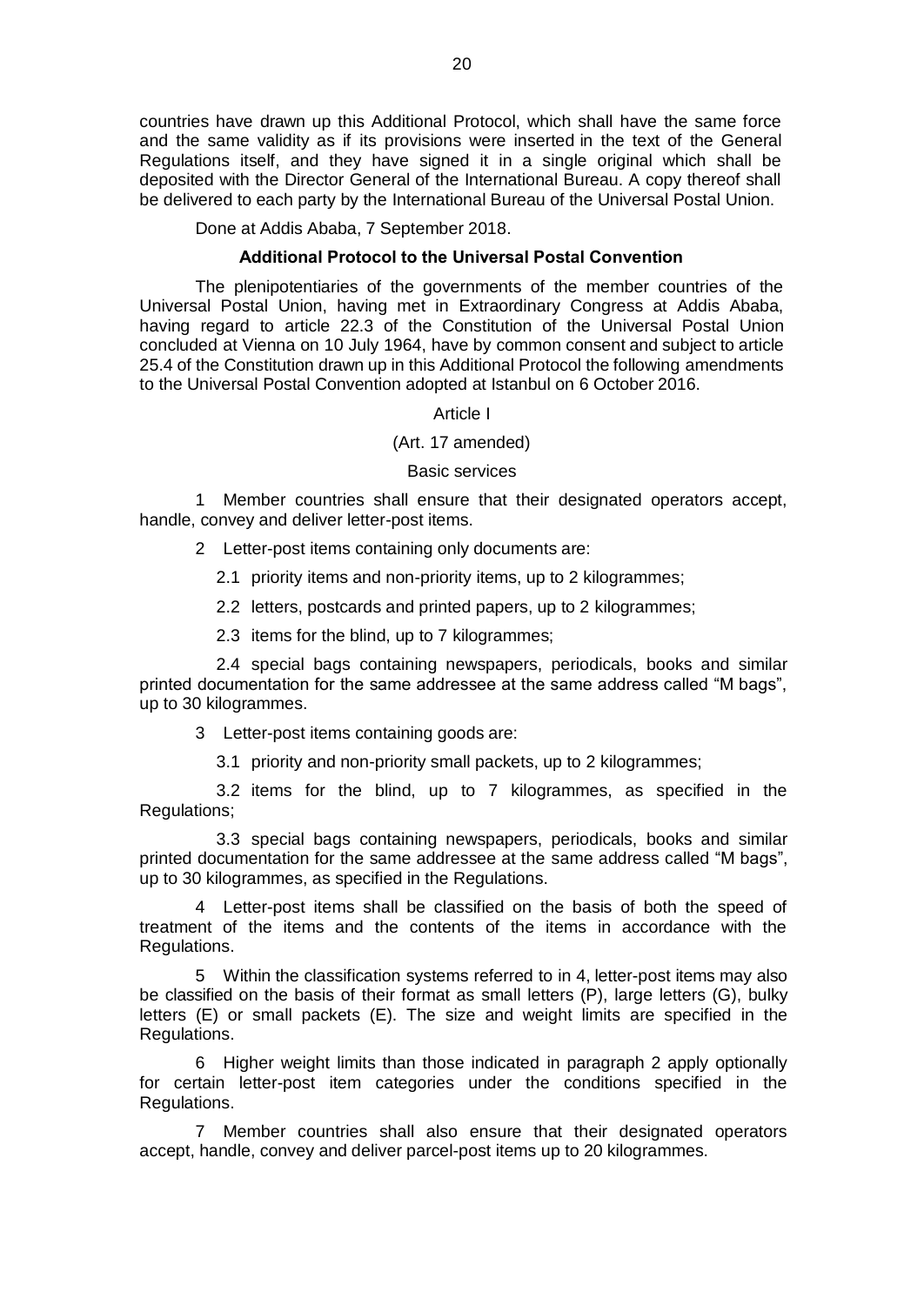8 Weight limits higher than 20 kilogrammes apply optionally for certain parcel-post items under the conditions specified in the Regulations.

## Article II

## (Art. 18 amended)

#### Supplementary services

1 Member countries shall ensure the provision of the following mandatory supplementary services:

1.1 registration service for outbound priority and airmail letter-post items;

1.2 registration service for all inbound registered letter-post items.

2 Member countries may ensure the provision of the following optional supplementary services in relations between those designated operators which agreed to provide the service:

2.1 insurance for letter-post items and parcels;

2.2 cash-on-delivery service for letter-post items and parcels;

2.3 tracked delivery service for letter-post items;

2.4 delivery to the addressee in person of registered or insured letter-post items;

2.5 free of charges and fees delivery service for letter-post items and parcels;

2.6 cumbersome parcels services;

2.7 consignment service for collective items from one consignor sent abroad;

2.8 merchandise return service, which involves the return of merchandise by the addressee to the original seller, with the latter's authorization.

3 The following three supplementary services have both mandatory and optional parts:

3.1 international business reply service (IBRS), which is basically optional. All member countries or their designated operators shall, however, be obliged to operate the IBRS "return" service;

3.2 international reply coupons, which shall be exchangeable in any member country. The sale of international reply coupons is, however, optional;

3.3 advice of delivery for registered letter-post items, parcels and insured items. All member countries or their designated operators shall admit incoming advices of delivery. The provision of an outward advice of delivery service is, however, optional.

4 The description of these services and their charges are set out in the Regulations.

5 Where the service features below are subject to special charges in the domestic service, designated operators shall be authorized to collect the same charges for international items, under the conditions described in the Regulations:

5.1 delivery for small packets weighing over 500 grammes;

5.2 letter-post items posted after the latest time of posting;

5.3 items posted outside normal counter opening hours;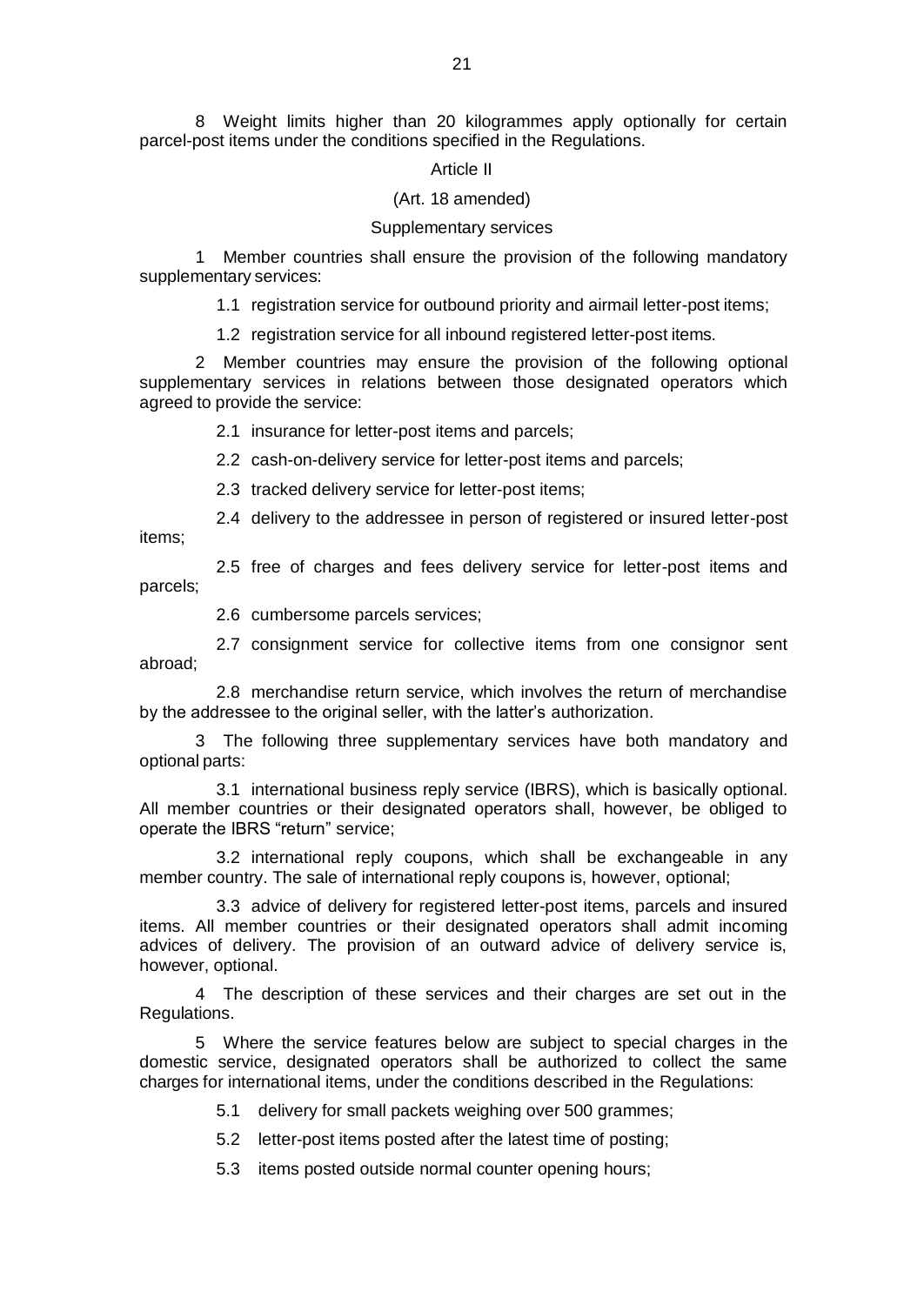- 5.4 collection at sender's address;
- 5.5 withdrawal of a letter-post item outside normal counter opening hours;
- 5.6 poste restante;

5.7 storage for letter-post items weighing over 500 grammes (with the exception of items for the blind), and for parcels;

5.8 delivery of parcels, in response to the advice of arrival;

- 5.9 cover against risks of force majeure;
- 5.10 delivery of letter-post items outside normal counter opening hours.

## Article III

Entry into force and duration of the Additional Protocol

## to the Universal Postal Convention

1 This Additional Protocol shall come into force on 1 Јuly 2019 and shall remain in operation until the entry into force of the Acts of the next Congress.

In witness whereof the plenipotentiaries of the governments of the member countries have drawn up this Additional Protocol, which shall have the same force and the same validity as if its provisions were inserted in the text of the Convention itself, and they have signed it in a single original which shall be deposited with the Director General of the International Bureau. A copy thereof shall be delivered to each party by the International Bureau of the Universal Postal Union.

Done at Addis Ababa, 7 September 2018

## **Final Protocol to the Additional Protocol to the Universal Postal Convention**

At the moment of proceeding to signature of the Additional Protocol to the Universal Postal Convention concluded this day, the plenipotentiaries of the governments of the member countries of the Universal Postal Union have agreed the following:

## Article I

## (Art. VI of the Additional Protocol to the Universal Postal Convention amended)

## Basic services

1 Notwithstanding the provisions of article 17, Australia does not agree to the extension of basic services to include postal parcels.

2 The provisions of article 17.2.4 shall not apply to the United Kongdom, whose national legislation requires a lower weight limit. Health and safety legislation in the United Kingdom limits the weight of mail bags to 20 kilogrammes.

3 Notwithstanding article 17.2.4, Ayerbaijan, Kayakhstan, Kyrgyzstan and Uzbekistan shall be authoriyed to limit to 20 kilogrammes the maximum weight of inward and outward M bags.

4 Notwithstanding article 17, Iceland accepts items for the blind only to the extent provided for in its internal legislation.

In witness whereof, the plenipotentiaries of the governments of the member countries have drawn up this Final Protocol, which shall have the same force and the same validity as if its provisions were inserted in the text of the Convention itself, and they have signed it in a single original which shall be deposited with the Director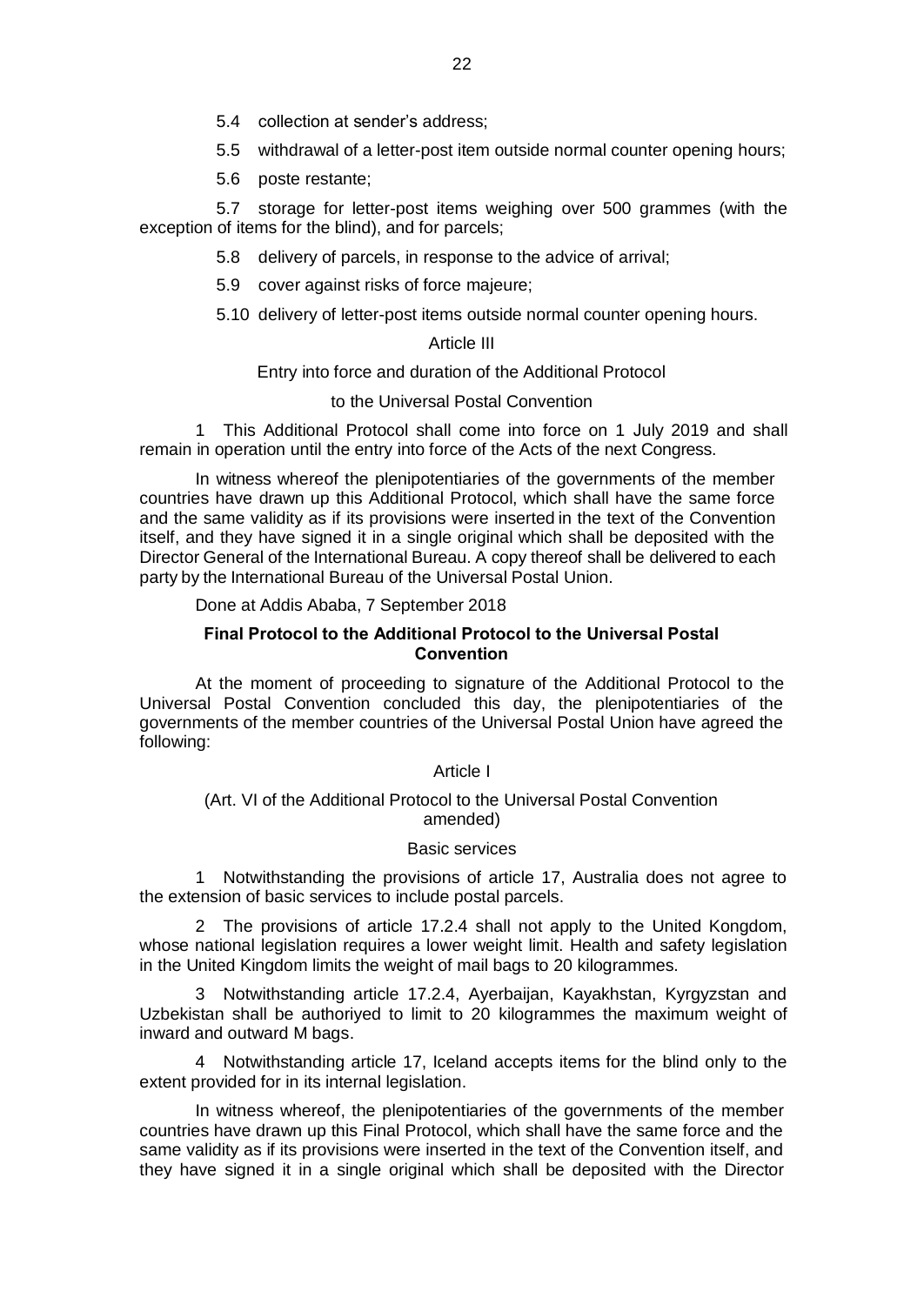General of the International Bureau. A copy thereof shall be delivered to each party by the International Bureau of the Universal Postal Union.

Done at Addis Ababa, 7 September 2018.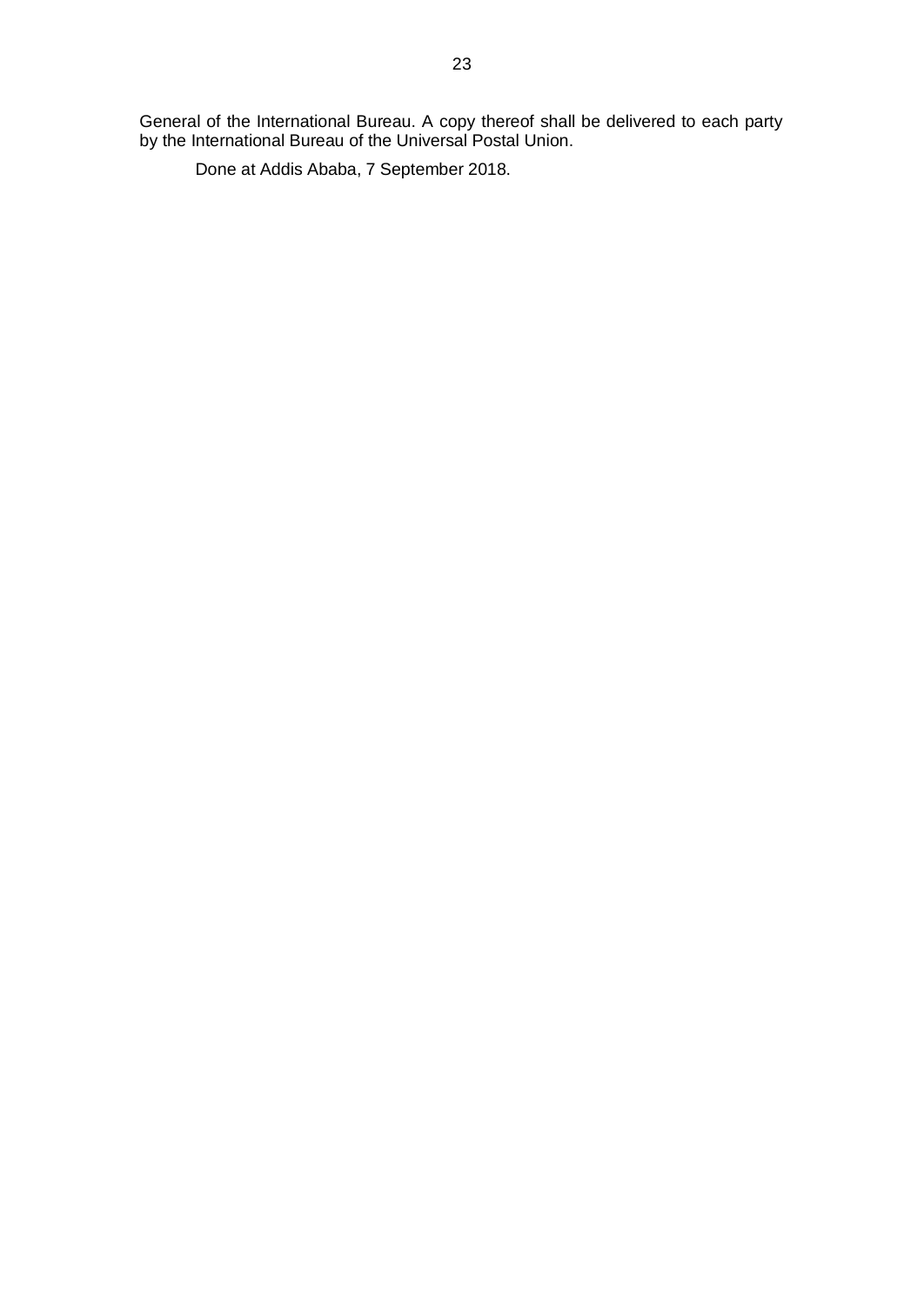## ДЕСЕТИ ДОДАТНИ ПРОТОКОЛ УСТАВУ СВЕТСКОГ ПОШТАНСКОГ САВЕЗА

Пуномоћници влада држава чланица Светског поштанског савеза, који су се састали на Ванредном конгресу у Адис Абеби, на основу члана 30. став 2. Устава Светског поштанског савеза, закљученог у Бечу 10. јула 1964. године, усвојили су следеће измене наведеног Устава, које подлежу ратификацији.

## Члан I

## (Измењен члан 1.)

## Обим и циљеви рада Савеза

1 Државе које усвајају овај Устав сачињавају, у оквиру међувладине организације под називом Светски поштански савез, јединствену поштанску територију за потребе узајамне размене поштанских пошиљака. Слобода транзита је загарантована на читавој територији Савеза, у складу са условима утврђеним у Актима Савеза.

2 Циљ рада Савеза је обезбеђивање организације и унапређење поштанских услуга као и побољшање развоја међународне сарадње у овој области.

3 Савез се обавезује да учествује, у мери у којој је то могуће, у пружању поштанске техничке помоћи коју потражују државе чланице.

Члан II

#### (Измењен члан 8.)

#### Ужи савези. Посебни споразуми

1 Државе чланице, или њихови овлашћени оператори могу, ако је то дозвољено њиховим законодавством, основати уже савезе и закључити посебне споразуме о међународним поштанским услугама, али увек под условом да они немају одредбе које су мање повољне за јавност од одредби аката у којима су укључене државе чланице уговорне стране.

2 Ужи савези могу слати своје посматраче на конгресе, у Административан савет, Савет за поштанску експлоатацију, као и на друге конференције и састанке које организује Савез.

3 Савез може слати своје посматраче на конгресе, конференције и састанке ужих савеза.

#### Члан III

## (Измењен члан 18.)

#### Савет за поштанску експлоатацију

1 Савет за поштанску експлоатацију (POC) је одговоран за оперативна, комерцијална, техничка и економска питања у вези са поштанском услугом.

2 Чланови Савета за поштанску експлоатацију врше своју дужност у име и у интересу Савеза.

#### Члан IV

## Ступање на снагу и важење Додатног протокола Уставу

## Светског поштанског савеза

1 Овај Додатни протокол ступа на снагу 1. јула 2019. године и остаје на снази неограничено време.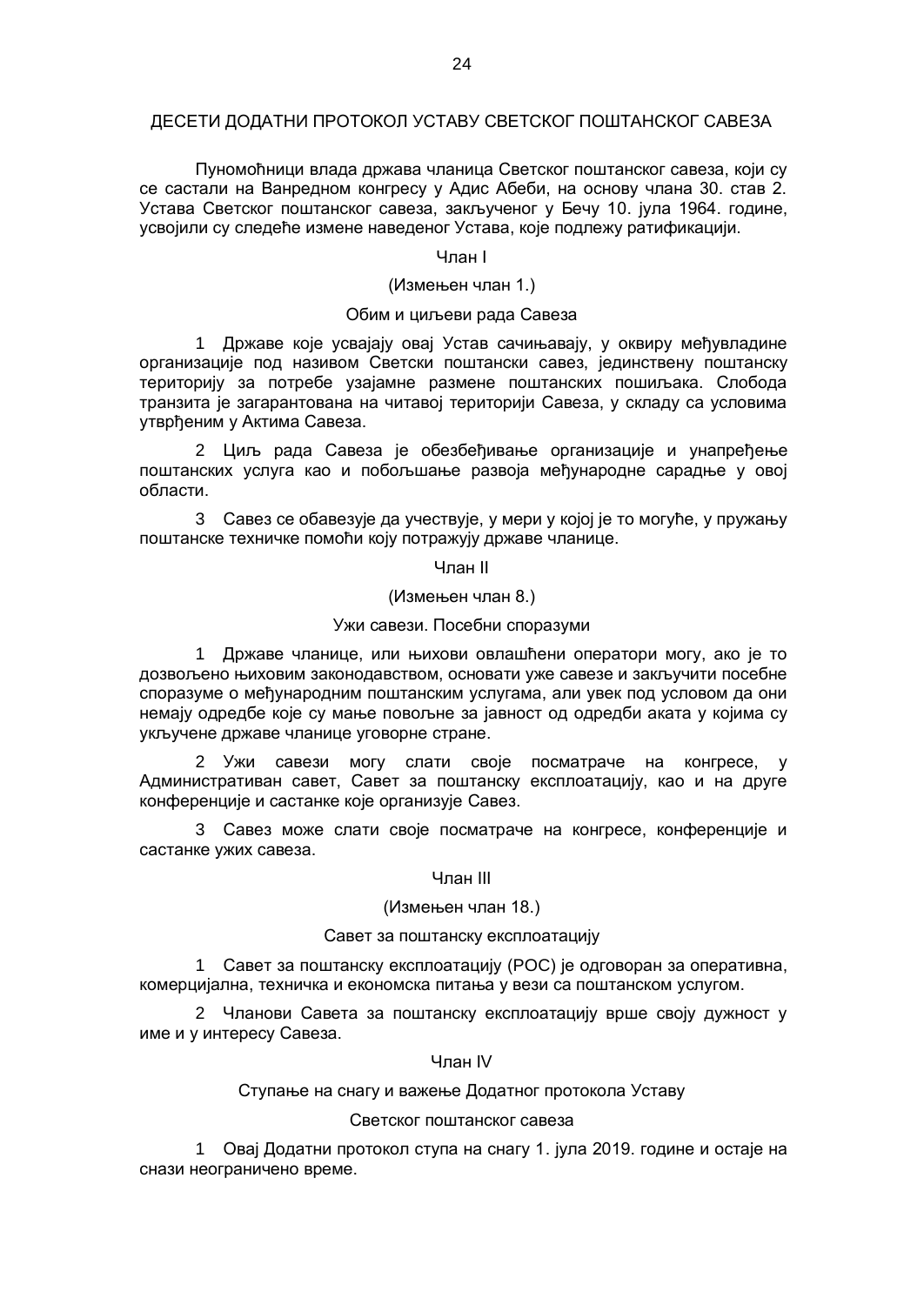У потврду чега су пуномоћници влада држава чланица сачинили овај Додатни протокол, који има исту снагу и исто важи као да су његове одредбе унете у сам текст Устава, и потписали су га у једном примерку који се депонује код Генералног директора Међународног бироа. Међународни биро Светског поштанског савеза доставиће копију уговора свакој уговорној страни.

Усвојено у Адис Абеби, 7. септембра 2018. године.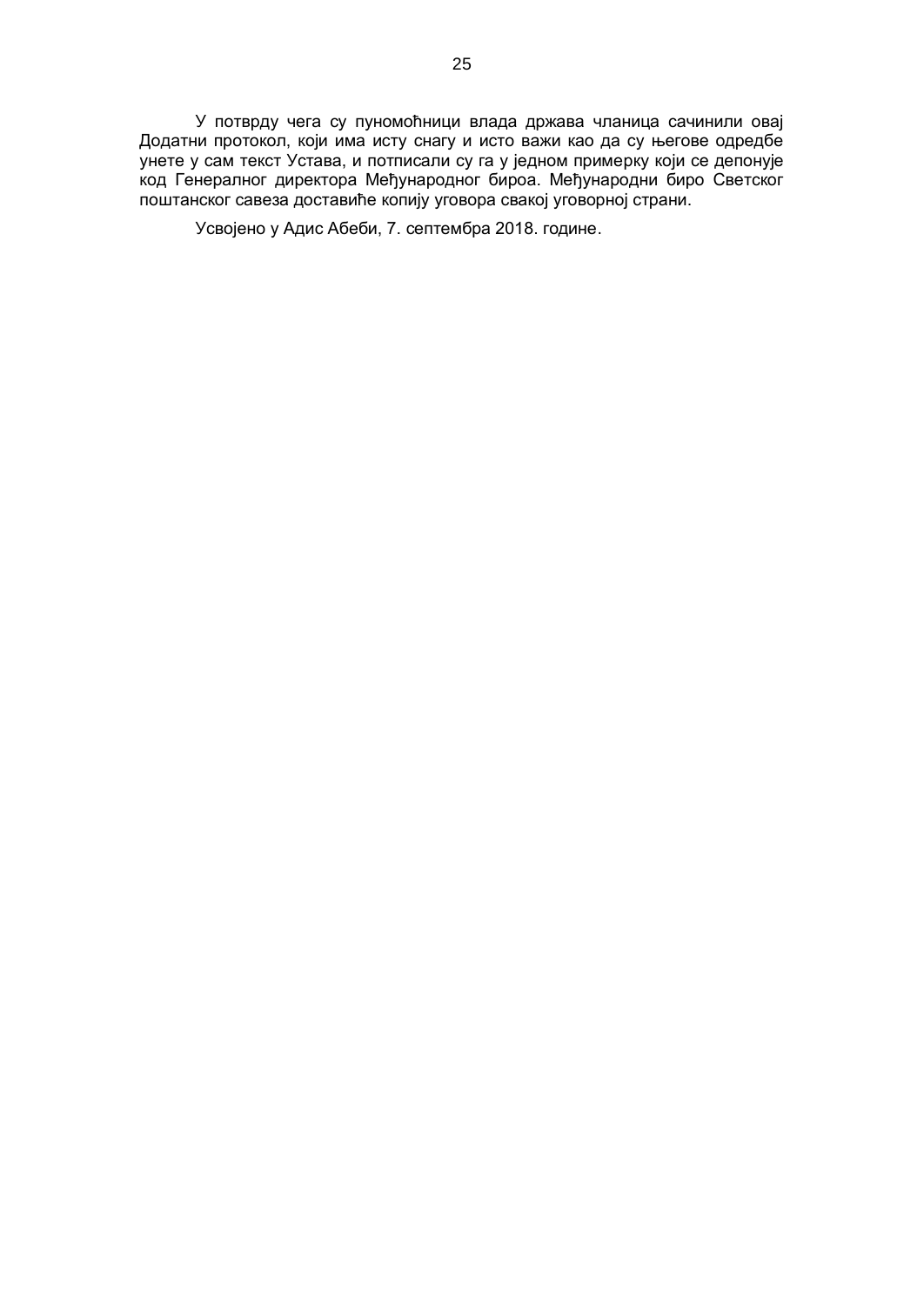## ДРУГИ ДОДАТНИ ПРОТОКОЛ ОПШТЕМ ПРАВИЛНИКУ СВЕТСКОГ ПОШТАНСКОГ САВЕЗА

Пуномоћници влада држава чланица Светског поштанског савеза, окупљени на Ванредном конгресу у Адис Абеби, у складу са чланом 22. став 2. Устава Светског поштанског савеза, закљученог у Бечу 10. јула 1964. године, усвојили су, споразумно и у складу са чланом 25. став 4. Устава, следеће измене Општег правилника.

#### Члан I

(Измењен члан 103.)

## Функције Конгреса

1 На основу предлога држава чланица, Административног савета и Савета за поштанску експлоатацију, Конгрес:

1.1 одређује опште принципе за постизање циљева и остваривање сврхе Савеза, који су утврђени у Преамбули и члану 1. Устава;

1.2 разматра и где је применљиво, усваја предлоге амандмана на Устав, Општи правилник, Конвенцију и Споразуме које доставе државе чланице и Савети, а у складу са чланом 29. Устава и са чланом 138. Општег правилника;

1.3 одређује датум ступања на снагу ових аката;

1.4 усваја свој Правилник и амандмане на тај Правилник;

1.5 разматра свеобухватне извештаје о раду Административног савета, Савета за поштанску експлоатацију и Консултативног комитета, за период од претходног Конгреса, које подносе ова тела у складу са чл. 111, 117. и 125. Општег правилника;

1.6 усваја Стратегију Савеза;

1.6 бис одобрава нацрт четворогодишњег пословног плана Светског поштанског савеза;

1.7 утврђује максимални износ расхода Савеза, у складу са чланом 21. Устава;

1.8 бира државе чланице које ће бити чланови Административног савета и Савета за поштанску експлоатацију у складу са, између осталог, изборним процедурама утврђеним у резолуцијама Конгреса које се односе на ово питање;

1.9 бира генералног директора и заменика генералног директора;

1.10 одређује резолуцијом Конгреса горњи лимит трошкова које Савез сноси за израду докумената на кинеском, немачком, португалском и руском језику.

2 Конгрес, као највиши орган Савеза, бави се и другим питањима из области поштанских услуга.

#### Члан II

(Измењен члан 104.)

#### Правилник о поступању на Конгресу

1 У циљу организовања свог рада и вођења дискусија, Конгрес примењује свој Правилник о поступању.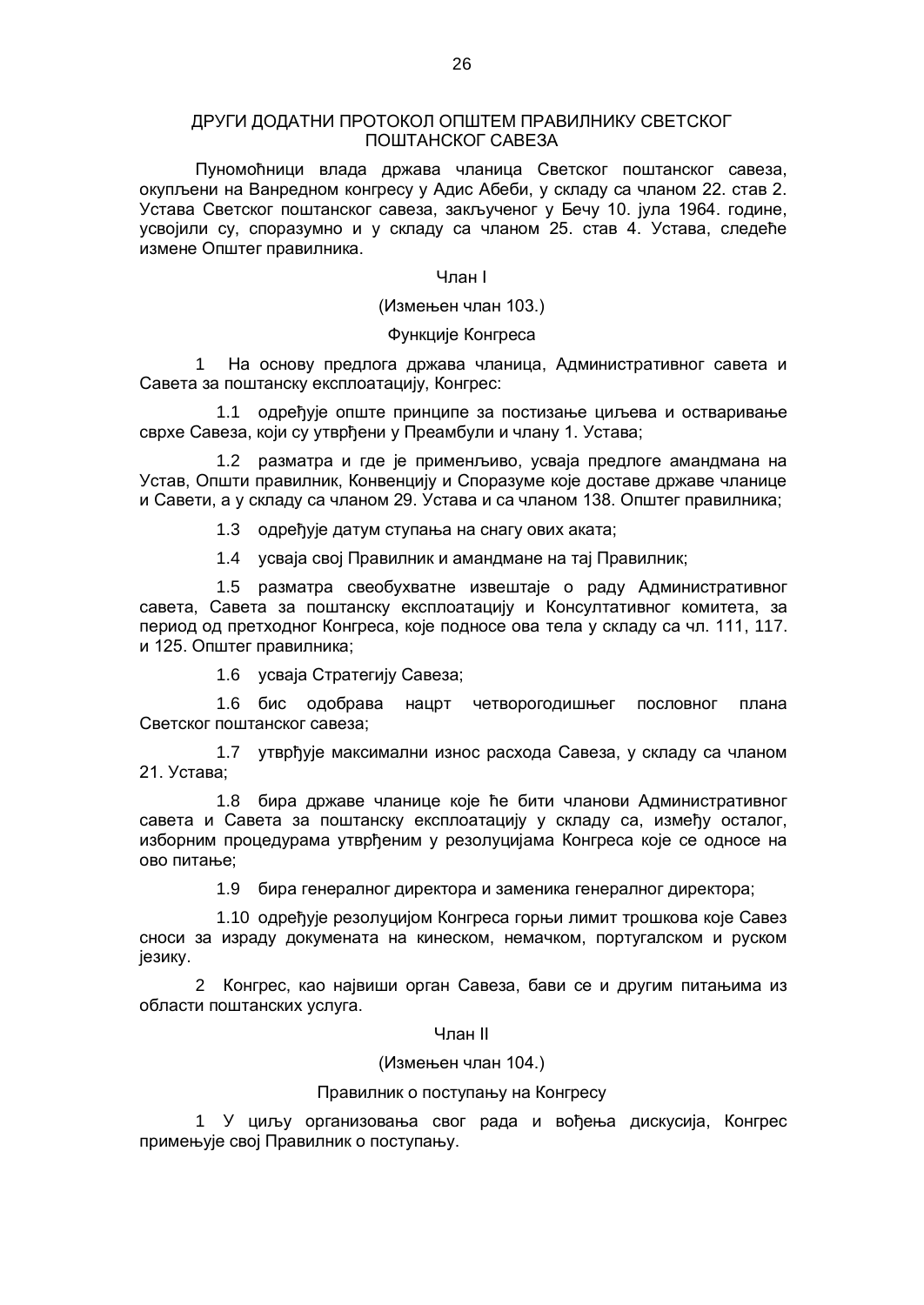2 Сваки Конгрес може да измени свој Правилник под условима утврђеним у самом Правилнику.

3 Ставови 1. и 2. се аналогно примењују и на ванредне конгресе.

Члан III

#### (Измењен члан 105.)

#### Посматрачи при телима Савеза

1 Доле наведени субјекти биће позивани да учествују на пленарним седницама и састанцима комисија Конгреса, Административног савета и Савета за поштанску експлоатацију у својству посматрача:

1.1 Уједињене нације;

1.2 Ужи савези;

1.3 чланови Консултативног комитета;

1.4 субјекти овлашћени да присуствују састанцима Савеза у својству посматрача на основу резолуције или одлуке Конгреса.

2 Доле наведени субјекти, ако их одреди Административни савет у складу са чланом 107.1.12, биће позивани да присуствују одређеним састанцима Конгреса у својству ад хок посматрача:

2.1 специјализоване агенције Уједињених нација и друге међувладине организације;

2.2 свако међународно тело, свако удружење или предузеће, или било које квалификовано лице.

3 Осим посматрача дефинисаних у ставу 1. овог члана, Административни савет и Савет за поштанску експлоатацију могу да именују ад хок посматраче да присуствују њиховим састанцима у складу са њиховим Пословницима, када је то у интересу Савеза и његових тела.

#### Члан IV

#### (Измењен члан 106.)

#### Састав и функционисање Административног савета

1 Административни савет се састоји од четрдесет и једног члана који врше своју дужност у периоду између два Конгреса.

2 Председничко место припада по правилу држави домаћину Конгреса. Ако та држава чланица одустане од тог права, она постаје по правилу члан Савета и на тај начин географска група којој она припада располаже једним местом више, на које се не примењују ограничења из става 3. У том случају, Административни савет бира на место председавајућег једног од чланова исте географске групе којој припада држава домаћин.

3 Осталих четрдесет чланова Административног савета бира Конгрес на основу равноправне географске расподеле. На сваком Конгресу мења се најмање половина чланова; ниједна држава чланица не може бити изабрана на три узастопна Конгреса.

4 Сваки члан Административног савета одређује свог представника (представнике). Чланови Административног савета су у обавези да активно учествују у његовом раду.

5 Функције члана Административног савета обављају се без накнаде. Оперативни трошкови рада Савета падају на терет Савеза.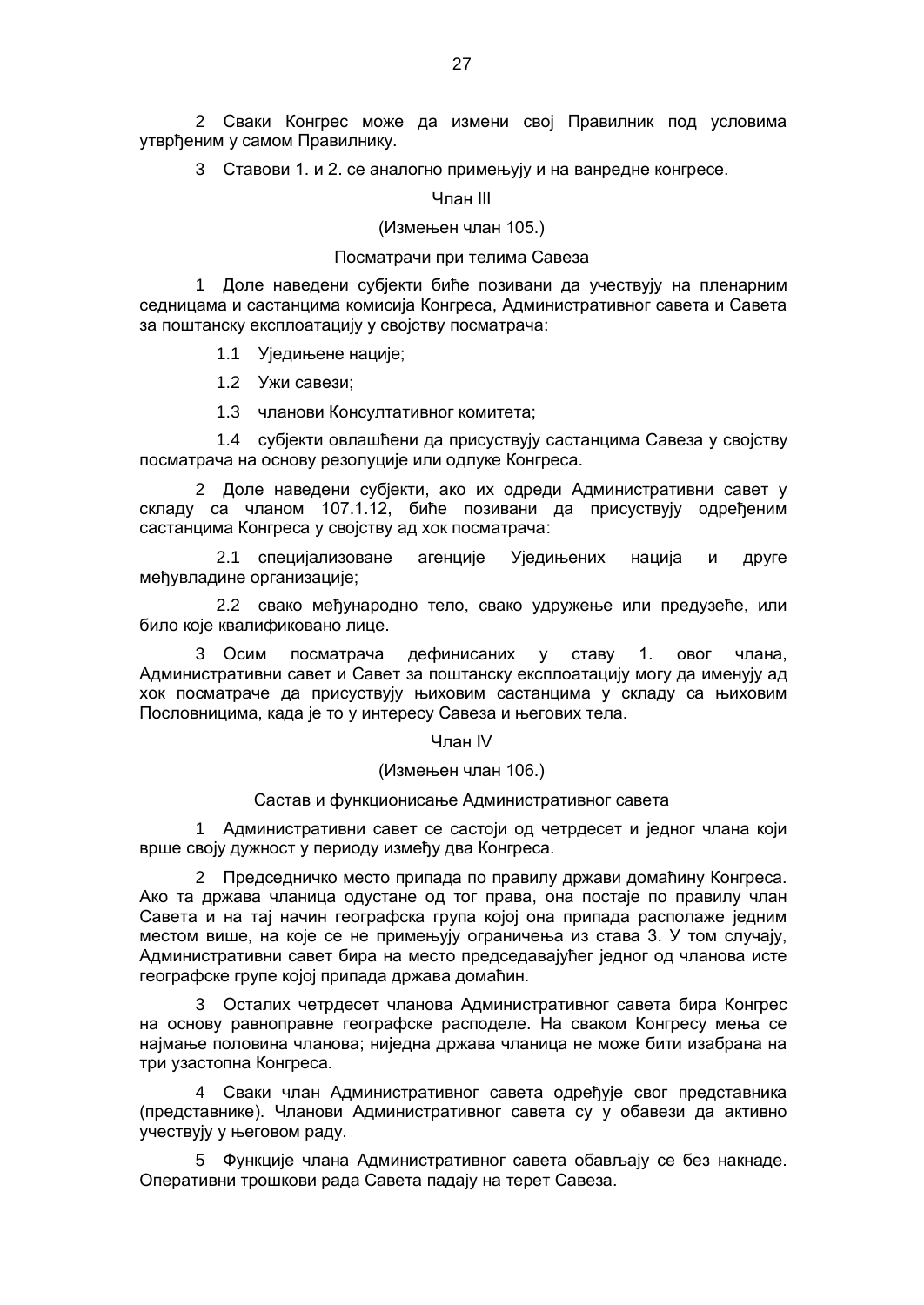6 Административни савет дефинише, формализује и/или формира сталне групе и радне групе или друга тела која ће се оснивати у оквиру његове структуре, уз дужно поштовање стратегије и пословног плана Савеза које усвоји Конгрес.

#### Члан V

## (Измењен члан 107.)

#### Надлежности Административног савета

#### 1 Административни савет има следеће надлежности:

1.1 Врши надзор свих активности Савеза између два Конгреса, обезбеђујући поштовање одлука Конгреса, проучавајући питања владине политике у области поштанских услуга и водећи рачуна о развоју међународне регулативе као што је она која се односи на трговину услугама и конкуренцију.

1.2 Промовише, координира и надзире све облике поштанскотехничке помоћи унутар оквира међународне техничке сарадње.

1.3 Разматра нацрт четворогодишњег бизнис плана Светског поштанског савеза одобреног од стране Конгреса и финализира га распоређујући активности предвиђене у нацрту плана за период од четири године у складу са постојећим расположивим ресурсима. План треба да буде, ако је то могуће, усклађен са резултатима процеса приоритетизације који спроводи Конгрес. Коначна верзија четворогодишњег бизнис плана коју је сачинио и одобрио Административни савет, представља основу за припрему годишњег програма Светског поштанског савеза и буџета, као и за годишње оперативне планове које припремају и примењују Административни савет и Савет за поштанску експлоатацију.

1.4 Разматра и усваја годишњи програм и буџет, као и рачуне Савеза, узимајући у обзир коначну верзију бизнис плана Светског поштанског савеза, као што је описано у члану 107.1.3.

1.5 Дозвољава прекорачење горње границе расхода, ако околности то захтевају, у складу са чланом 145.3 до 5.

1.6 Одобрава избор нижег разреда доприноса, ако је то затражено, у складу са условима предвиђеним у члану 150.6.

1.7 Одобрава промену географске групе, ако нека држава чланица то затражи, водећи рачуна о мишљењима држава чланица које припадају истој географској групи.

1.8 Отвара или укида радна места у Међународном бироу која се финансирају из редовног буџета, водећи рачуна о ограничењима условљеним утврђеном горњом границом расхода.

1.9 Одлучује о контактима које треба успоставити са државама чланицама, ради извршења својих функција.

1.10 После консултовања са Саветом за поштанску експлоатацију, одлучује о односима које треба успоставити са организацијама које нису посматрачи у оквиру значења чл. 105.1 и 105.2.1.

1.11 Разматра извештаје Међународног бироа о односима Светског поштанског савеза са другим међународним телима и доноси одлуке које сматра оправданим о вођењу ових односа и о корацима које треба предузети у вези са њима.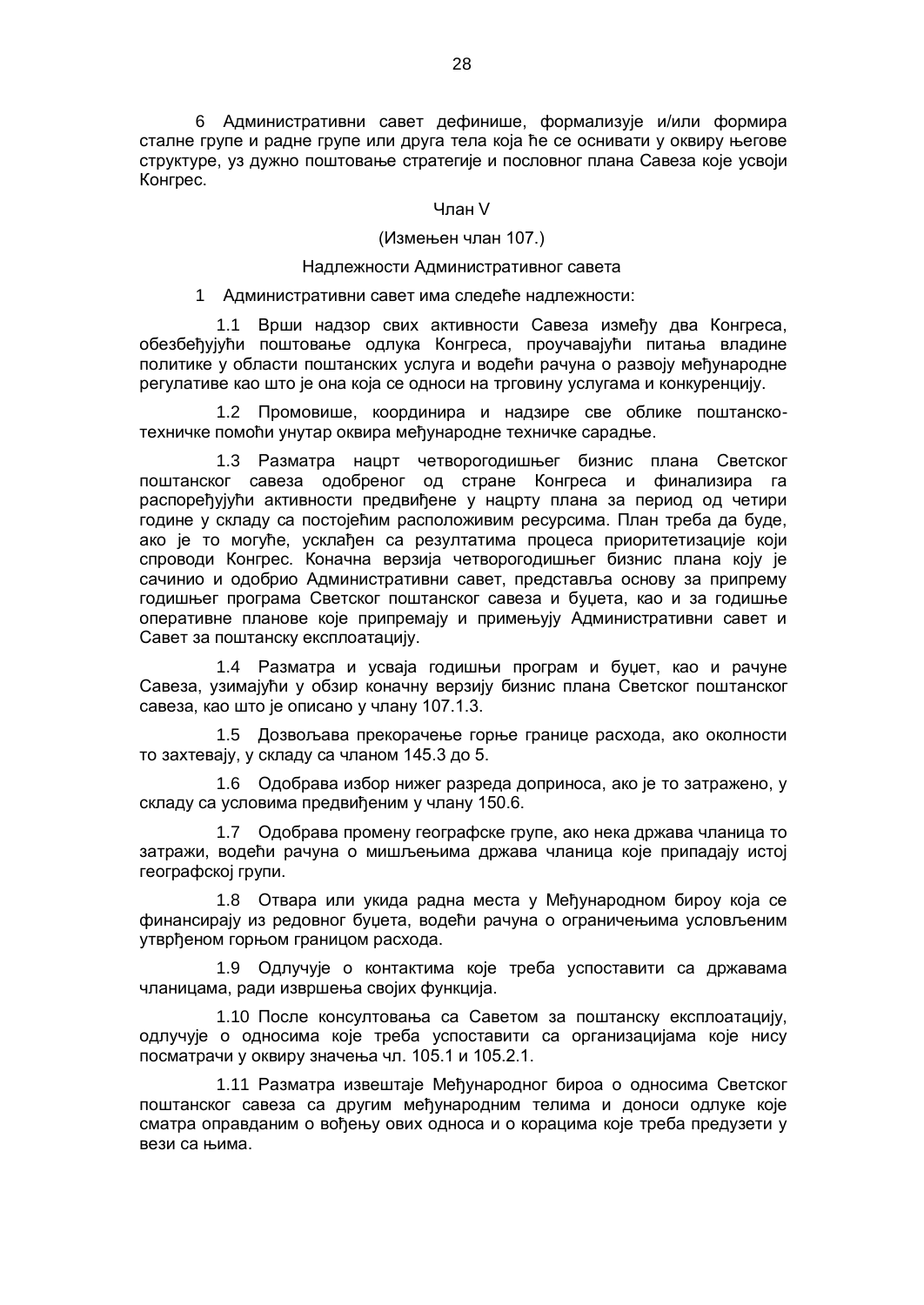1.12 Благовремено одређује, након консултовања са Саветом за поштанску експлоатацију и Генералним секретаром, специјализоване агенције Уједињених нација, међународне организације, удружења, предузећа и квалификована лица, да буду позвани у својству ад хок посматрача на посебним седницама Конгреса и његових комисија, када је то у интересу Савеза или рада Конгреса, и налаже генералном директору Међународног бироа да упути потребне позиве.

1.13 Одређује државу чланицу у којој следећи Конгрес треба да буде одржан, у случају предвиђеном у члану 101.3.

1.14 Благовремено утврђује, у споразуму са Саветом за поштанску експлоатацију, број комисија потребних за рад Конгреса и одређује њихове надлежности.

1.15 Одређује, после консултовања са Саветом за поштанску експлоатацију, под условом да то прихвати Конгрес, државе чланице које би могле:

> 1.15.1 да врше функције заменика председника Конгреса и председника и заменика председника комисија, водећи, што је могуће више, рачуна о равноправној географској заступљености држава чланица; и

1.15.2 да уђу у састав Ужих комисија Конгреса.

1.16 Одређује оне своје чланове који ће бити чланови Консултативног комитета.

1.17 Разматра и усваја, у оквиру својих надлежности, сваку радњу коју сматра неопходном ради очувања и побољшања квалитета међународних поштанских услуга и њихове модернизације.

1.18 На захтев Конгреса, Савета за поштанску експлоатацију или држава чланица, проучава проблеме административног, законодавног и правног карактера од интереса за Савез или међународни поштански саобраћај; Административни савет одлучује да ли је оправдано спровести студије у горе наведеним областима, а на захтев држава чланица између Конгреса.

1.19 Саставља предлог који се подноси на усвајање било Конгресу било државама чланицама у складу са чланом 140.

1.20 Подноси студијске теме Савету за поштанску експлоатацију на разматрање, у складу са чланом 113.1.6.

1.21 Разматра и одобрава, у споразуму са Саветом за поштанску експлоатацију, Нацрт стратегије који се подноси Конгресу.

1.22 Добија и разматра извештаје и препоруке Консултативног комитета и разматра препоруке Консултативног комитета пре него што их поднесе Конгресу.

1.23 Обезбеђује контролу рада Међународног бироа.

1.24 Одобрава годишњи извештај о раду Савеза и годишње финансијско оперативне извештаје припремљене од стране Међународног бироа и, ако треба, даје коментаре у вези са њима.

1.25 Доноси, ако то сматра корисним, начела о којима Савет за поштанску експлоатацију треба да води рачуна кад проучава питања која имају значајне финансијске последице (поштарине, терминални трошкови, транзитни трошкови, основне стопе ваздушног превоза поште и пријем писмоносних пошиљака у иностранству), пажљиво прати проучавање ових питања, и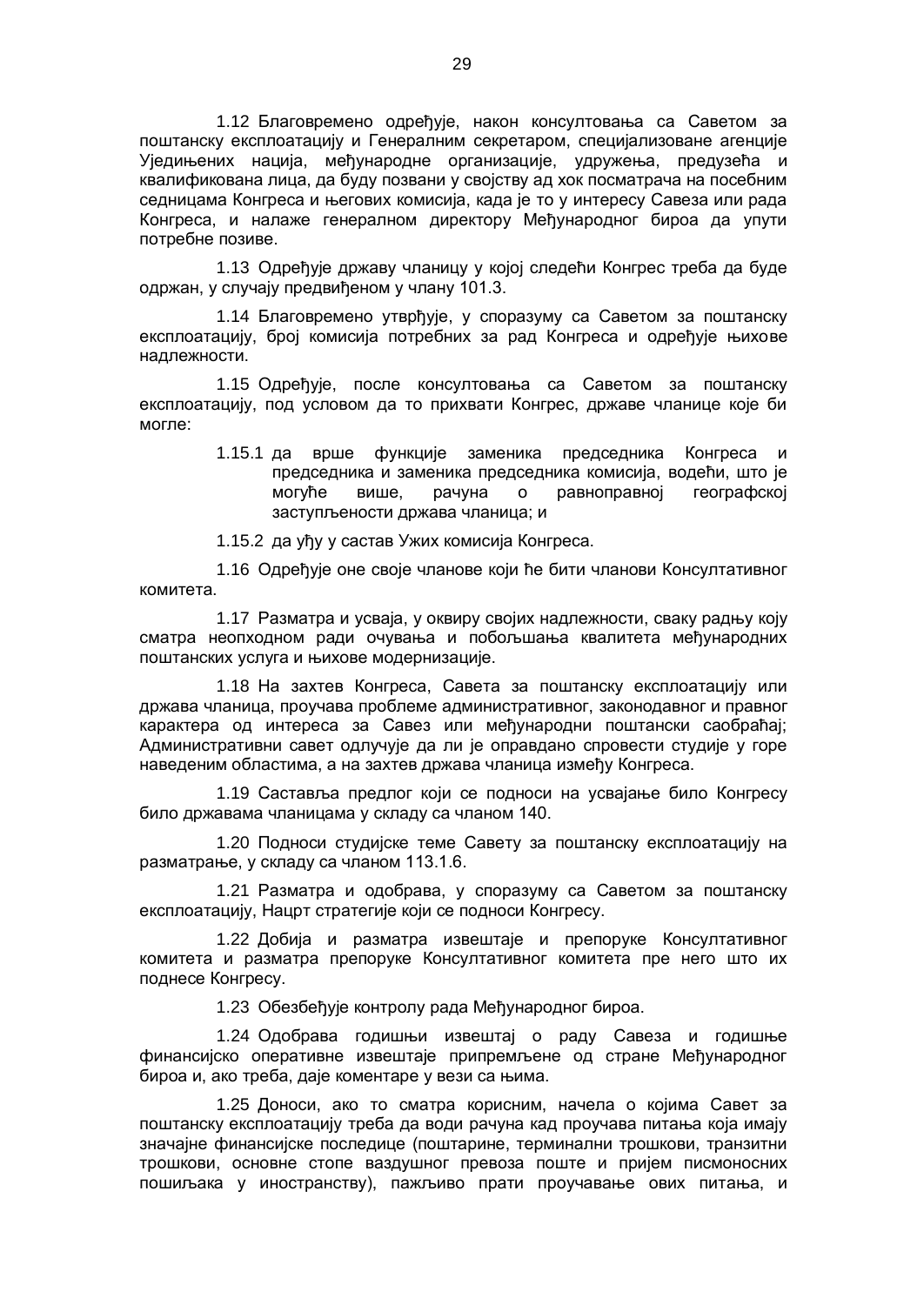разматра и усваја, у циљу обезбеђења усклађености са наведеним начелима, предлоге Савета за поштанску експлоатацију о овим питањима.

1.26 Одобрава, у оквиру својих надлежности, препоруке Савета за поштанску експлоатацију које се односе на усвајање, ако је потребно, правила или нових поступака, док Конгрес не одлучи по том питању.

1.27 Разматра годишњи извештај који сачињава Савет за поштанску експлоатацију и све предлоге које он подноси.

1.28 Усваја четворогодишњи извештај који се подноси наредном Конгресу, а који је сачинио Међународни биро у сарадњи са Саветом за поштанску експлоатацију, о учинку држава чланица у спровођењу Стратегије Савеза, коју је одобрио претходни Конгрес.

1.29 Утврђује организациони оквир Консултативног комитета и одобрава организовање Консултативног комитета, сагласно одредбама члана 122.

1.30 Утврђује критеријуме за чланство у Консултативном комитету и одобрава или одбија пријаве за чланство у складу са тим критеријумима, осигуравајући да се поступање са пријавама врши кроз убрзан процес између састанака Административног савета.

1.31 Прописује Финансијски правилник Савеза.

1.32 Прописује правила којима се регулише Резервни фонд.

1.33 Прописује правила којима се регулише Специјални фонд.

1.34 Прописује правила којима се регулише Фонд за посебне активности.

1.35 Прописује правила којима се регулише Добровољни фонд.

1.36 Прописује Статут запослених и услове рада изабраних званичника.

1.37 Прописује Правилник Социјалног фонда.

1.38 Спроводи, у складу са чланом 152, свеукупни надзор над формирањем и активностима помоћних тела које финансирају корисници.

1.39 Доноси Пословник као и амандмане на тај Пословник.

Члан VI

#### (Измењен члан 108.)

## Организација седница Административног савета

1 На свом конститутивном састанку, који сазива и отвара председник Конгреса, Административни савет бира међу својим члановима четири заменика председавајућег и доноси свој Пословник. Председавајући и четири заменика председавајућег су државе чланице из сваке од пет географских група Савеза.

2 Административни савет се састаје два пута годишње, или додатно, у изузетним случајевима, у седишту Савеза, у складу са одговарајућим процедурама утврђеним у Пословнику.

3 Председавајући и заменици председавајућих Административног савета и председавајући, ко-председавајући и заменици председавајућих Комитета Административног савета чине Управни одбор. Овај одбор припрема и управља радом сваке седнице Административног савета. Он одобрава, у име Административног савета, годишњи извештај о раду Савеза којег сачињава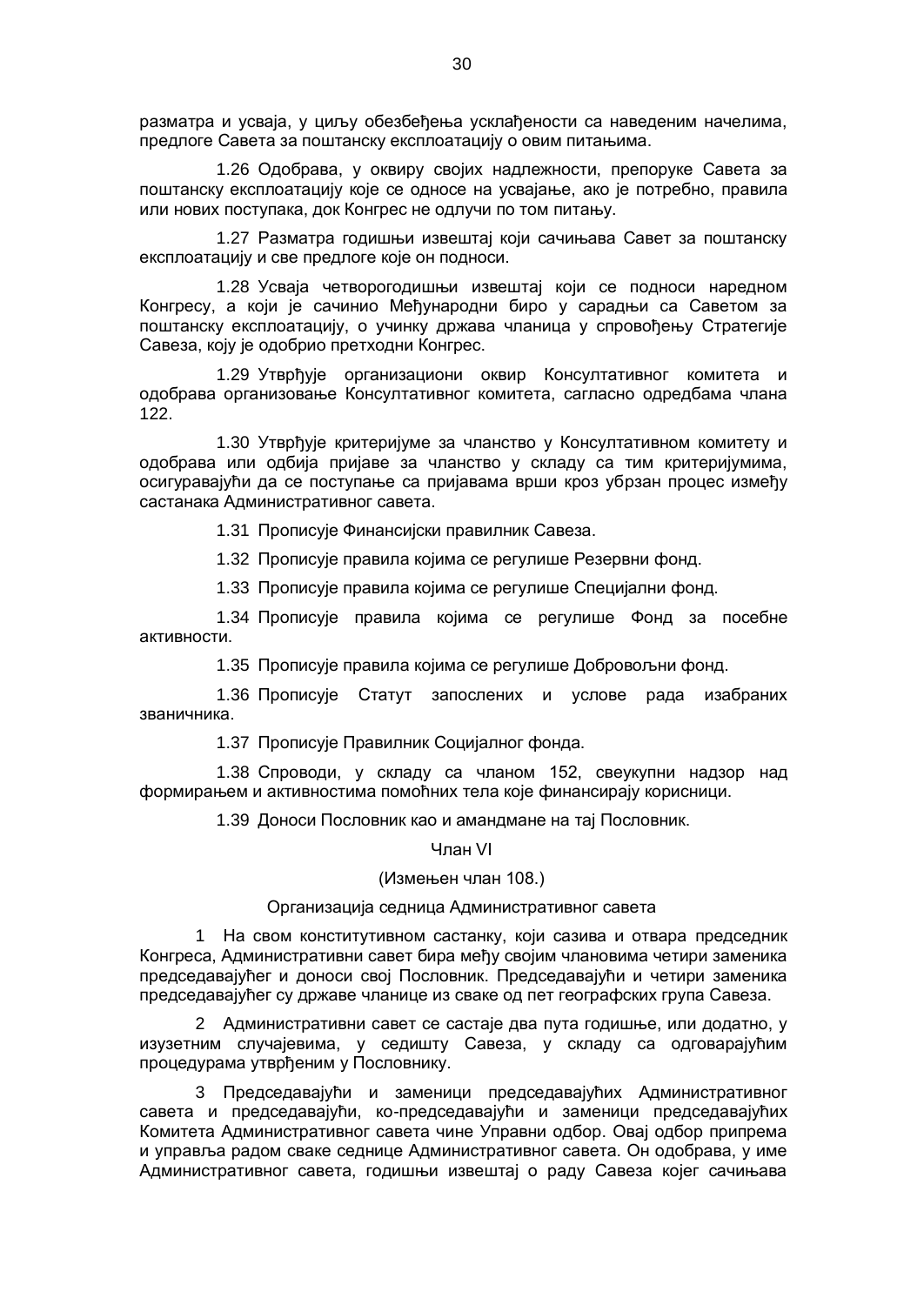Међународни биро и извршава све друге задатке које Административни савет одлучи да му повери или за којима се укаже потреба у току процеса стратешког планирања.

4 Председавајући Савета за поштанску експлоатацију представља ово тело на заседањима Административног савета на чијем дневном реду се налазе питања од интереса за Савет за поштанску експлоатацију.

5 Председавајући Консултативног комитета представља ово тело на састанцима Административног савета онда када дневни ред обухвата питања од интереса за Консултативни комитет.

#### Члан VII

## (Измењен члан 109.)

Посматрачи

1 Посматрачи

1.1 Да би се обезбедила успешна сарадња између рада ова два тела, Савет за поштанску експлоатацију може да именује представнике који присуствују састанцима Административног савета у својству посматрача.

1.2 Државе чланице Савеза које нису чланице Савета, као и посматрачи и ад хок посматрачи наведени у члану 105, могу да учествују на пленарним седницама Административног савета и састанцима Комитета Административног савета, без права гласа.

2 Начела

2.1 Из логистичких разлога, Административни савет може да ограничи број учесника у својству посматрача и ад хок посматрача. Он такође може да ограничи њихово право на дискусију током дебата.

2.2 Посматрачима и ад хок посматрачима се може, на њихов захтев, дозволити да сарађују на спроведеним студијама, поштујући услове које Савет може да установи да би обезбедио учинак и ефикасност свог рада. Они могу такође да буду позвани да председавају сталним групама и радним групама када њихово знање или искуство то оправдавају. Учешће посматрача и ад хок посматрача обезбеђује се без стварања додатних трошкова за Савез.

2.3 У изузетним околностима, чланови Консултативног комитета и ад хок посматрачи могу бити искључени са састанка, или са дела састанка или им може бити ограничено право да добијају документа, када поверљивост предмета састанка или документ то захтевају. Одлуку о оваквом ограничењу, за сваки појединачни случај, може да донесе свако надлежно тело или његов председавајући. Ови различити случајеви се пријављују Административном савету и Савету за поштанску експлоатацију, ако је реч о питањима од посебног значаја за Савет за поштанску експлоатацију. Административни савет може, ако процени да је неопходно, поново размотрити ова ограничења, консултујући се по потреби са Саветом за поштанску експлоатацију.

Члан VIII

(Измењен члан 110.)

#### Надокнада путних трошкова

1 Путне трошкове сваког представника свих држава које су чланови Административног савета и присуствују састанцима сноси држава чланица. Међутим, један представник сваке државе чланице која је класификована као земља у развоју или неразвијена, сходно листи коју су утврдили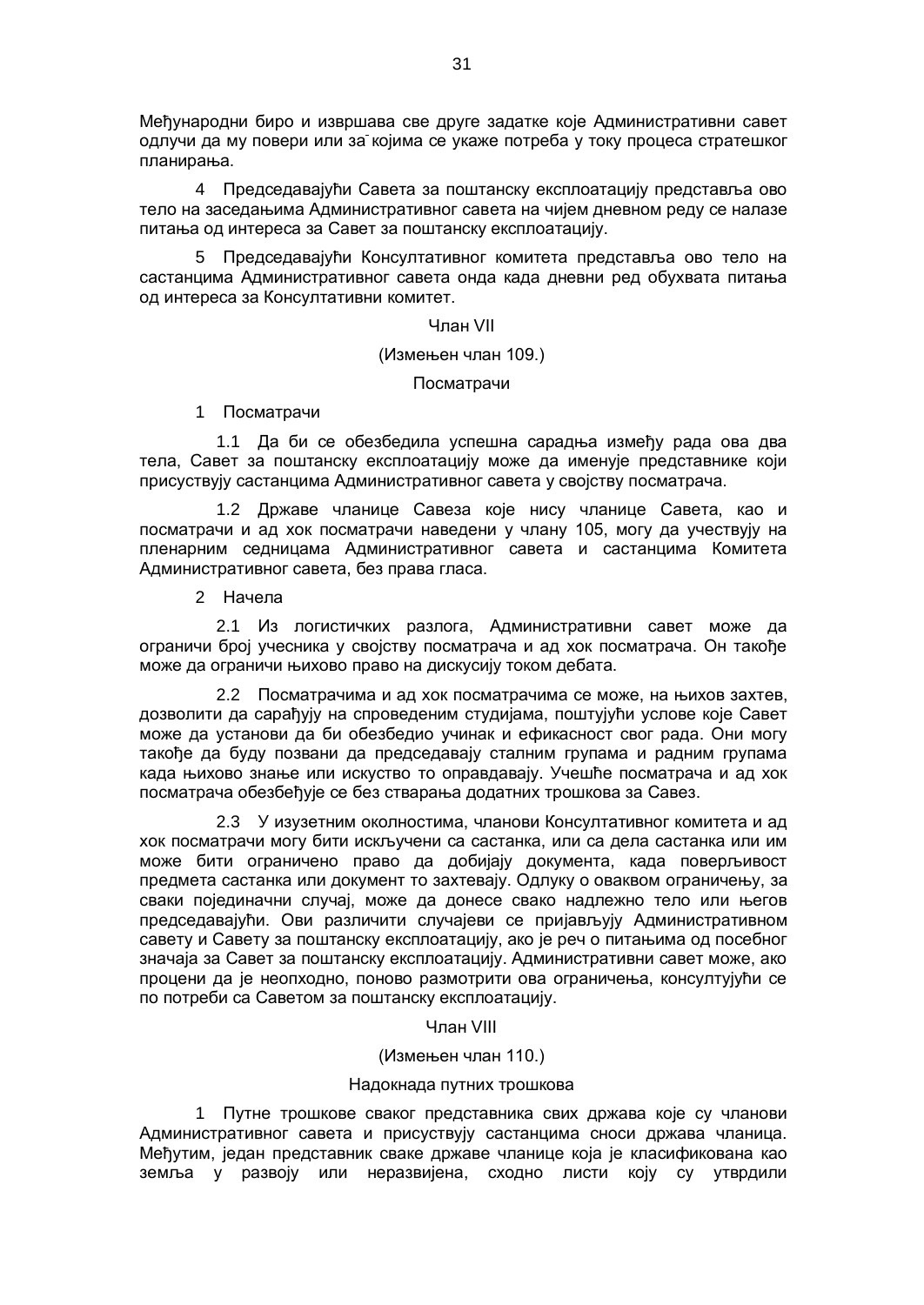Административни савет и Уједињене нације, осим за састанке који се одржавају током трајања Конгреса, ће моћи да наплати путне трошкове у цени повратне авионске карте у економској класи, или повратне возне карте у првој класи, као и трошкове путовања другим превозним средством, под условом да тај износ не премашује цену повратне авионске карте у економској класи. Исто право се даје и сваком члану Комитета или других тела, када се њихови састанци одржавају ван Конгреса и заседања Савета.

#### Члан IX

## (Измењен члан 112.)

#### Састав и функционисање Савета за поштанску експлоатацију

1 Савет за поштанску експлоатацију се састоји од четрдесет осам чланова који извршавају своја задужења у периоду између два Конгреса.

2 Чланове Савета за поштанску експлоатацију бира Конгрес на основу квалификоване географске расподеле. Најмање трећина чланова сваке географске групе се мења на сваком Конгресу.

3 Сваки члан Савета за поштанску експлоатацију одређује свог представника (представнике). Чланови Савета за поштанску експлоатацију активно учествују у његовом раду.

4 Трошкови рада Савета за поштанску експлоатацију падају не терет Савеза. Његови чланови не примају никакву накнаду.

5 Савет за поштанску експлоатацију дефинише, формализује и/или формира сталне групе, радне групе, помоћна тела финансирана од стране корисника или друга тела која ће се оснивати у оквиру његове структуре, уз дужно поштовање стратегије и пословног плана Савеза које усвоји Конгрес.

#### Члан X

#### (Измењен члан 113.)

## Надлежности Савета за поштанску експлоатацију

1 Савет за поштанску експлоатацију има следеће надлежности:

1.1 координира практичне мере за развој и побољшање међународних поштанских услуга.

1.2 предузима, уз услов да Административни савет то усвоји у оквиру својих надлежности, сваку радњу коју сматра потребном за очување и унапређење квалитета међународних поштанских услуга и њихове модернизације.

1.3 одлучује о контактима које треба успоставити са државама чланицама и њиховим овлашћеним операторима у циљу обављања својих надлежности.

1.4 предузима потребне мере у циљу проучавања и објављивања искустава и достигнућа неких држава чланица и њихових овлашћених оператора у областима технике, експлоатације, економије и стручне обуке од интереса за друге државе чланице и њихове овлашћене операторе.

1.5 предузима, у договору са Административним саветом, одговарајуће мере у области техничке сарадње са свим државама чланицама Савеза и њиховим овлашћеним операторима, а нарочито са новим државама и земљама у развоју и њиховим овлашћеним операторима.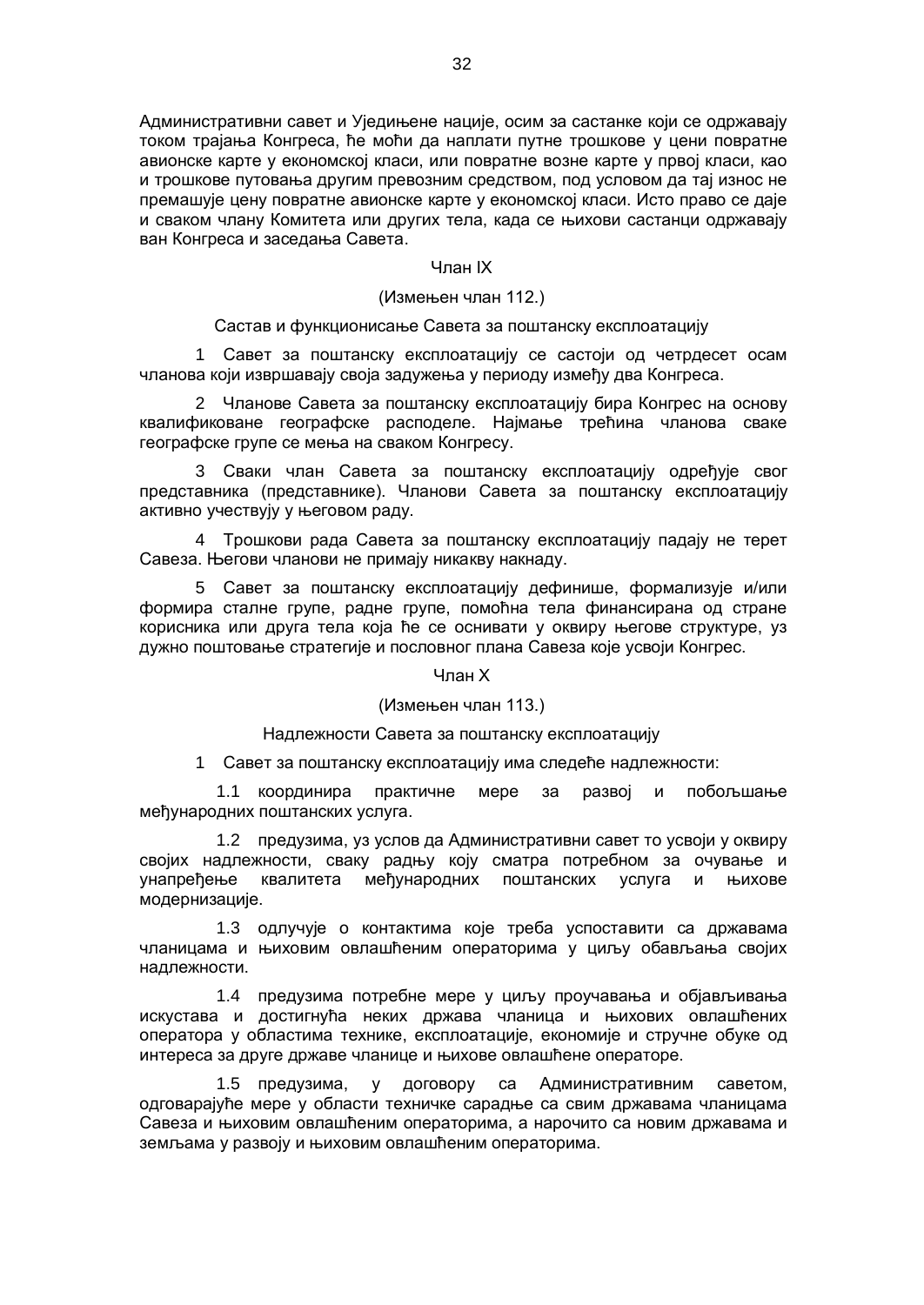1.6 разматра сва остала питања која му поднесе неки члан Савета за поштанску експлоатацију, Административни савет или било која држава чланица или овлашћени оператор.

1.7 прима и разматра извештаје и препоруке Консултативног комитета, и, када је реч о питањима од значаја за Савет за поштанску експлоатацију, проучава и коментарише препоруке Консултативног комитета пре него што их поднесе Конгресу.

1.8 именује из редова својих чланова састав Консултативног комитета.

1.9 спроводи студије о најважнијим експлоатационим, комерцијалним, техничким, економским проблемима и проблемима техничке сарадње који су од интереса за све државе чланице и њихове овлашћене операторе, као што су питања која имају значајне финансијске последице (поштарина, терминални трошкови, транзитни трошкови, делови поштарине ваздушног превоза, поштарине за поштанске пакете и пријем писмоносних пошиљака за иностранство), сачињава информације и мишљења по овим питањима и препоручује мере које треба предузети.

1.10 обезбеђује полазне податке за Административни савет за сачињавање Нацрта стратегије Савеза и нацрта четворогодишњег бизнис плана који се подносе Конгресу.

1.11 проучава проблеме стручне наставе и обуке од интереса за државе чланице и њихове овлашћене операторе, као и за нове државе и земље у развоју.

1.12 проучава постојеће стање и потребе нових земаља и земаља у развоју и припрема одговарајуће препоруке о начинима и средствима побољшања њихових поштанских услуга.

1.13 врши ревизију Правилника Савеза у року од шест месеци после завршетка Конгреса, уколико Конгрес не одлучи другачије; Савет за поштанску експлоатацију може исто тако да измени овај Правилник на другим заседањима; у оба случаја, Савет за поштанску експлоатацију је подређен смерницама Административног савета, у погледу основне политике и начела.

1.14 сачињава предлоге који се подносе на усвајање или Конгресу или државама чланицама, у складу са чланом 140, усвајање од стране Административног савета је неопходно када се ови предлози односе на питања из његове надлежности.

1.15 разматра, на захтев једне државе чланице, сваки предлог који ова држава чланица достави Међународном бироу према члану 139, о томе сачињава коментаре и задужује Међународни биро да их прикључи овом предлогу пре него што га поднесе на усвајање државама чланицама.

1.16 препоручује, ако је потребно, и евентуално после усвајања од стране Административног савета и консултовања са свим државама чланицама и, усвајање правила или новог поступка, док се на Конгресу не одлучи по том питању.

1.17 саставља и издаје, у облику препорука државама чланицама и њиховим овлашћеним операторима (или као обавезујуће одредбе ако Акта Савеза тако наводе), техничке и експлоатационе стандарде као и стандарде из других области у оквиру своје надлежности, где је јединствена пракса неопходна; исто тако издаје, у случају потребе, измене стандарда које је већ утврдио.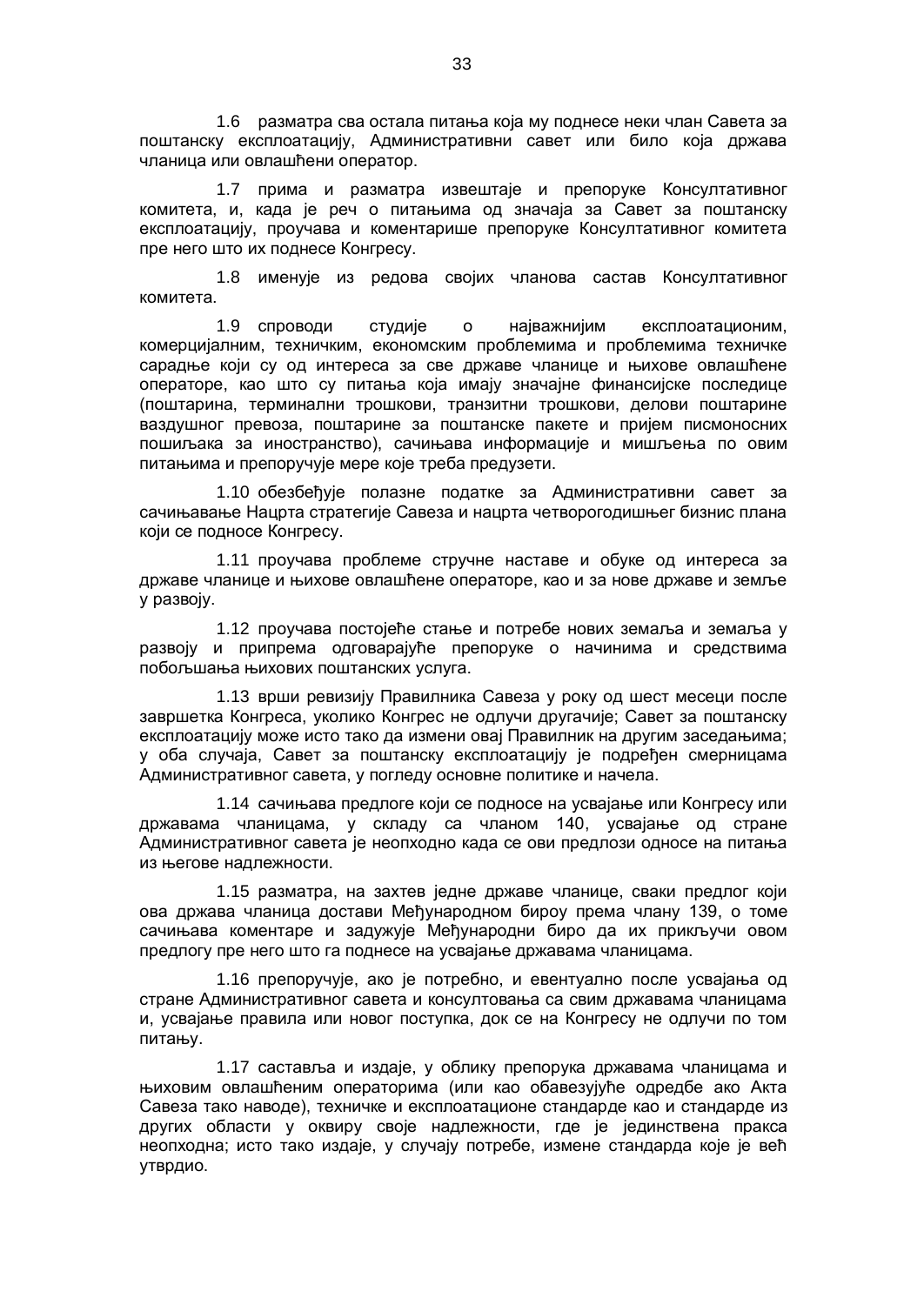1.18 утврђује оквир за организовање помоћних тела која финансирају корисници и учествују у организацији ових тела у складу са одредбама члана 152.

1.19 прима и разматра извештаје од помоћних тела која финансирају корисници на годишњем нивоу.

1.20 Усваја Пословник и амандмане на тај Пословник.

#### Члан XI

## (Измењен члан 114.)

#### Организација седница Савета за поштанску експлоатацију

1 На свом првом састанку, који сазива и отвара председник Конгреса, Савет за поштанску експлоатацију бира међу својим члановима председавајућег и четири заменика председавајућег као и председавајућег/заменика председавајућег/ко-председавајућег Комитета и израђује свој Пословник. Председавајући и четири заменика председавајућег су државе чланице из сваке од географских група Савеза.

2 Савет за поштанску експлоатацију се састаје два пута годишње, или додатно у изузетним случајевима, у седишту Савеза у складу са релевантним процедурама наведеним у његовом Пословнику.

3 Председавајући и заменик председавајућег и председавајући, копредседавајући и заменици председавајућег Комитета Савета за поштанску експлоатацију чине Управни одбор. Овај Одбор припрема и управља радом сваке седнице Савета за поштанску експлоатацију и испуњава све задатке које му овај повери, или за којима се укаже потреба у току процеса стратешког планирања.

4 На основу Стратегије Савеза која је усвојена на Конгресу, а посебно дела који се односи на стратегију сталних тела Савеза, Савет за поштанску експлоатацију сачињава, на својој првој седници после Конгреса, основни програм рада који садржи известан број тактика за реализацију стратегија. Овај основни програм рада, који обухвата ограничени број тематских пројеката од заједничког интереса, ревидира се сваке године, у зависности од нових актуелности и приоритета.

5 Председавајући Консултативног комитета представља ово тело на састанцима Савета за поштанску експлоатацију онда када дневни ред обухвата питања од значаја за Консултативни комитет.

#### Члан XII

## (Измењен члан 115.)

#### Посматрачи

## 1 Посматрачи

1.1 У циљу обезбеђења успешне сарадње између два тела, Административни савет може да именује представнике да присуствују састанцима Савета за поштанску експлоатацију у својству посматрача.

1.2 Државе чланице Савеза које нису чланови Савета, као и посматрачи и ад хок посматрачи описани у члану 105, могу да учествују на пленарним седницама и састанцима Комитета Савета за поштанску експлоатацију, без права гласа.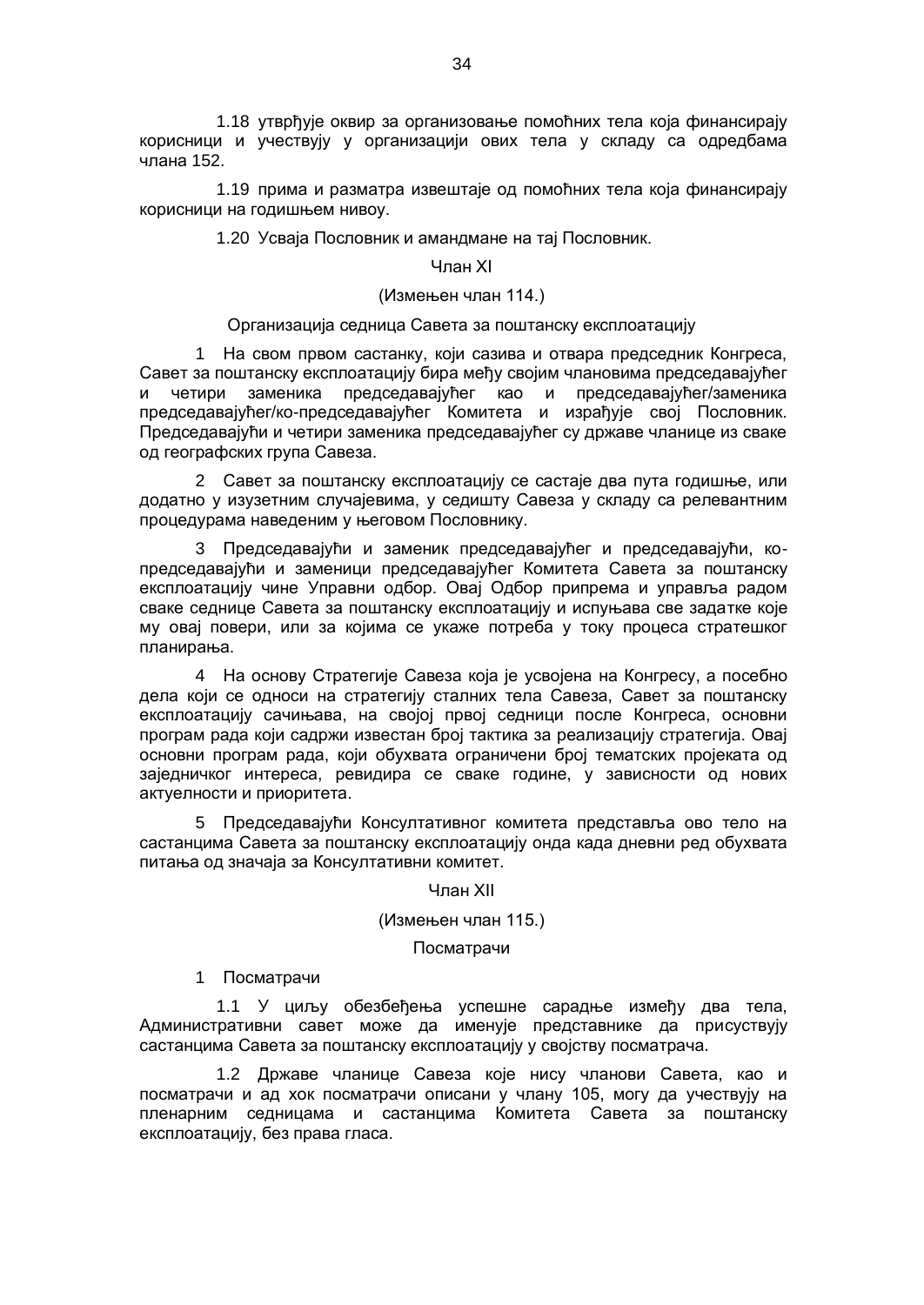## 2 Начела

2.1 Из логистичких разлога, Савет за поштанску експлоатацију може да ограничи број учесника у својству посматрача и ад хок посматрача. Он такође може да ограничи њихово право на дискусију током дебата.

2.2 Посматрачима и ад хок посматрачима се може, на њихов захтев, дозволити да сарађују на предузетим студијама, поштујући услове које Савет може да одреди да би обезбедио делотворност и ефикасност свог рада. Они могу такође да буду позвани да председавају сталним групама и радним групама када њихово знање или искуство то оправдавају. Учешће посматрача и ад хок посматрача спроводи се без стварања додатних трошкова за Савез.

2.3 У изузетним околностима, чланови Консултативног комитета и ад хок посматрачи могу бити искључени са састанка, или са дела састанка или им може бити ограничено право да добијају документа ако поверљивост предмета састанка или документ то захтевају. Одлуку о оваквом ограничењу, за сваки појединачан случај, може да донесе свако надлежно тело или његов председавајући. Ови различити случајеви се пријављују Административном савету и Савету за поштанску експлоатацију, ако је реч о питањима од значаја за Савет за поштанску експлоатацију. Административни савет може, ако процени да је неопходно, поново размотрити ограничења, консултујући се по потреби са Саветом за поштанску експлоатацију.

Члан XIII

(Измењен члан 116.)

#### Надокнада путних трошкова

1 Трошкови путовања и боравка представника држава чланица који учествују у раду Савета за поштанску експлоатацију падају на терет тих држава чланица. Међутим, један представник сваке државе чланице која се, према списку Уједињених Нација, сматра једном од најмање развијених земаља, има право, осим за састанке који се одржавају за време Конгреса, на накнаду цене повратне авионске карте економске класе или возне карте првог разреда, или трошкове путовања било којим другим превозним средством, под условом да тај износ не буде виши од цене повратне авионске карте економске класе.

Члан XIV

## (Додат члан 117бис)

## Члан 117бис

#### Координациони комитет за стална тела Савеза

1 Председавајући Административног савета, председавајући Савета за поштанску експлоатацију и генерални директор Међународног бироа чине Координациони комитет за стална тела Савеза.

2 Координациони комитет има следеће одговорности и надлежности:

2.1 да допринесе координацији рада сталних тела Савеза;

2.2 да се по потреби састаје како би се разговарало о важним питањима у вези са Савезом и поштанским услугама и обезбеди телима Савеза оцену таквих питања;

2.3 да обезбеди добру имплементацију процеса стратешког планирања како би све одлуке о активностима Савеза донела одговарајућа тела у складу са одговарајућим одговорностима како је наведено у Актима Савеза.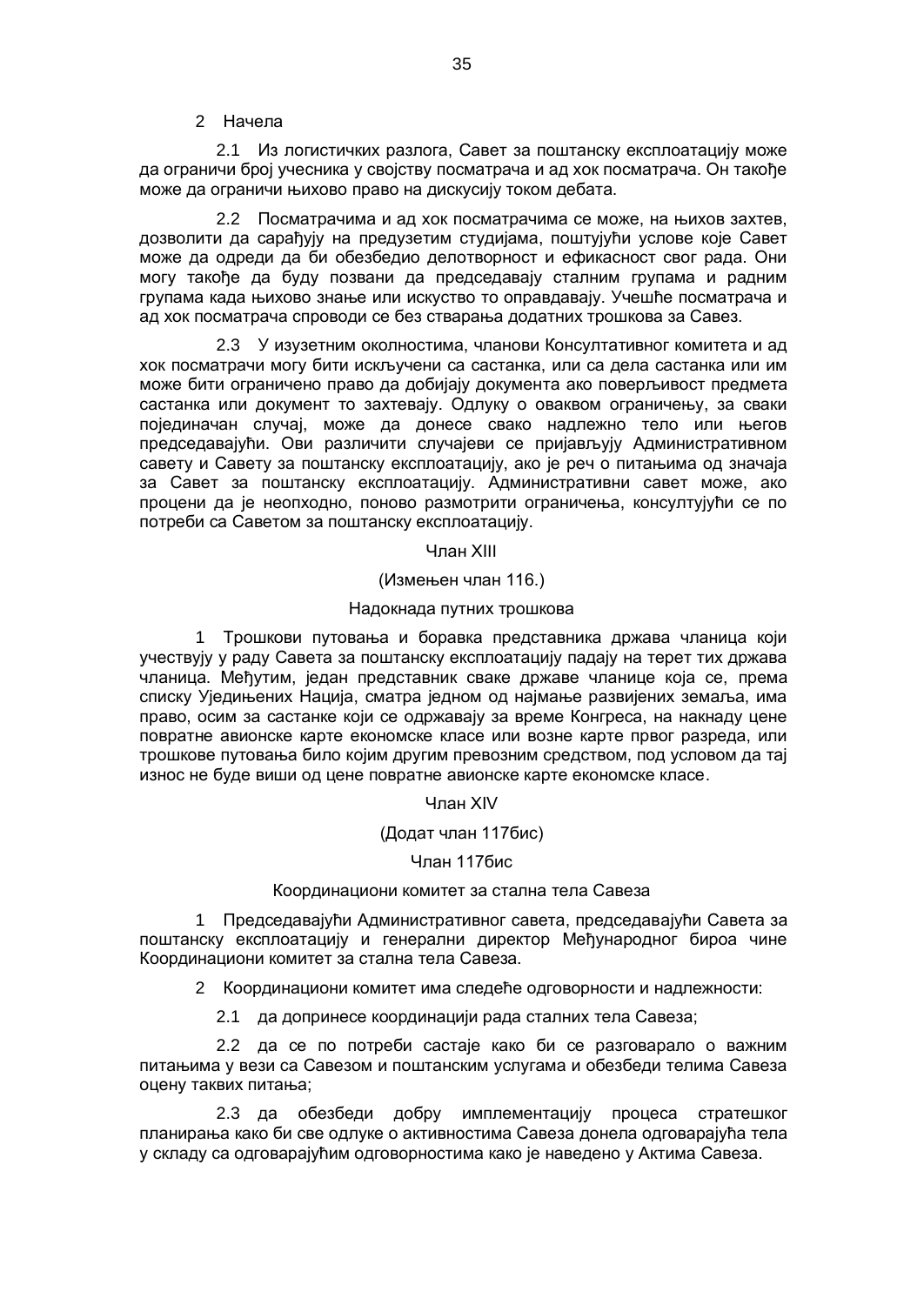3 по сазивању Административног савета од стране председавајућег, Координациони комитет се састаје два пута годишње у седишту Савеза. Датум и место одржавања састанака одређује председавајући Административног савета у договору са председавајућим Савета за поштанску експлоатацију и генералним директором Међународног бироа.

## Члан XV

#### (Измењен члан 123.)

## Представници Консултативног комитета у Административном савету, Савету за поштанску експлоатацију и Конгресу

1 Да би обезбедио ефикасну сарадњу са телима Савеза, Консултативни комитет може да одреди представнике који ће учествовати на састанцима Конгреса, Административног савета и Савета за поштанску експлоатацију, као и састанцима сваког од њихових Комитета, у својству посматрача, без права гласа.

2 Чланови Консултативног комитета позивају се на пленарне седнице и састанке Комитета Административног савета и Савета за поштанску експлоатацију, сагласно члану 105. Они такође могу учествовати у раду сталних група и радних група под условима установљеним у чл. 109.2.2 и 115.2.2.

3 Председавајући Административног савета и председавајући Савета за поштанску експлоатацију представљају ова тела на састанцима Консултативног комитета, онда када дневни ред ових састанака садржи питања од значаја за ова тела.

#### Члан XVI

## (Измењен члан 127.)

## Надлежности генералног директора

0бис Генерални директор је законски представник Савеза.

1 Генерални директор организује, управља и руководи Међународним бироом.

2 У погледу класификације радних места, именовања и напредовања:

2.1 генерални директор је овлашћен да класификује радна места од степена Г1 до Д2 и да именује и унапређује функционере на наведене степене;

2.2 код именовања на степене П1 до Д2, он је дужан да узме у обзир професионалне квалификације кандидата, које су препоручиле државе чланице чији су они држављани, или у којима обављају своје професионалне активности, водећи рачуна о правичној географској, континенталној и језичкој заступљености. Радна места степена Д2 треба, колико је могуће, да буду попуњена кандидатима који потичу из различитих региона и из региона из којих не потичу генерални директор и заменик генералног директора, водећи рачуна о томе да је ефикасност Међународног бироа најбитнија. У случају радног места за које су потребне посебне квалификације, генерални директор може да тражи кандидата споља;

2.3 он такође води рачуна, приликом именовања новог функционера да, у начелу, лица која заузимају места степена Д2, Д1 и П5 потичу из различитих држава чланица Савеза;

2.4 приликом унапређења функционера Међународног бироа на степене Д2, Д1 и П5, није обавезан да примењује исти принцип наведен у оквиру тачке 2.3;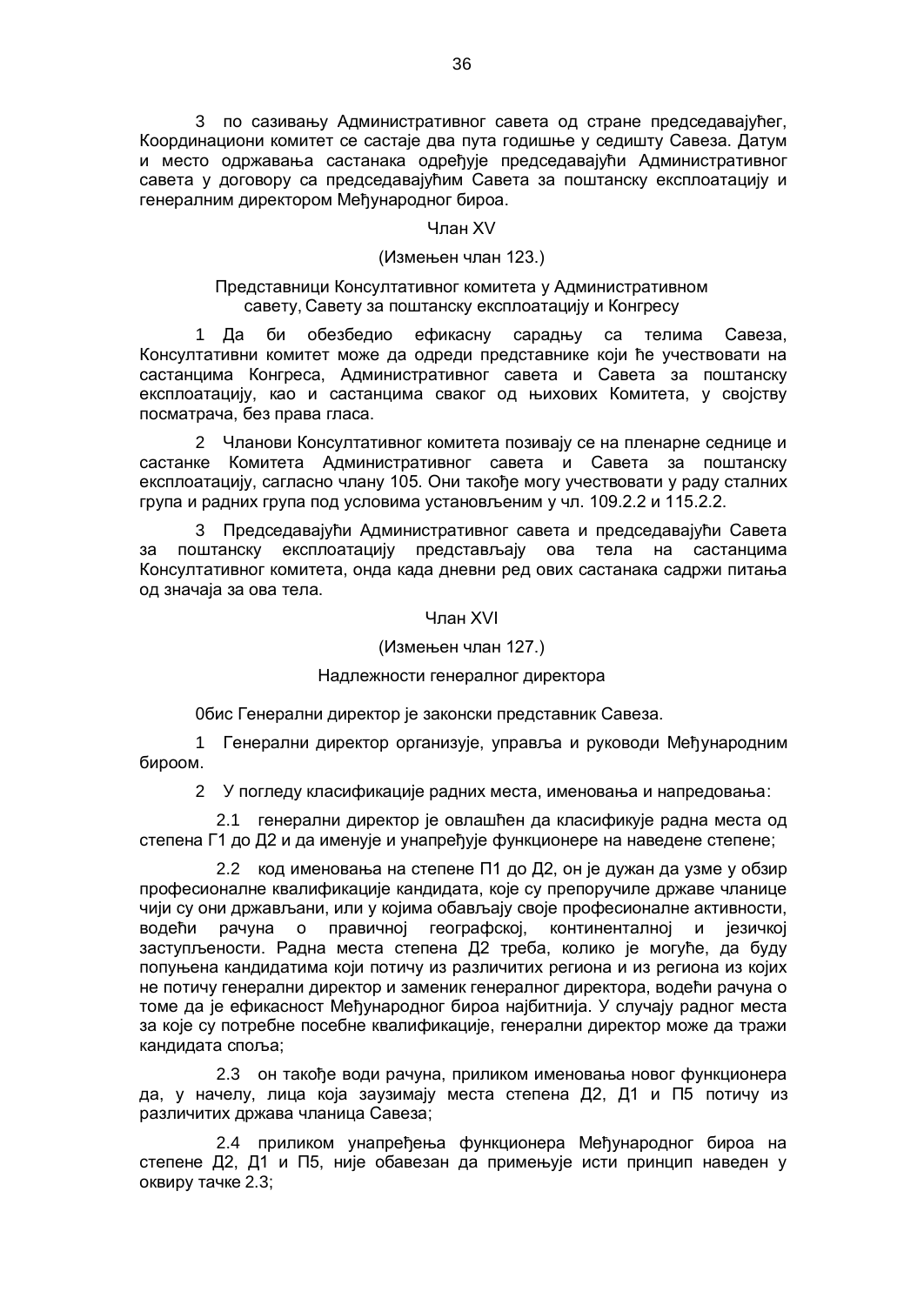2.5 у поступку одабира, захтеви правичне географске и језичке заступљености долазе после оцене вредности кандидата;

2.6 генерални директор обавештава Административни савет једном годишње о именовањима и унапређењима у степене П4 до Д2.

3 Поред наведеног, генерални директор има и следеће надлежности:

3.1 има овлашћења као депозитар Аката Савеза и као посредник у поступку приступања и пријема у Савез, као и иступања из Савеза;

3.2 саопштава одлуке донете на Конгресу свим Владама држава чланица;

3.3 саопштава свим државама чланицама и њиховим овлашћеним операторима Правилнике које је донео или изменио Савет за поштанску експлоатацију;

3.4 припрема нацрт годишњег буџета Савеза на што је могуће нижем нивоу, у складу са потребама Савеза и благовремено га подноси на разматрање Административном савету; саопштава буџет државама чланицама Савеза пошто га је одобрио Административни савет и управља истим;

3.5 извршава специфичне активности које траже органи Савеза и оне које су му одређене Актима;

3.6 предузима активности ради реализације циљева које су одредили органи Савеза, у оквиру утврђене политике и расположивих средстава;

3.7 подноси сугестије и предлоге Административном савету или Савету за поштанску експлоатацију;

3.8 након завршетка рада Конгреса, подноси Савету за поштанску експлоатацију предлоге који се односе на потребне измене у Правилницима на основу одлука Конгреса, а сагласно Пословнику Савета за поштанску експлоатацију;

3.9 припрема за Административни савет, и на основу директива добијених од тог Савета, Нацрт Стратегије Савеза и Нацрт четворогодишњег бизнис плана Савеза за подношење Конгресу;

3.10 припрема за одобрење и усвајање у Административном савету четворогодишњи извештај о учинку држава чланица у спровођењу Стратегије Савеза, коју је одобрио претходни Конгрес и који ће бити поднет на наредном Конгресу;

3.11 (избрисано.)

3.12 посредује у односима између:

3.12.1 Савеза и Ужих савеза;

3.12.2 Савеза и Уједињених нација;

- 3.12.3 Савеза и међународних организација чије су делатности од интереса за Савез;
- 3.12.4 Савеза и међународних организација, удружења или предузећа које органи Савеза желе да консултују или да са њима сарађују;

3.13 врши дужност генералног секретара органа Савеза и у том својству, водећи рачуна о посебним одредбама овог Општег правилника, стара се о: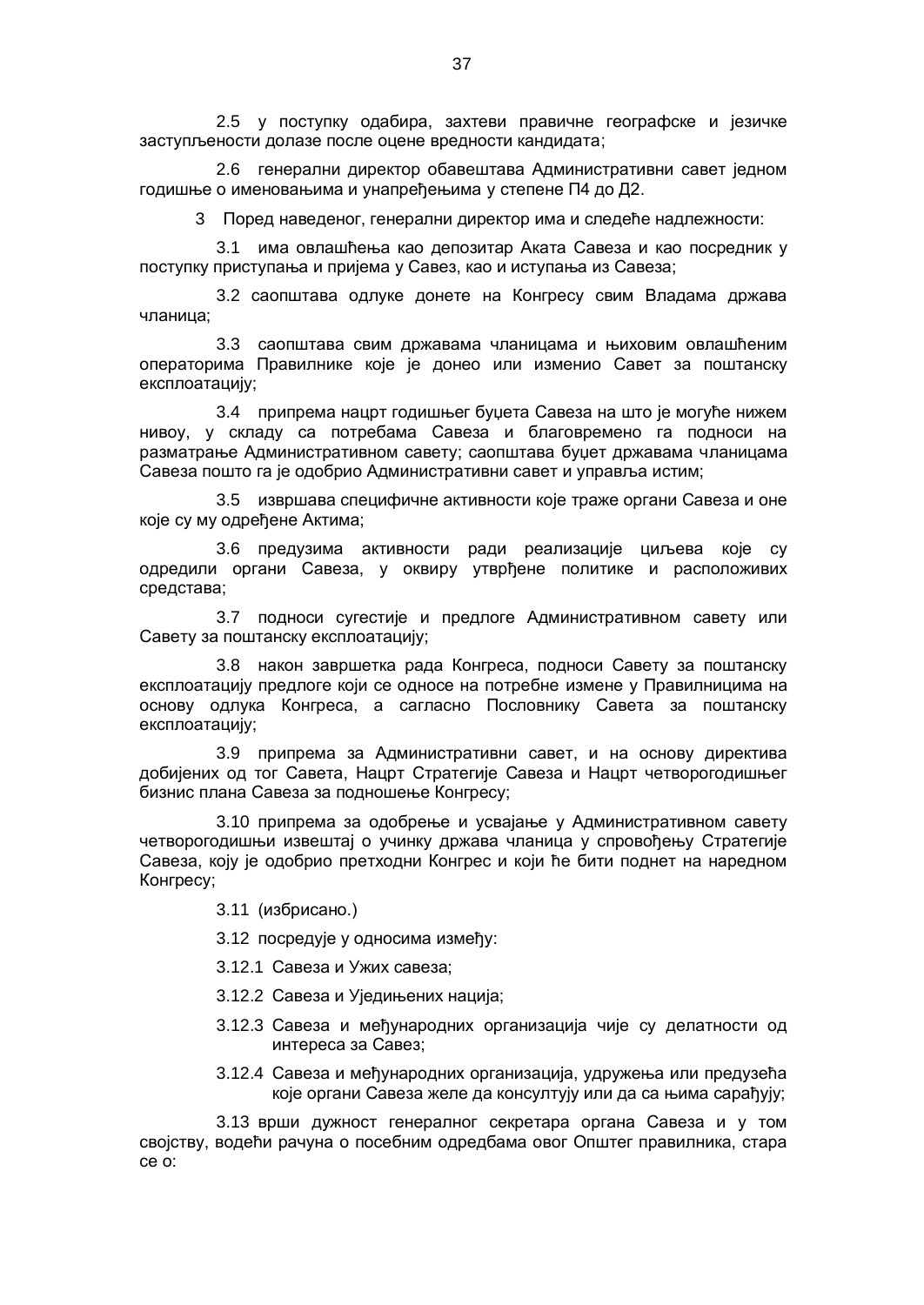- 3.13.1 припреми и организацији рада органа Савеза;
- 3.13.2 припреми, изради и дистрибуцији докумената, извештаја и записника;
- 3.13.3 раду секретаријата у току састанака органа Савеза;

3.14 присуствује састанцима органа Савеза и учествује у дискусијама без права гласа, с могућношћу да буде заступљен.

#### Члан XVII

#### (Измењен члан 130.)

#### Припрема и дистрибуција докумената тела Савеза

1 Међународни биро припрема и омогућава доступност целокупне објављене документације на сајту Савеза, на језицима дефинисаним у члану 155. у складу са Пословником Административног савета и Савета за поштанску експлоатацију. Међународни биро такође приказује, посебно представницима држава чланица, нова издања е-докумената на сајту Савеза уз помоћ ефикасног система за веб сигнализацију.

2 Осим тога, Међународни биро ће физички дистрибуирати публикације Савеза, као што су циркулари Међународног бироа и резимирани извештаји Административног савета и Савета за поштанску експлоатацију, искључиво на захтев појединачних држава чланица.

Члан XVIII

(Измењен члан 138.)

#### Поступак за подношење предлога Конгресу

1 Уз изузетке предвиђене у ст. 2. и 5, поступак за подношење свих врста предлога које државе чланице достављају Конгресу састоји се у следећем:

1.1 примају се предлози који стигну Међународном бироу најмање шест месеци пре утврђеног датума Конгреса;

1.2 не прима се никакав нацрт предлога у периоду од шест месеци који претходи утврђеном датуму Конгреса;

1.3 суштински предлози, који стигну Међународном бироу у периоду између шест и четири месеца пре утврђеног датума Конгреса, примају се само ако их подрже најмање две државе чланице;

1.4 суштински предлози, који стигну Међународном бироу у периоду између четири и два месеца пре утврђеног датума Конгреса, примају се само ако их подржи најмање осам држава чланица; предлози који стигну после тог времена се не прихватају;

1.5 изјаве о подршци морају се достављати Међународном бироу у истом року у којем се достављају и предлози на које се односе.

2 Предлози који се односе на Устав или Општи правилник морају се доставити Међународном бироу најмање шест месеци пре почетка рада Конгреса; предлози који стигну после овог датума, али пре отварања Конгреса, могу се разматрати само ако Конгрес тако одлучи двотрећинском већином држава заступљених на Конгресу и ако су поштовани услови предвиђени у ставу 1.

3 Сваки предлог мора, по правилу, имати само један циљ и садржати само измене које тај циљ оправдава. Слично томе, сваки предлог који може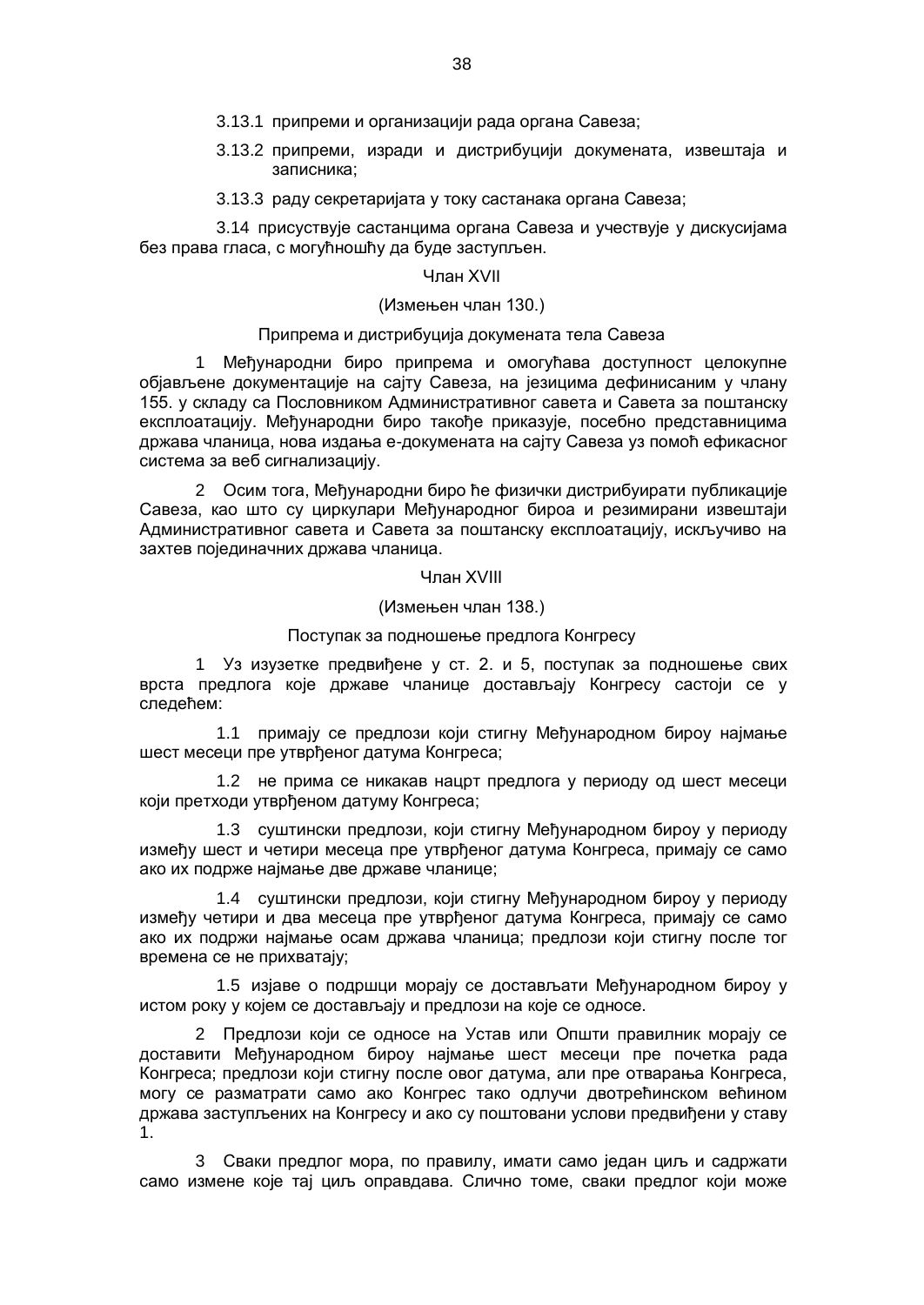довести до већих трошкова по Савез, мора да садржи и назнаку свог финансијског утицаја коју припрема држава чланица која подноси предлог, у консултацији са Међународним бироом, тако да могу да се утврде финансијска средства која су потребна за имплементацију таквог предлога.

4 Нацрти предлога треба да садрже наслов "Нацрт предлога" оне државе чланице која их подноси, а Међународни биро их објављује под бројем после кога се додаје слово Р. Предлози који не носе ову ознаку, али који се, по мишљењу Међународног бироа, баве само нацртом, објављују се уз одговарајућу назнаку; Међународни биро тада сачињава списак ових предлога за Конгрес.

5 Поступак прописан у ст. 1. и 4. се не примењује ни на предлоге који се односе на Пословник Конгреса ни на предлоге које доставе Административни савет или Савет за поштанску експлоатацију.

#### Члан XIX

## (Измењен члан 144.)

## Ступање на снагу Правилника и других одлука усвојених између два Конгреса

1 Правилници ступају на снагу истог датума и остају на снази током истог временског периода као Акта која доноси Конгрес.

2 У складу са ставом 1, одлуке о измени Аката Савеза које се усвоје између два Конгреса ступају на снагу тек по истеку најмање три месеца од њиховог објављивања. Међутим, овај временски захтев се не односи на амандмане на те Правилнике који су усвојени након састављања нових Правилника, али пре њиховог ступања на снагу у складу са ставом 1.

#### Члан XX

#### (Измењен члан 146.)

## Регулисање доприноса држава чланица

1 Државе које приступају Савезу или се примају у својство чланица Савеза, као и оне које иступају из Савеза, морају да плате свој допринос за целу годину у току које њихов пријем или напуштање постаје извршно.

2 Државе чланице плаћају унапред свој допринос за годишње издатке Савеза на основу буџета који утврди Административни савет. Ови доприноси треба да буду уплаћени најкасније првог дана финансијске године на коју се буџет односи. После тог рока, на дуговане износе плаћа се камата у корист Савеза, по стопи од 5% годишње, почев од четвртог месецa.

3 Ако су неизмирени обавезни доприноси неке државе чланице према Савезу, без камата, једнаки или већи од суме доприноса те државе чланице за две претходне финансијске године, ова држава чланица може неопозиво да препусти Савезу цео износ или део својих потраживања од других држава чланица, према поступку који утврди Административни савет. Услови цесије потраживања се утврђују на основу споразума који се закључи између државе чланице, њених дужника/поверилаца и Савеза.

4 Државе чланице које из правних или других разлога нису у могућности да изврше такву цесију, обавезују се да закључе амортизациони план за регулисање старих дуговања.

5 Осим у изузетним околностима, плаћање обавезних старих дуговања доприноса Савезу не може да траје дуже од десет година.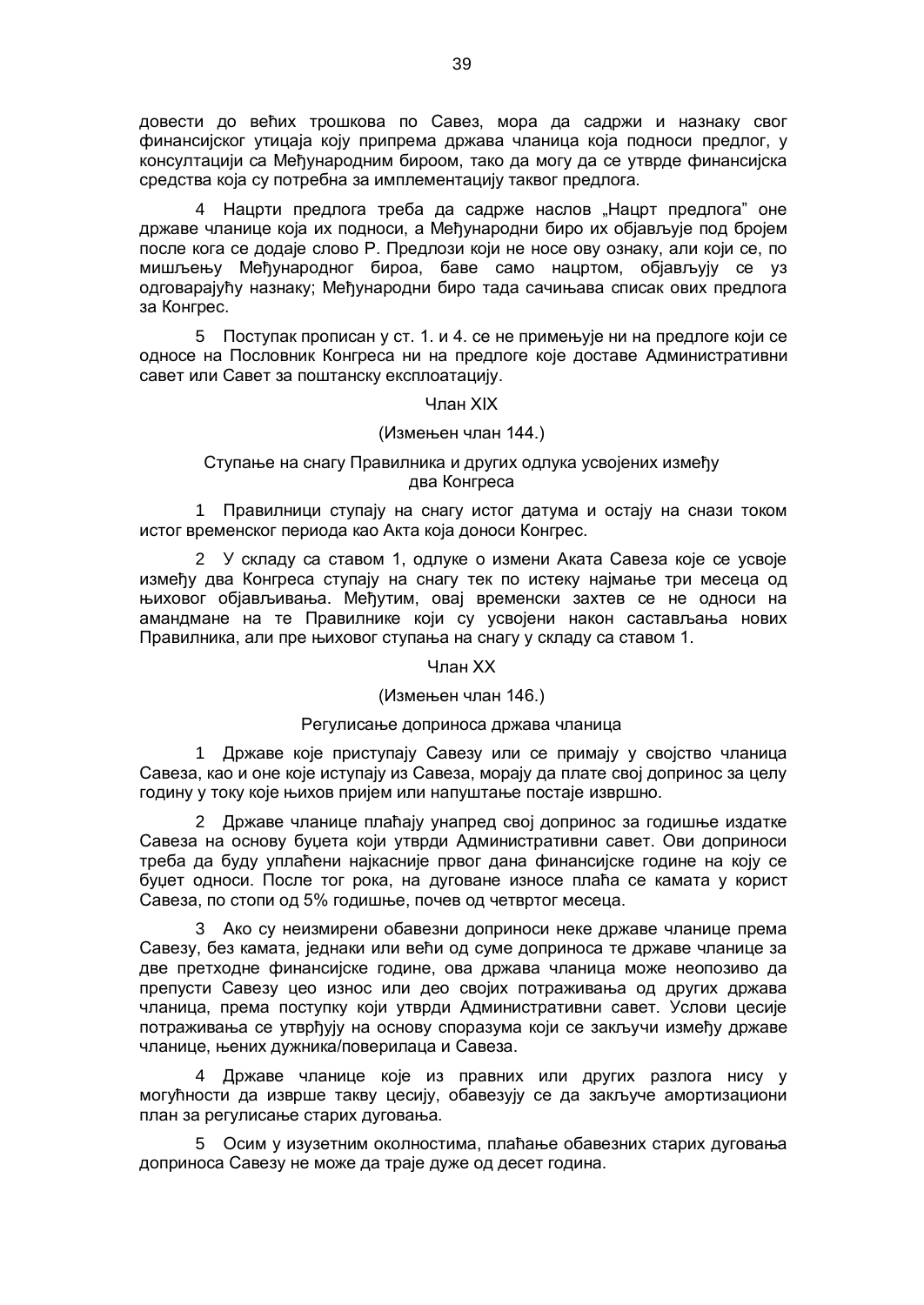6 У изузетним случајевима, Административни савет може да ослободи неку државу чланицу целине или дела дугујуће камате, ако та држава исплати у потпуности главницу својих старих дуговања.

7 Држава чланица се такође може, у оквиру амортизационог плана старих дуговања који је усвојио Административни савет, ослободити целине или дела акумулиране камате или камате у току; ово ослобађање је ипак условљено потпуним и уредним извршењем амортизационог плана у договореном року, најдуже за десет година.

8 Одредбе из ст. 3. до 7. се аналогно примењују и на трошкове превођења које Међународни биро испостави државама чланицама које припадају утврђеним језичким групама.

9 Међународни биро шаље рачуне за наплату државама чланицама најмање три месеца пре истека рока. Оригинални рачуни се шаљу на тачне адресе које обезбеде релевантне државе чланице. Електронске верзије рачуна се шаљу мејлом као предрачуни или обавештења.

10 Такође, Међународни биро обезбеђује државама чланицама јасне информације сваки пут када им обрачуна камату на сваку недоспелу наплату одређених рачуна, како би државе чланице могле на једноставан начин установити на које рачуне се дате камате односе.

#### Члан XXI

(Измењен члан 150.)

#### Разреди доприноса

1 Државе чланице учествују у покривању трошкова Савеза, према разреду доприноса којем припадају. Ови разреди су следећи:

- разред до 50 јединица;
- разред до 47 јединица;
- разред до 45 јединица;
- разред до 43 јединица;
- разред до 40 јединица;
- разред до 37 јединица;
- разред до 35 јединица;
- разред до 33 јединица;
- разред до 30 јединица;
- разред до 27 јединица;
- разред до 25 јединица;
- разред до 23 јединица;
- разред до 20 јединица;
- разред до 17 јединица;
- разред до 15 јединица;
- разред до 13 јединица;
- разред до 10 јединица;
- разред до 7 јединица;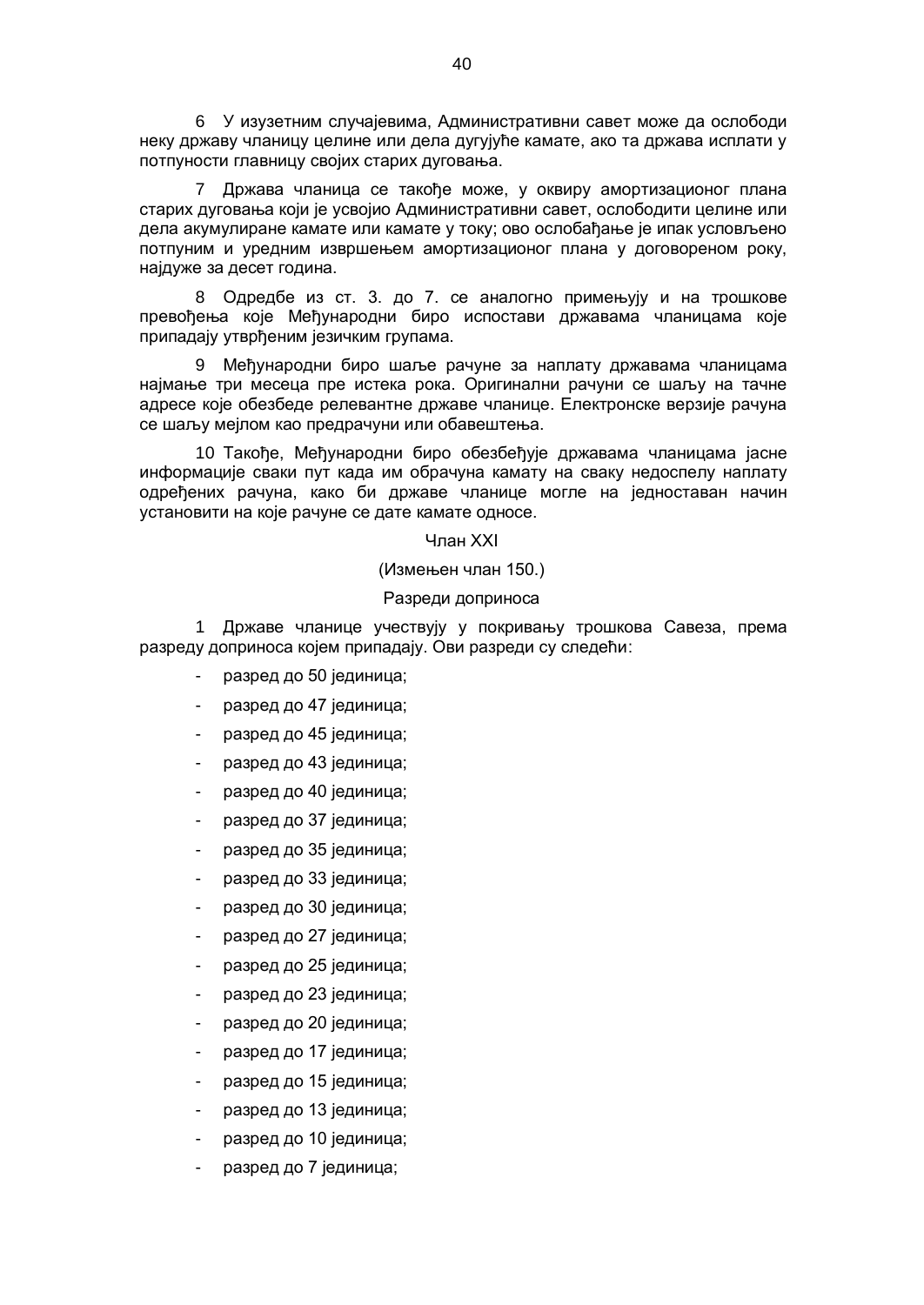- разред до 5 јединица;
- разред до 3 јединица;
- разред до 1 јединица;

- разред до 0,5 јединица, предвиђен за најмање развијене земље, наведене у листи земаља Уједињених нација, и за друге земље које означи Административни савет;

- разред до 0,1 јединица, предвиђен за земље које Уједињене нације препознају као Мале острвске државе у развоју до 200.000 становника (према најновијим статистичким информацијама које је објавила односна канцеларија Уједињених нација).

2 Поред разреда доприноса наведених у ставу 1, свака држава чланица може изабрати да плаћа број јединица доприноса већи него што одговара разреду доприноса коме она припада, а на минимални временски период који је једнак периоду између два Конгреса. Обавештење о промени се најкасније доставља на Конгресу. По истеку периода између два Конгреса, држава чланица се аутоматски враћа у свој оригинални број јединица доприноса, осим уколико не одлучи да одржи свој допринос на већем броју јединица. Уплата додатних доприноса ће, сходно томе, повећати расходе.

3 Државе чланице су увршћене у један од наведених разреда доприноса у тренутку њиховог пријема или приступања Савезу, на основу поступка предвиђеног у члану 21.4 Устава.

4 Државе чланице могу касније да буду сврстане у нижи разред доприноса, под условом да пошаљу захтев за променом Међународном бироу најмање два месеца пре отварања Конгреса. Конгрес даје необавезујуће мишљење о том захтеву за променом разреда доприноса. Држава је слободна да одлучи да ли ће следити мишљење Конгреса. Коначна одлука државе чланице се шаље Секретаријату Међународног бироа, пре завршетка Конгреса. Овај захтев за променом ступа на снагу када и финансијске одредбе које Конгрес донесе. Државе чланице које нису саопштиле своју жељу да промене разред доприноса у прописаном року, задржавају се у разреду доприноса коме су припадале до тада.

5 Државе чланице не могу захтевати да буду разврстане у нижи разред за више од једног разреда одједанпут.

6 Међутим, у изузетним околностима, као што су природне катастрофе, када су неопходни програми међународне помоћи, Административни савет може одобрити привремени прелазак за један нижи разред доприноса, само једном између два Конгреса, на захтев државе чланице, ако она утврди да више не може да задржи разред доприноса који је првобитно изабрала. Под истим околностима, Административни савет може одобрити и привремени прелазак у нижи разред држава чланица које не припадају категорији најмање развијених држава и које су већ разврстане у разред од једне јединице, тако што ће их разврстати у разред од 0,5 јединица.

7 Применом става 6. Административни савет може одобрити привремено разврставање у нижи разред доприноса највише за период од две године, или до идућег Конгреса, ако се он одржава пре краја тог периода. По истеку утврђеног периода, држава о којој се ради аутоматски поново ступа у свој првобитни разред доприноса.

8 Не доводећи у питање ст. 4. и 5, за прелазак у виши разред доприноса не постоје никаква ограничења.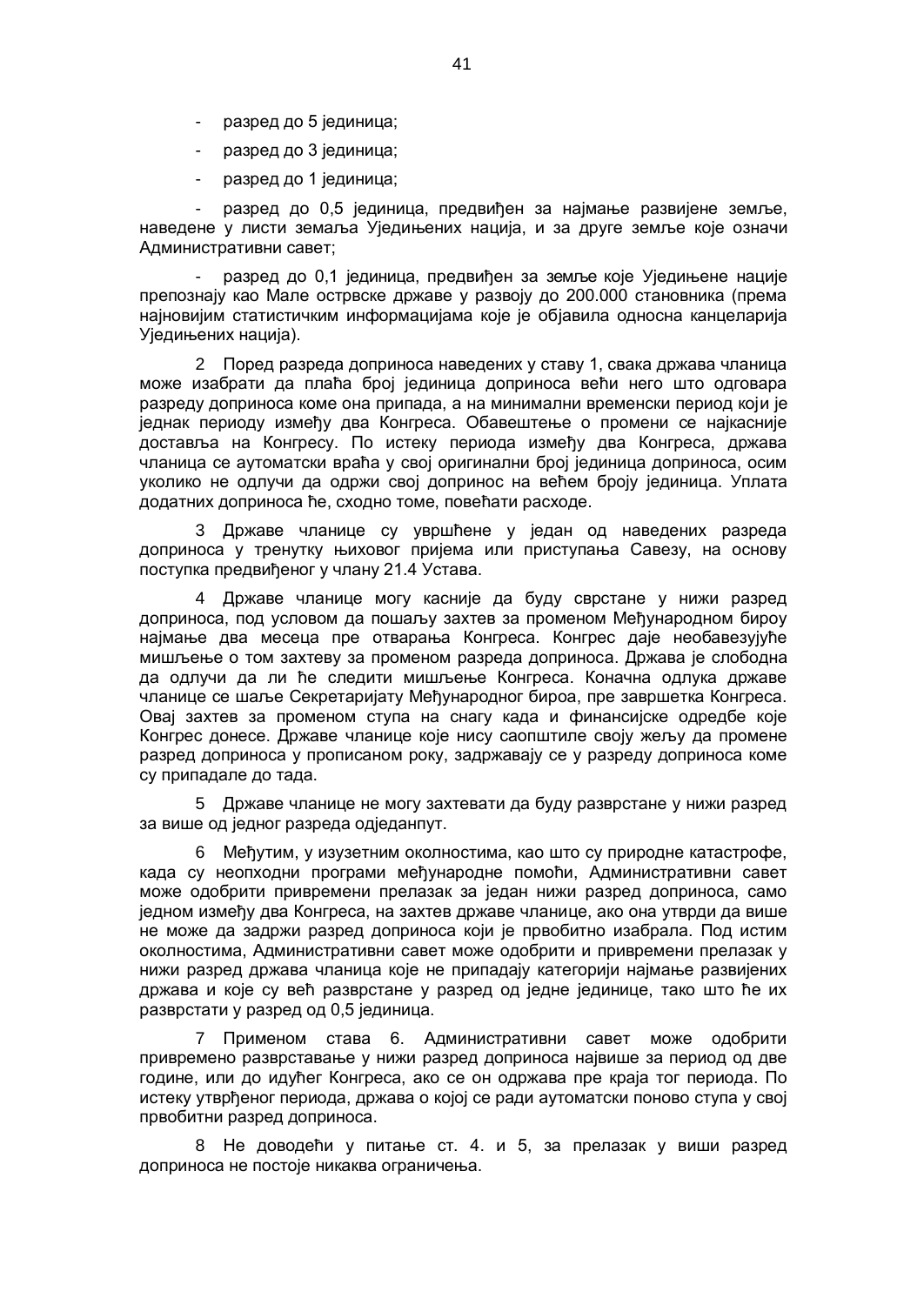## Члан XXII

#### (Измењен члан 152.)

## Организација помоћних тела које финансирају корисници

1 Савет за поштанску експлоатацију може, уз услов да Административни савет то одобри, да оснује одређен број помоћних тела које финансирају корисници, волонтерски, како би организовао оперативна, комерцијална, техничка и економска питања која су у његовој надлежности по члану 18 Устава, али која не могу да се финансирају из регуларног буџета.

2 Након стварања таквог тела у оквиру Савета за поштанску експлоатацију, Савет за поштанску експлоатацију одлучује о основном оквиру пословника тела, узимајући у обзир основна правила и принципе Светског поштанског савеза као међувладине организације, и подноси га Административном савету на одобрење. Основни оквир укључује следеће елементе:

2.1 мандат;

2.2 чланство, укључујући и категорије чланова;

2.3 правила за доношење одлука, укључујући његову унутрашњу структуру и његов однос са осталим органима Савеза;

- 2.4 гласање и начела представљања;
- 2.5 финансирање (претплата, накнада за коришћење, итд.);
- 2.6 састав секретаријата и управљачку структуру.

3 Свако помоћно тело које финансирају корисници организује своје активности самостално у основном оквиру који је одлучио Савет за поштанску експлоатацију и одобрио Административни савет, и припрема годишњи извештај о својим активностима који разматра Савет за поштанску експлоатацију.

4 Административни савет одређује правила везана за додатне трошкове које помоћна тела финансирана од стране корисника треба да дају редовном буџету, и објављује их у Финансијским правилницима Светског поштанског савеза.

5 Генерални директор Међународног бироа управља секретаријатом помоћних тела која финансирају корисници у складу са односним Статутом запослених и Правилницима који важе за особље запослено у помоћним телима финансираним од стране корисника. Секретаријат помоћних тела саставни је део Међународног бироа.

6 Информације које се односе на помоћна тела које финансирају корисници сачињене у складу са овим чланом подносе се Конгресу након њиховог оснивања.

#### Члан XXIII

Ступање на снагу и важење Додатног протокола Општем правилнику Светског поштанског савеза

1 Овај Додатни протокол ступа на снагу 1. јула 2019. године и остаје на снази неограничено време.

У потврду чега пуномоћници влада држава чланица су сачинили овај Додатни протокол, који има исту снагу и исто важи као да су његове одредбе унете у сам текст Општег правилника, и они су га потписали у једном примерку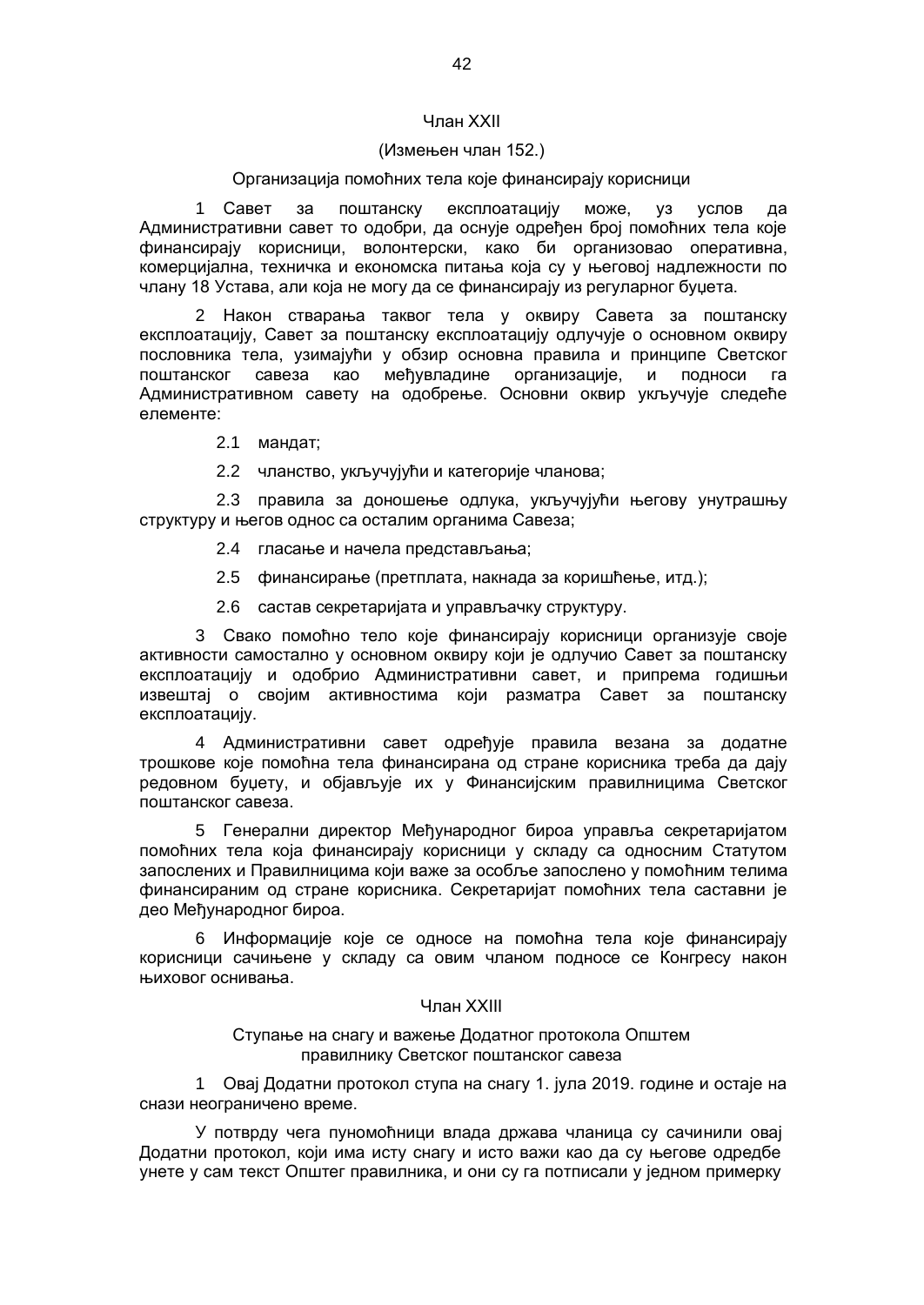који се депонује код генералног директора Међународног бироа. Међународни биро Светског поштанског савеза доставља копију свакој уговорној страни.

Сачињено у Адис Абеби, 7. септембра 2018. године.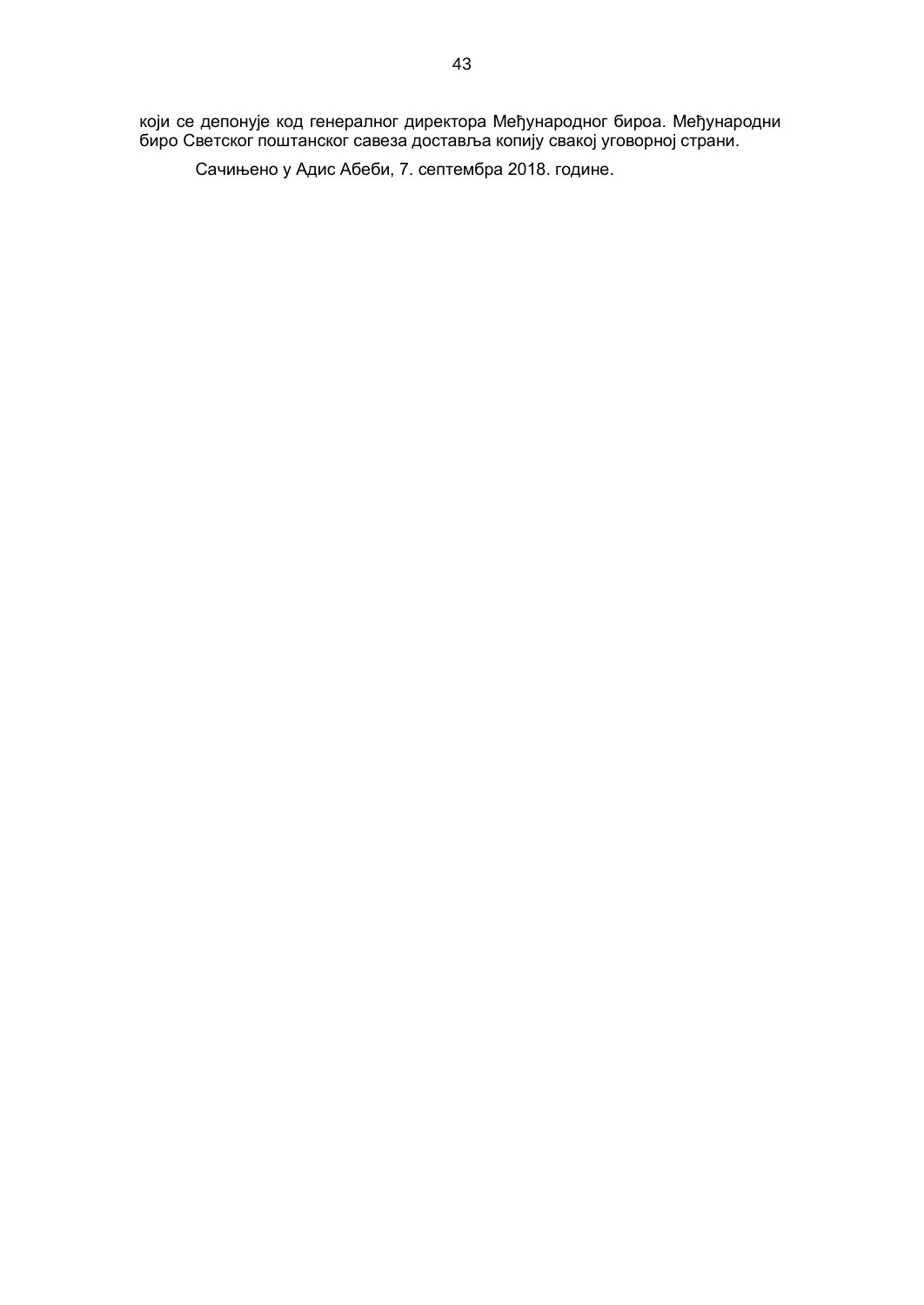#### ДОДАТНИ ПРОТОКОЛ СВЕТСКЕ ПОШТАНСКЕ КОНВЕНЦИЈЕ

Пуномоћници влада држава чланица Светског поштанског савеза, који су се састали на Ванредном конгресу у Адис Абеби, узимајући у обзир члан 22. став 3. Устава Светског поштанског савеза закљученог у Бечу 10. јула 1964. године, донели су, споразумно и сходно члану 25. став 4. Устава, у оквиру овог Додатног протокола, следеће измене и допуне Светске поштанске конвенције усвојене у Истанбулу 6. октобра 2016. године.

#### Члан I

#### (Измењен члан 17.)

#### Основне услуге

1 Државе чланице се старају да њихови овлашћени оператори обезбеђују пријем, прераду, превоз и уручење писмоносних пошиљака.

2 Писмоносне пошиљке које садрже само документа су:

2.1 приоритетне пошиљке и неприоритетне пошиљке, масе до 2 килограма;

2.2 писма, дописнице и штампане ствари, масе до 2 килограма;

2.3 секограми, масе до 7 килограма;

2.4 посебне вреће које садрже новине, часописе, књиге и сличне штампане ствари за истог примаоца на истој адреси под називом "М вреће", масе до 30 килограма.

3 Писмоносне пошиљке које садрже робу су:

3.1 приоритетни и неприоритетни мали пакети, масе до 2 килограма;

3.2 секограми, масе до 7 килограма, како је наведено у Правилницима;

3.3 посебне вреће које садрже новине, часописе, књиге и сличне штампане ствари за истог примаоца на истој адреси под називом "М вреће", масе до 30 килограма, како је наведено у Правилницима.

4 Писмоносне пошиљке су разврстане и према брзини преноса пошиљака и према садржају пошиљака у складу са Правилницима.

5 У оквиру критеријума из става 4, писмоносне пошиљке могу бити класификоване и на основу њиховог формата и то као (P) мала писма, (G) велика писма, (E) гломазна писма или (Е) мали пакети. Ограничења у погледу величине и масе су наведена у Правилницима.

6 Веће границе масе од оних наведених у ставу 2. примењују се опционо за одређене категорије писмоносних пошиљки под условима утврђеним у Правилницима.

7 Државе чланице се такође старају да њихови овлашћени оператори обезбеђују пријем, прераду, превоз и уручење поштанских пакета масе до 20 килограма.

8 Границе масе преко 20 килограма примењују се опционо за одређене категорије поштанских пакета под условима утврђеним у Правилницима.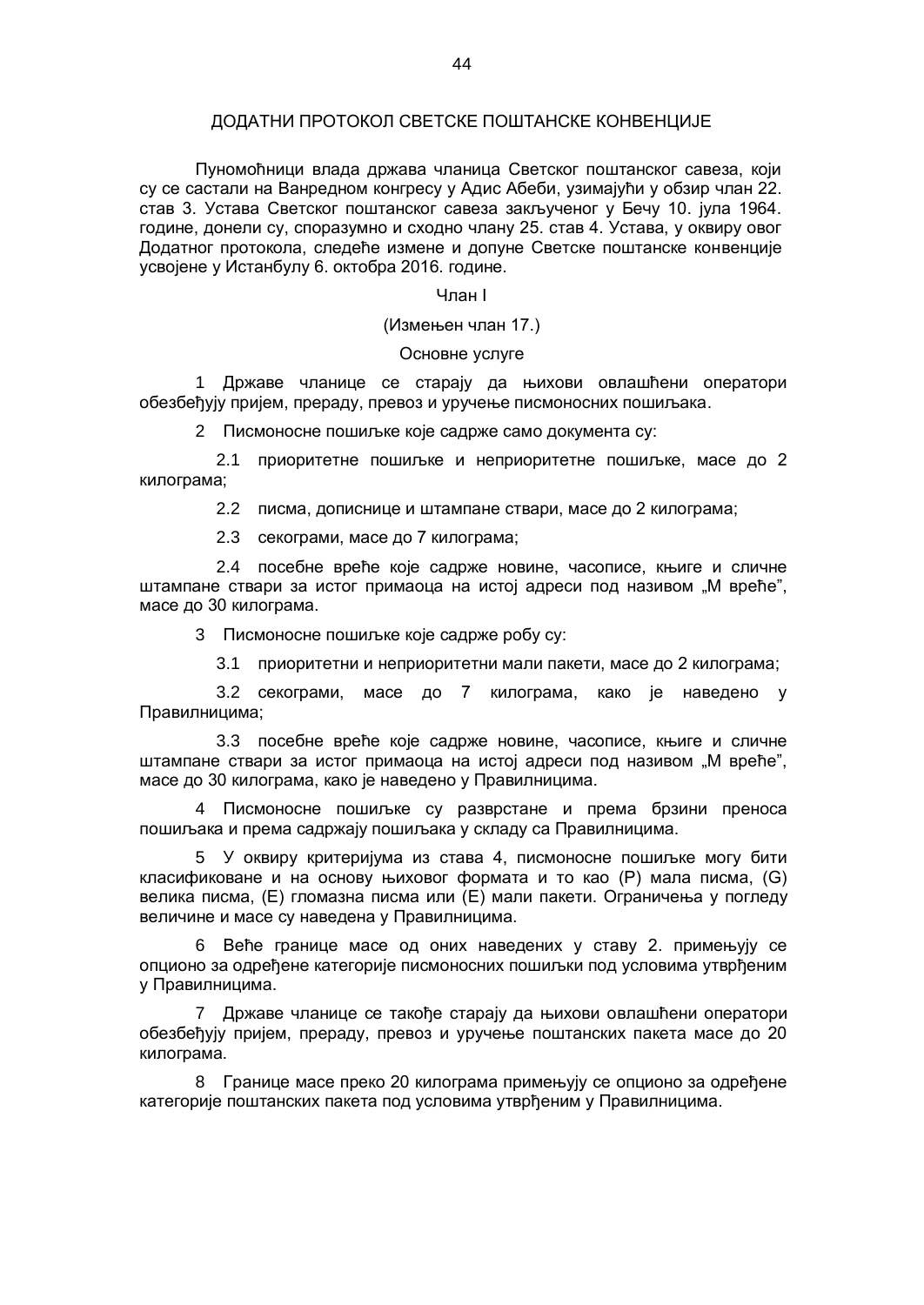#### Члан II

#### (Измењен члан 18.)

#### Допунске услуге

1 Државе чланице обезбеђују обављање следећих обавезних допунских услуга:

1.1 препоручено руковање за приоритетне и авионске писмоносне пошиљке у полазу;

1.2 препоручено руковање за све препоручене писмоносне пошиљке у долазу.

2 Државе чланице могу обезбедити пружање следећих опционих допунских услуга у односима између оних овлашћених оператора које су се договориле да пружају услуге:

2.1 означавања вредности за писмоносне пошиљке и пакете;

2.2 откупнине за писмоносне пошиљке и пакете;

2.3 праћење уручења за писмоносне пошиљке;

2.4 уручење примаоцу лично препоручених писмоносних пошиљака или писмоносних пошиљака са означеном вредношћу;

2.5 ослобађања од плаћања поштарине и дажбина за услугу уручења писмоносних пошиљака и пакета;

2.6 услуге преноса гломазних пакета;

2.7 "Consignment" за збирне пошиљке примљене од једног пошиљаоца, а упућене за иностранство;

2.8 враћање робе, које подразумевају враћање робе од стране примаоца продавцу, уз писано одобрење продавца.

3 Следеће три допунске услуге садрже и обавезни и опциони део:

3.1 пошиљка са плаћеним одговором у међународном поштанском саобраћају (IBRS), која је у основи опциона. Међутим, све државе чланице или њихови овлашћени оператори су обавезни да обезбеде услугу враћања пошиљака IBRS;

3.2 међународни купони за одговор, који се могу заменити у свакој држави чланици при чему је, продаја међународних купона за одговор опциона услуга;

3.3 повратница за препоручене писмоносне пошиљке, пакете и пошиљке са означеном вредношћу. Све државе чланице или њихови овлашћени оператори примају повратнице у долазном саобраћају док је повратница у полазном саобраћају опциона услуга.

4 Опис ових услуга као и њихова поштарина утврђени су Правилницима.

5 Када су услугом обухваћене и ниже наведене услуге које подлежу посебној поштарини у унутрашњем саобраћају, овлашћени оператори имају право да наплате исту поштарину и за међународне пошиљке, под условима утврђеним у Правилницима:

5.1 достава малих пакета масе преко 500 грама;

5.2 писмоносне пошиљке примљене после задње отпреме;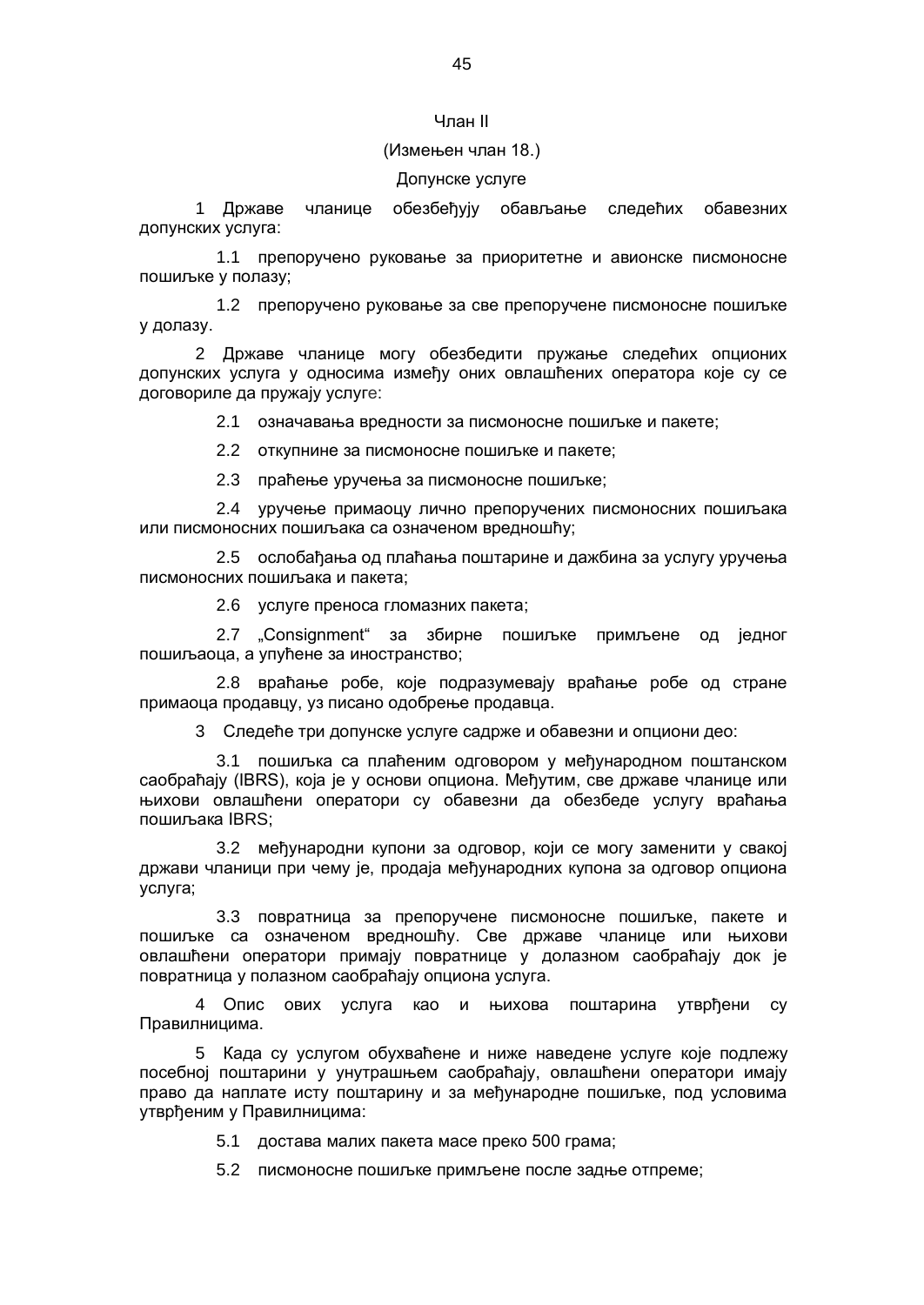5.3 пошиљке предате ван редовног радног времена шалтера;

5.4 пријем пошиљке на адреси пошиљаоца;

5.5 повлачење писмоносне пошиљке ван редовног радног времена шалтера;

5.6 "poste restante";

5.7 лежарина за писмоносне пошиљке масе преко 500 грама (где изузетак представљају пошиљке за слепе особе) и за пакете;

5.8 достава пакета, по остављању извештаја о приспећу;

5.9 наплата поштарине за покриће ризика од више силе;

5.10 уручење писмоносних пошиљки ван редовног радног времена шалтера.

#### Члан III

Ступање на снагу и важење Додатног протокола

#### Светске поштанске конвенције

1 Овај Додатни протокол ступа на снагу 1. јула 2019. године и примењује се до ступања на снагу Аката наредног Конгреса.

У потврду чега пуномоћници влада држава чланица су сачинили овај Додатни протокол, који има исту снагу и исто важи као да су његове одредбе унете у сам текст Конвенције и они су га потписали у једном примерку, који се депонује код генералног директора Међународног бироа. Међународни биро Светског поштанског савеза доставља копију свакој уговорној страни.

Сачињено у Адис Абеби, 7. септембра 2018. године.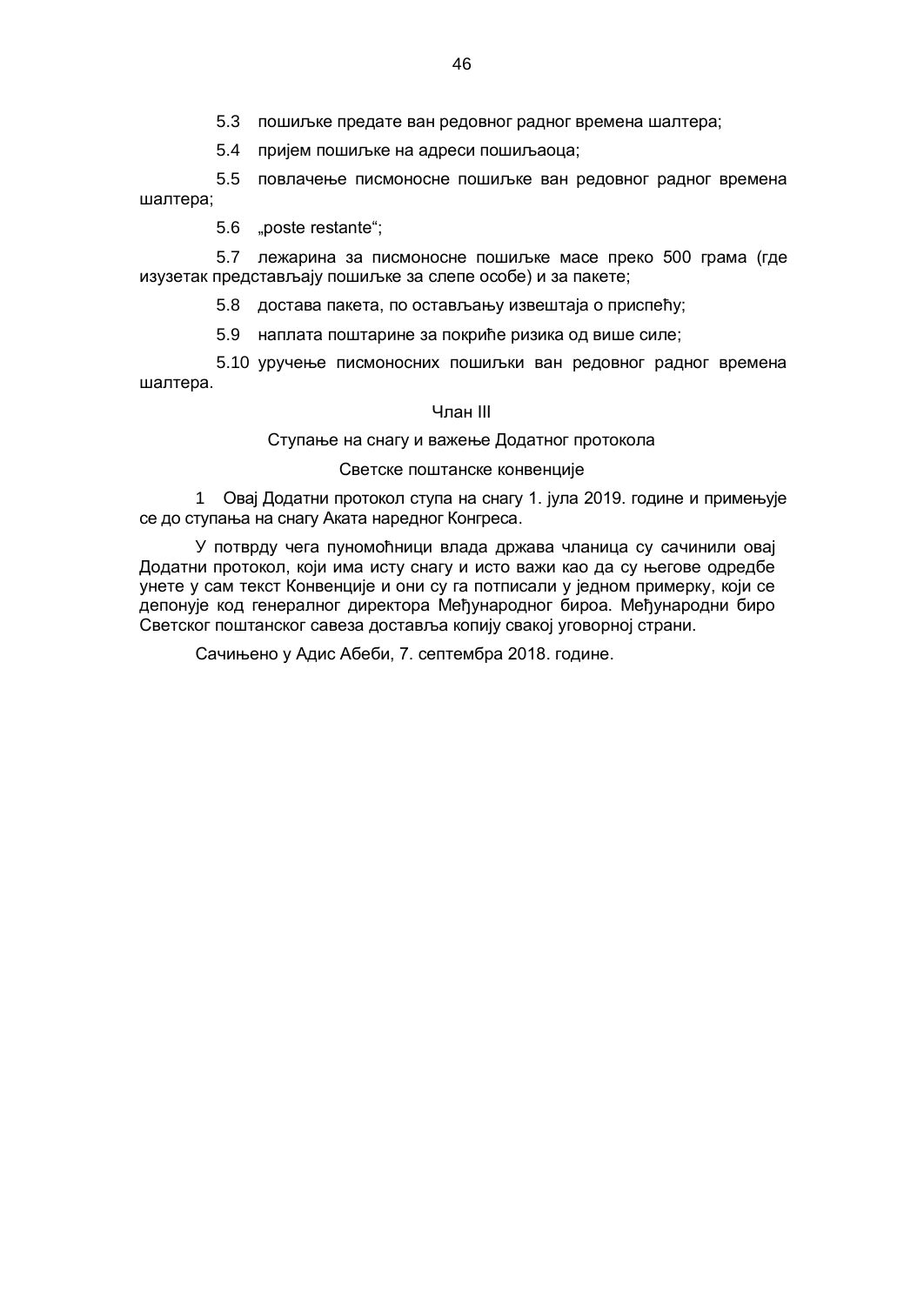#### ЗАВРШНИ ПРОТОКОЛ ДОДАТНОГ ПРОТОКОЛА СВЕТСКЕ ПОШТАНСКЕ КОНВЕНЦИЈЕ

У тренутку потписивања Додатног протокола Светске поштанске конвенције, закључене на данашњи дан, потписани пуномоћници влада држава чланица Светског поштанског савеза сагласили су се о следећем:

#### Члан I

## (Измењен члан VI Додатног протокола Светске поштанске конвенције)

#### Основне услуге

1 Без обзира на одредбе члана 17. Аустралија не прихвата да основне услуге обухватају поштанске пакете.

2 Одредбе члана 17.2.4 не примењују се на Уједињено Краљевство Велике Британије и Северне Ирске, чије национално законодавство прописује нижу границу масе. Законодавство у области здравља и безбедности у Уједињеном Краљевству ограничава масу врећа до 20 килограма.

3 Без обзира на члан 17.2.4, Азербејџан, Казахстан, Киргистан и Узбекистан имају овлашћење да ограниче, у полазу и долазу, највећу тежину М врећа на 20 килограма.

4 Без обзира на члан 17. Исланд прихвата пошиљке за слепе особе само у мери која је предвиђена његовим националним законодавством.

У потврду чега пуномоћници влада држава чланица су сачинили овај Завршни протокол који има исту снагу и исто важи као да су његове одредбе унете у сам текст Конвенције, и они су га потписали у једном примерку, који се депонује код генералног директора Међународног бироа. Међународни биро Светског поштанског савеза доставља копију свакој уговорној страни.

Сачињено у Адис Абеби, 7. септембра 2018. године.